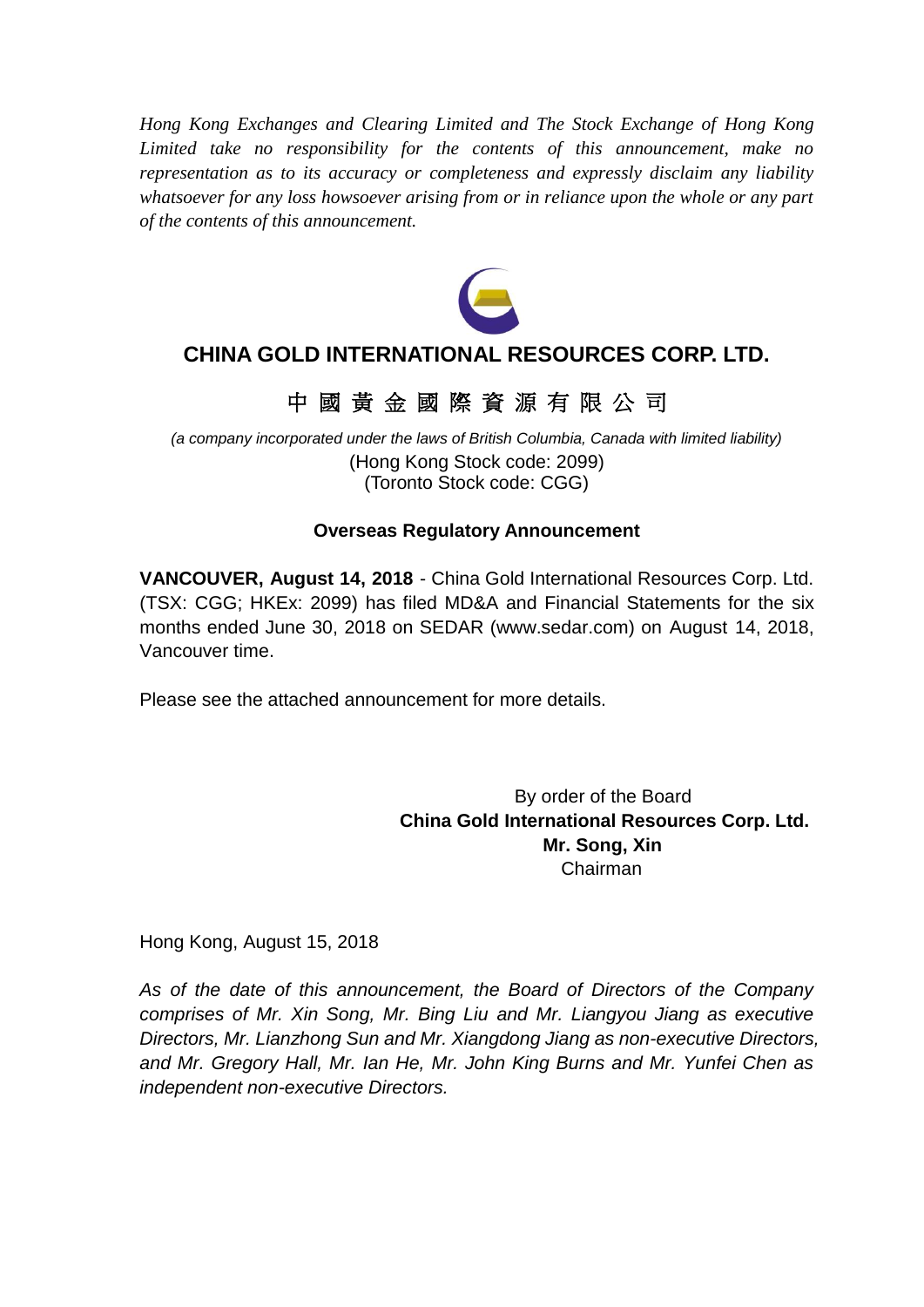*Hong Kong Exchanges and Clearing Limited and The Stock Exchange of Hong Kong Limited take no responsibility for the contents of this announcement, make no representation as to its accuracy or completeness and expressly disclaim any liability whatsoever for any loss howsoever arising from or in reliance upon the whole or any part of the contents of this announcement.*



# **China Gold International Resources Corp. Ltd.**

**Management's Discussion and Analysis of Financial Condition and Results of Operations Six months ended June 30, 2018 (Stated in U.S. dollars, except as otherwise noted)**

Suite 660, One Bentall Centre, 505 Burrard Street, Box 27, Vancouver, BC, V7X 1M4

Tel: 604-609-0598 Fax: 604-688-0598 E-mail: info@chinagoldintl.com, [www.chinagoldintl.com](http://www.chinagoldintl.com/)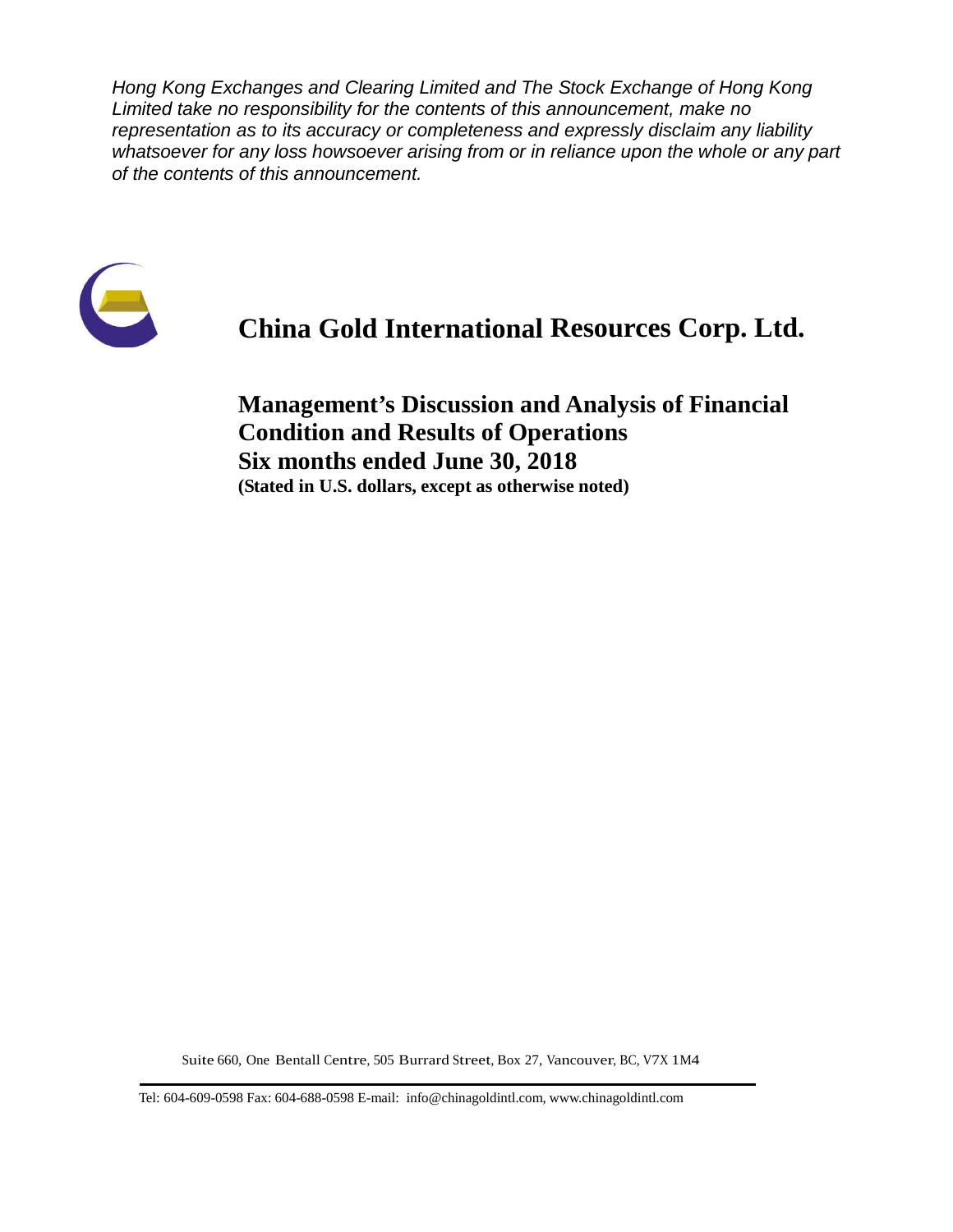# MANAGEMENT'S DISCUSSION AND ANALYSIS

*Management's Discussion and Analysis of Financial Condition and Results of Operations for the three and six months ended June 30, 2018. (Stated in U.S. dollars, except as otherwise noted)*

| <b>FORWARD-LOOKING STATEMENTS</b>                                                                                                                                | $\mathbf{2}$   |
|------------------------------------------------------------------------------------------------------------------------------------------------------------------|----------------|
| <b>THE COMPANY</b>                                                                                                                                               | 3              |
| <b>OVERVIEW</b><br>PERFORMANCE HIGHLIGHTS<br><b>OUTLOOK</b>                                                                                                      | 3<br>3<br>3    |
| <b>RESULTS OF OPERATIONS</b>                                                                                                                                     | 4              |
| SELECTED QUARTERLY FINANCIAL DATA<br>SELECTED QUARTERLY PRODUCTION DATA AND ANALYSIS<br><b>REVIEW OF QUARTERLY DATA</b>                                          | 4<br>4<br>6    |
| <b>NON-IFRS MEASURES</b>                                                                                                                                         | 7              |
| <b>MINERAL PROPERTIES</b>                                                                                                                                        | 8              |
| THE CSH MINE<br>THE JIAMA MINE                                                                                                                                   | 8<br>10        |
| <b>LIQUIDITY AND CAPITAL RESOURCES</b>                                                                                                                           | 12             |
| <b>CASH FLOWS</b>                                                                                                                                                | 12             |
| <b>OPERATING CASH FLOW</b><br><b>INVESTING CASH FLOW</b><br><b>FINANCING CASH FLOW</b>                                                                           | 12<br>13<br>13 |
| SIGNIFICANT INVESTMENTS, ACQUISITIONS AND DISPOSAL OF SUBSIDIARIES. ASSOCIATES AND<br>JOINT VENTURES, AND FUTURE PLAN FOR MATERIAL INVESTMENTS OF CAPITAL ASSETS | 13             |
| <b>CHARGE ON ASSETS</b>                                                                                                                                          | 13             |
| <b>EXPOSURE TO FLUCTUATIONS IN EXCHANGE RATES AND RELATED HEDGES</b>                                                                                             | 13             |
| <b>COMMITMENTS AND CONTINGENCIES</b>                                                                                                                             | 14             |
| <b>RELATED PARTY TRANSACTIONS</b>                                                                                                                                | 14             |
| PROPOSED TRANSACTIONS                                                                                                                                            | 15             |
| <b>CRITICALACCOUNTING ESTIMATES</b>                                                                                                                              | 15             |
| <b>CHANGE IN ACCOUNTING POLICIES</b>                                                                                                                             | 15             |
| FINANCIAL INSTRUMENTS AND OTHER INSTRUMENTS                                                                                                                      | 16             |
| <b>OFF-BALANCE SHEET ARRANGEMENTS</b>                                                                                                                            | 16             |
| DIVIDEND AND DIVIDEND POLICY                                                                                                                                     | 16             |
| <b>OUTSTANDING SHARES</b>                                                                                                                                        | 17             |
| DISCLOSURE CONTROLS AND PROCEDURES AND INTERNAL CONTROL OVER FINANCIAL<br><b>REPORTING</b>                                                                       | 17             |
| <b>RISK FACTORS</b>                                                                                                                                              | 17             |
| <b>QUALIFIED PERSON</b>                                                                                                                                          | 17             |
| <b>ADDITIONAL INFORMATION</b>                                                                                                                                    | 18             |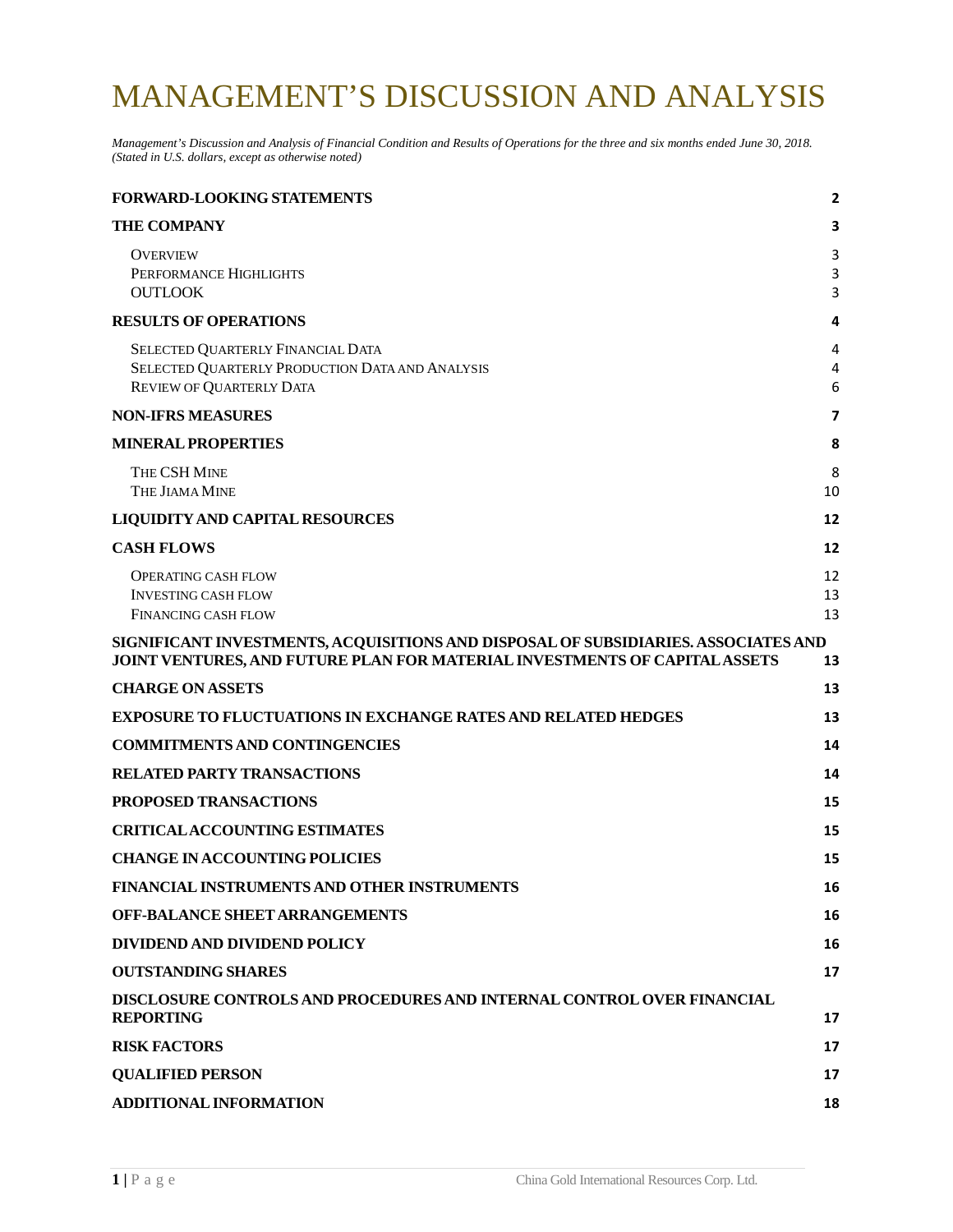The following Management Discussion and Analysis of financial condition and results of operations ("MD&A") is prepared as of August 14, 2018. It should be read in conjunction with the condensed consolidated financial statements and notes thereto of China Gold International Resources Corp. Ltd. (referred to herein as "China Gold International", the "Company", "we" or "our" as the context may require) for the three and six months ended June 30, 2018 and the three and six months ended June 30, 2017, respectively. Unless the context otherwise provides, references in this MD&A to China Gold International or the Company refer to China Gold International and each of its subsidiaries collectively on a consolidated basis.

The following discussion contains certain forward-looking statements relating to the Company's plans, objectives, expectations and intentions, which are based on the Company's current expectations and are subject to risks, uncertainties and changes in circumstances. Readers should carefully consider all of the information set out in this MD&A, including the risks and uncertainties outlined further in the Company's Annual Information Form ("Annual Information Form" or "AIF") dated March 28, 2018 on SEDAR at www.sedar.com. For further information on risks and other factors that could affect the accuracy of forward-looking statements and the result of operations of the Company, please refer to the sections titled "Forward-Looking Statements" and "Risk Factors" and to discussions elsewhere within this MD&A. China Gold International's business, financial condition or results of operations could be materially and adversely affected by any of these risks.

### <span id="page-3-0"></span>**FORWARD-LOOKING STATEMENTS**

Certain statements made herein, other than statements of historical fact relating to the Company, represent forward-looking information. In some cases, this forward-looking information can be identified by words or phrases such as "may", "will", "expect", "anticipate", "contemplates", "aim", "estimate", "intend", "plan", "believe", "potential", "continue", "is/are likely to", "should" or the negative of these terms, or other similar expressions intended to identify forward-looking information. This forward-looking information includes, among other things; China Gold International's production estimates, business strategies and capital expenditure plans; the development and expansion plans and schedules for the CSH Mine and the Jiama Mine; China Gold International's financial condition; the regulatory environment as well as the general industry outlook; general economic trends in China; and statements respecting anticipated business activities, planned expenditures, corporate strategies, participation in projects and financing, and other statements that are not historical facts.

By their nature, forward-looking information involves numerous assumptions, both general and specific, which may cause the actual results, performance or achievements of China Gold International and/or its subsidiaries to be materially different from any future results, performance or achievements expressed or implied by the forward–looking information. Some of the key assumptions include, among others, the absence of any material change in China Gold International's operations or in foreign exchange rates, the prevailing price of gold, copper and other non-ferrous metal products; the absence of lower-than-anticipated mineral recovery or other production problems; effective income and other tax rates and other assumptions underlying China Gold International's financial performance as stated in the Company's technical reports for its CSH Mine and Jiama Mine; China Gold International's ability to obtain regulatory confirmations and approvals on a timely basis; continuing positive labor relations; the absence of any material adverse effects as a result of political instability, terrorism, natural disasters, litigation or arbitration and adverse changes in government regulation; the availability and accessibility of financing to China Gold International; and the performance by counterparties of the terms and conditions of all contracts to which China Gold International and its subsidiaries are a party. The forward-looking information is also based on the assumption that none of the risk factors identified in this MD&A or in the AIF that could cause actual results to differ materially from the forward-looking information actually occurs.

Forward-looking information contained herein as of the date of this MD&A is based on the opinions, estimates and assumptions of management. There are a number of important risks, uncertainties and other factors that could cause actual actions, events or results to differ materially from those described as forward-looking information. China Gold International disclaims any obligation to update any forward-looking information, whether as a result of new information, estimates, opinions or assumptions, future events or results, or otherwise except to the extent required by law. There can be no assurance that forward-looking information will prove to be accurate, as actual results and future events could differ materially from those anticipated in such statements. The forward-looking information in this MD&A is expressly qualified by this cautionary statement. The reader is cautioned not to place undue reliance on forward-looking information.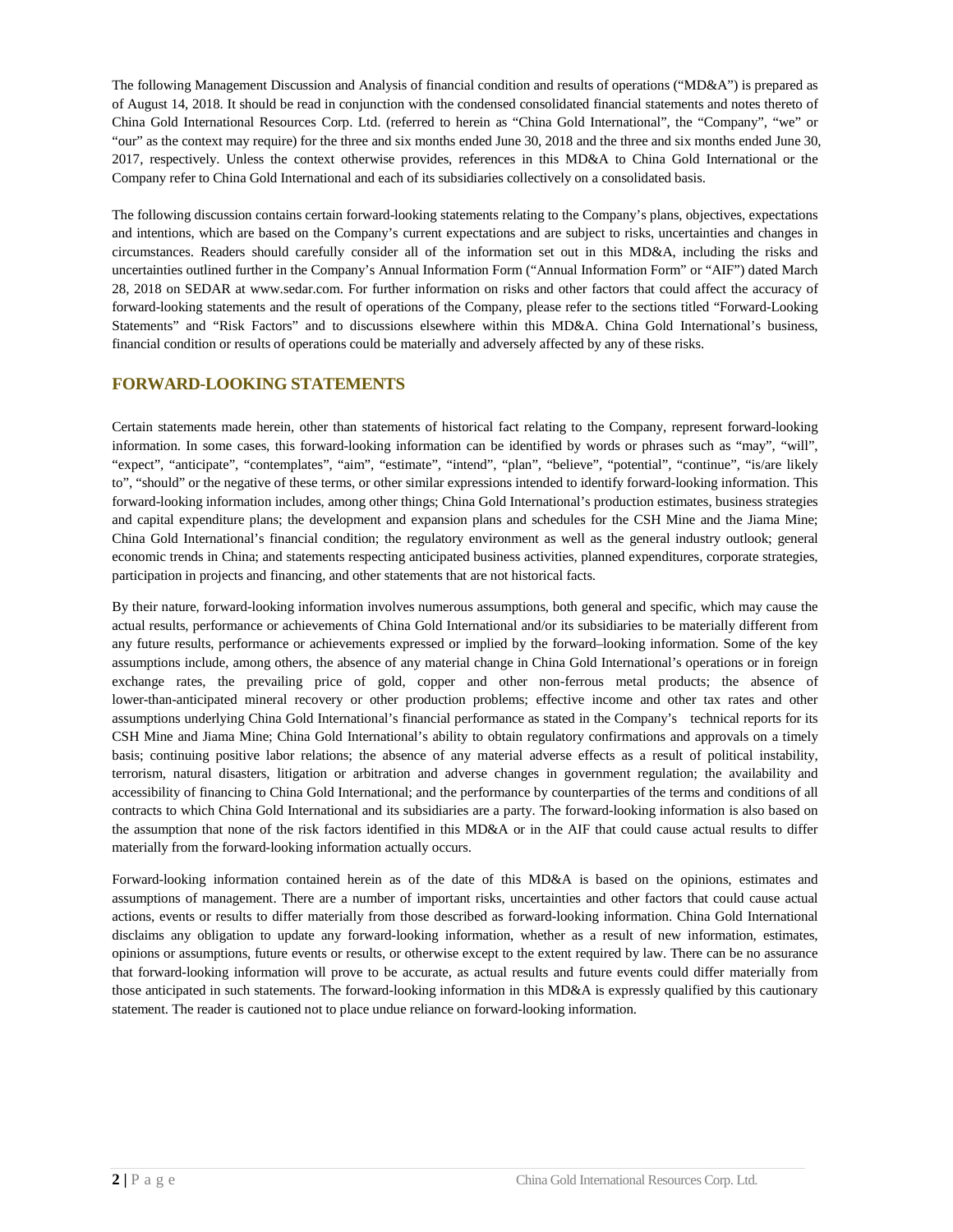### <span id="page-4-0"></span>**THE COMPANY**

#### <span id="page-4-1"></span>*Overview*

China Gold International is a gold and base metal mining company based in Vancouver, Canada. The Company's main business involves the operation, acquisition, development and exploration of gold and base metal properties.

The Company's principal mining operations are the Chang Shan Hao Gold Mine ("CSH Mine" or "CSH"), located in Inner Mongolia, China and the Jiama Copper-Gold Polymetallic Mine ("Jiama Mine" or "Jiama"), located in Tibet, China. China Gold International holds a 96.5% interest in the CSH Mine, while its Chinese joint venture ("CJV") partner holds the remaining 3.5% interest. The CSH Mine commenced commercial production on July 1, 2008. The Company owns a 100% interest in the Jiama Mine, which hosts a large scale copper-gold polymetallic deposit containing copper, gold, molybdenum, silver, lead and zinc metals. The Jiama Mine commenced commercial production in September 2010.

China Gold International's common shares are listed on the Toronto Stock Exchange ("TSX") and The Stock Exchange of Hong Kong Limited ("HKSE") under the symbol CGG and the stock code 2099, respectively. Additional information about the Company, including the Company's Annual Information Form, is available on SEDAR at sedar.com as well as Hong Kong Exchange News at hkexnews.hk.

#### <span id="page-4-2"></span>*Performance Highlights*

#### *Three months ended June 30, 2018*

- Revenue increased by 45% to US\$142.1 million from US\$97.9 million for the same period in 2017.
- Mine operating earnings increased by 43% to US\$35.8 million from US\$25.0 million for the same period in 2017.
- Net profit after income taxes decreased to US\$0.4 million from US\$20.6 million for the same period in 2017.
- Gold production from the CSH Mine decreased by 26% to 33,880 ounces from 45,798 ounces for the same period in 2017.
- Copper production from the Jiama Mine increased by 99% to 13,738 tonnes (approximately 30.3 million pounds) from 6,918 tonnes (approximately 15.25 million pounds) for the same period in 2017. Gold produced was 20,497 ounces compared to 9,458 ounces for the same period in 2017.

#### *Six months ended June 30, 2018*

- Revenue increased by 38% to US\$248.8 million from US\$180.0 million for the same period in 2017.
- Mine operating earnings decreased by 4% to US\$42.3 million from US\$44.1 million for the same period in 2017.
- Net profit after income taxes decreased to US\$2.4 million from US\$27.0 million for the same period in 2017.
- Gold production from the CSH Mine decreased by 13% to 69,922 ounces from 80,338 ounces for the same period in 2017.
- Copper production from the Jiama Mine increased by 43% to 20,799 tonnes (approximately 45.9 million pounds) from 14,500 tonnes (approximately 31.97 million pounds) for the same period in 2017. Gold produced was 30,720 ounces compared to 17,618 ounces for the same period in 2017.

#### <span id="page-4-3"></span>*OUTLOOK*

- Projected gold production of 160,000 ounces in 2018.
- Projected copper production of approximately 100 million pounds in 2018.
- The Jiama Mine's Phase II expansion consists of two series, with each series having a mining and mineral processing capacity of 22,000 tonnes per day ("tpd"). The Jiama Mine's Phase II, Series I expansion reached commercial production on December 31, 2017. The Company has achieved commercial production of the Phase II, Series II expansion ("Series II") effective July 1, 2018, bringing the entire Phase II expansion project into commercial production. The Company was able to accelerate its development and commissioning to achieve commercial production for Series II ahead of schedule. The Company continues to ramp up operations at Series II to full design capacity of 22,000 tonnes per day ("tpd"). The full design capacity of ore processing at the Jiama Mine will increase to 50,000 tpd from the previous capacity of 28,000 tpd once Series II reaches full design capacity.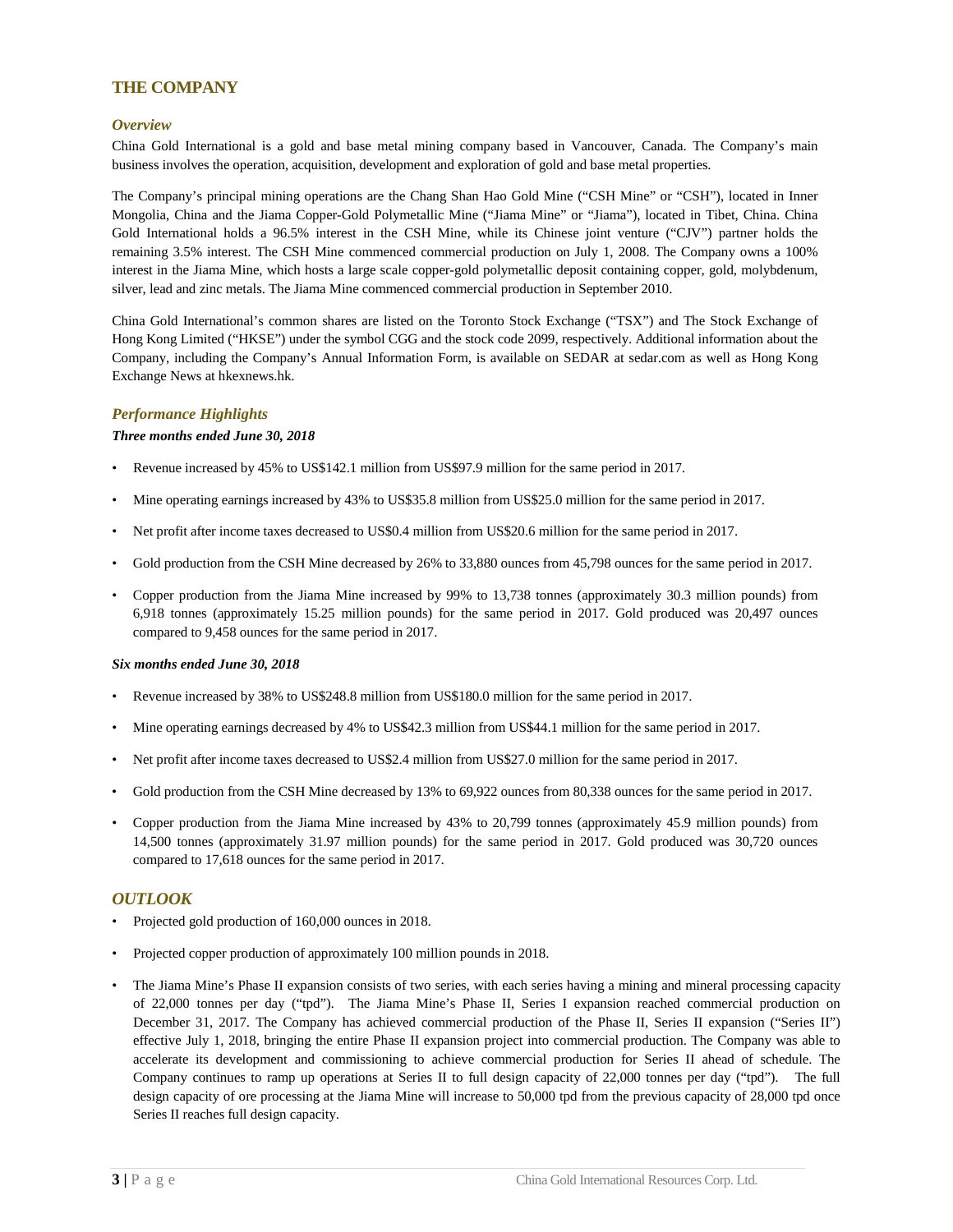- The Company will continue to leverage the technical and operating experience of the Company's substantial shareholder, China National Gold Group Co. Ltd ("CNG"), to improve operations at its mines.
- To fulfill its growth strategy, the Company is continually working with CNG and other interested parties to identify potential international mining acquisition opportunities, namely projects outside of China.

### <span id="page-5-0"></span>**RESULTS OF OPERATIONS**

#### <span id="page-5-1"></span>*Selected Quarterly Financial Data*

|                                           | <b>Quarter ended</b> |         |         |          |            |        |           |          |
|-------------------------------------------|----------------------|---------|---------|----------|------------|--------|-----------|----------|
|                                           | 2018                 |         |         |          | 2017       |        | 2016      |          |
| (US\$ in thousands except per share)      | $30 - Jun$           | 31-Mar  | 31-Dec  | $30-Sep$ | $30 - Jun$ | 31-Mar | $31$ -Dec | $30-Sep$ |
| Revenue                                   | 142,087              | 106,685 | 133,312 | 98,543   | 97,916     | 82,110 | 93,552    | 109,560  |
| Cost of sales                             | 106,294              | 100,131 | 87,621  | 71,565   | 72,923     | 62,986 | 80,517    | 85,681   |
| Mine operating earnings                   | 35,793               | 6,554   | 45,691  | 26,978   | 24,993     | 19,124 | 13,035    | 23,879   |
| General and administrative expenses       | 15,474               | 11,936  | 19,309  | 7,103    | 5,660      | 5,776  | 5,127     | 5,902    |
| Exploration and evaluation expenses       | 251                  | 78      | 176     | 40       | 53         | 36     | 216       | 65       |
| Income (Loss) from operations             | 20,068               | (5,460) | 26,206  | 19,835   | 19,280     | 13,312 | 7,692     | 17,912   |
| Foreign exchange gain (loss)              | (7,580)              | 4,463   | (492)   | 1,838    | 4,001      | 2,845  | (9,154)   | (2, 493) |
| Finance costs                             | 11,214               | 11,128  | 5,748   | 5,800    | 5,264      | 4,914  | 4,264     | 3,793    |
| Profit (loss) before income tax           | 3,839                | (465)   | 22,350  | 17,616   | 21,936     | 13,709 | (2,703)   | 13,972   |
| Income tax expense (credit)               | 3,449                | (2,469) | 2,394   | 208      | 1,332      | 7,332  | 6,431     | 6,276    |
| Net profit (loss)                         | 390                  | 2,004   | 19,956  | 17,408   | 20,604     | 6,377  | (9, 134)  | 7,696    |
| Basic earnings (loss) per share (cents)   | 0.05                 | 0.45    | 4.91    | 4.33     | 5.09       | 1.60   | (2.32)    | 1.82     |
| Diluted earnings (loss) per share (cents) | N/A                  | N/A     | N/A     | N/A      | N/A        | N/A    | N/A       | 1.82     |

### <span id="page-5-2"></span>*Selected Quarterly Production Data and Analysis*

| <b>CSH Mine</b>                                 | Three months ended June 30, |        |        | Six months ended June 30, |
|-------------------------------------------------|-----------------------------|--------|--------|---------------------------|
|                                                 | 2018                        | 2017   | 2018   | 2017                      |
| Gold sales (US\$ million)                       | 45.03                       | 58.66  | 94.69  | 103.86                    |
| Realized average price (US\$) of gold per ounce | 1,319                       | 1,281  | 1,316  | 1,261                     |
| Gold produced (ounces)                          | 33,880                      | 45,798 | 69,922 | 80,338                    |
| Gold sold (ounces)                              | 34,138                      | 45,789 | 71,970 | 82,346                    |
| Total production cost (US\$ per ounce)          | 1,097                       | 1.075  | 1,061  | 1,098                     |
| Cash production $cost^{(1)}$ (US\$ per ounce)   | 806                         | 659    | 686    | 696                       |

*(1)* Non-IFRS measure. See 'Non-IFRS measures' section of this MD&A

Gold production at the CSH Mine decreased by 26% to 33,880 ounces for the three months ended June 30, 2018 compared to 45,798 ounces for the same period in 2017. The decrease in gold production is attributed to lower volumes of ore mined during the 2018 period.

The total production cost of gold for the three months ended June 30, 2018 increased to US\$1,097 per ounce compared to US\$1,075 for the three month 2017 period. The cash production cost of gold for the three months ended June 30, 2018 increased by approximately 22% to US\$806, from US\$659 per ounce for the same period in 2017, mainly due to an increase in waste stripping costs.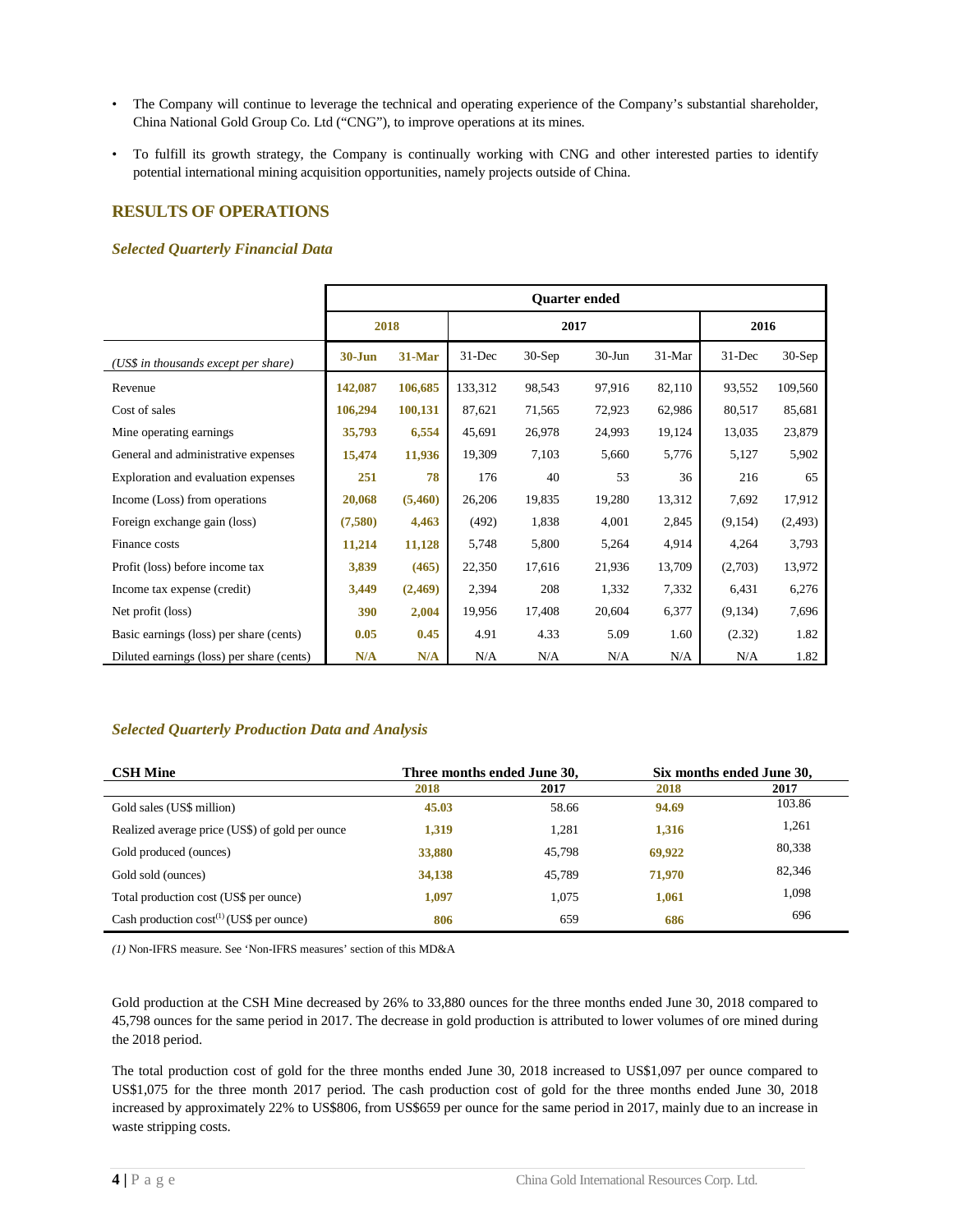| <b>Jiama Mine</b>                                                                                                               |            | Three months ended June 30, | Six months ended June 30, |            |  |
|---------------------------------------------------------------------------------------------------------------------------------|------------|-----------------------------|---------------------------|------------|--|
|                                                                                                                                 | 2018       | 2017                        | 2018                      | 2017       |  |
| Copper sales <sup>1</sup> (US\$ in millions)<br>Realized average price <sup>2</sup> (US\$) of copper per pound after            | 72.43      | 24.47                       | 110.64                    | 49.22      |  |
| smelting fee discount                                                                                                           | 2.41       | 2.06                        | 2.41                      | 2.06       |  |
| Copper produced (tonnes) $3,7$                                                                                                  | 13,738     | 6.918                       | 20,799                    | 14,500     |  |
| Copper produced (pounds) <sup>3,7</sup>                                                                                         | 30,286,343 | 15,250,084                  | 45,852,819                | 31,966,331 |  |
| Copper sold (tonnes) $3$                                                                                                        | 12,613     | 5,416                       | 19,233                    | 10,908     |  |
| Copper sold (pounds) $3$                                                                                                        | 27,807,478 | 11,938,767                  | 42,401,297                | 24,047,620 |  |
| Gold produced (ounces) <sup>3,7</sup>                                                                                           | 20,497     | 9,458                       | 30,720                    | 17,618     |  |
| Gold sold (ounces) $3$                                                                                                          | 15,539     | 9,853                       | 25,239                    | 17,817     |  |
| Silver produced (ounces) <sup>3,7</sup>                                                                                         | 768,332    | 348,898                     | 1,231,538                 | 701,657    |  |
| Silver sold (ounces) $3$                                                                                                        | 712,740    | 372,947                     | 1,144,764                 | 711,659    |  |
| Total production $\cos^4$ (US\$) of copper per pound<br>Total production $\cos t$ <sup>4</sup> (US\$) of copper per pound after | 2.96       | 2.31                        | 3.61                      | 2.23       |  |
| by-products credits <sup>6</sup>                                                                                                | 2.07       | 1.08                        | 2.65                      | 1.12       |  |
| Cash production cost $^5$ (US\$) per pound of copper<br>Cash production cost <sup>5</sup> (US\$) of copper per pound after      | 2.26       | 1.97                        | 2.70                      | 1.88       |  |
| by-products credits <sup>6</sup>                                                                                                | 1.37       | 0.73                        | 1.74                      | 0.77       |  |

*1* The amounts for June 30, 2017, excludes sales of goods produced during the commissioning of Phase II, Series I.

*2* A discount factor of 18.8% to 24.8% is applied to the copper bench mark price to compensate the refinery charges

*3* 2018 Quantities of Copper, Gold and Silver produced and sold include the production and sales from the Phase II expansion

*4* Production costs include expenditures incurred at the mine sites for the activities related to production including mining, processing, mine site G&A and royalties etc.

*5* Non-IFRS measure. See 'Non-IFRS measures' section of this MD&A

*6* By-products credit refers to the sales of gold and silver during the corresponding period.

*7* 2017 production includes: Copper produced from Phase I of 10,783 tonnes (23.8 million pounds) and Phase II of 3,717 tonnes (8.2 million pounds). Gold produced from Phase I of 17,612 ounces and Phase II of 2,386 ounces. Silver produced from Phase I of 701,657 ounces and Phase II of 425,946 ounces.

During the three months ended June 30, 2018, the Jiama Mine produced 13,738 tonnes (30.3 million pounds) of copper, an increase of 99% compared with the three months ended June 30, 2017 (6,918 tonnes, or 15.3 million pounds).

In the second quarter of 2018, both unit cash production cost and unit total production cost at the Jiama Mine were higher than those for the same period in 2017, mainly due to lower grades of ores produced from the use of open-pit mine in Phase II, Series I. The Jiama Phase II, Series I production increased and reached the designed capacity during the second quarter of 2018. Therefore, production has increased in the second quarter, while cash production cost and total production cost have decreased compared to the first quarter of 2018.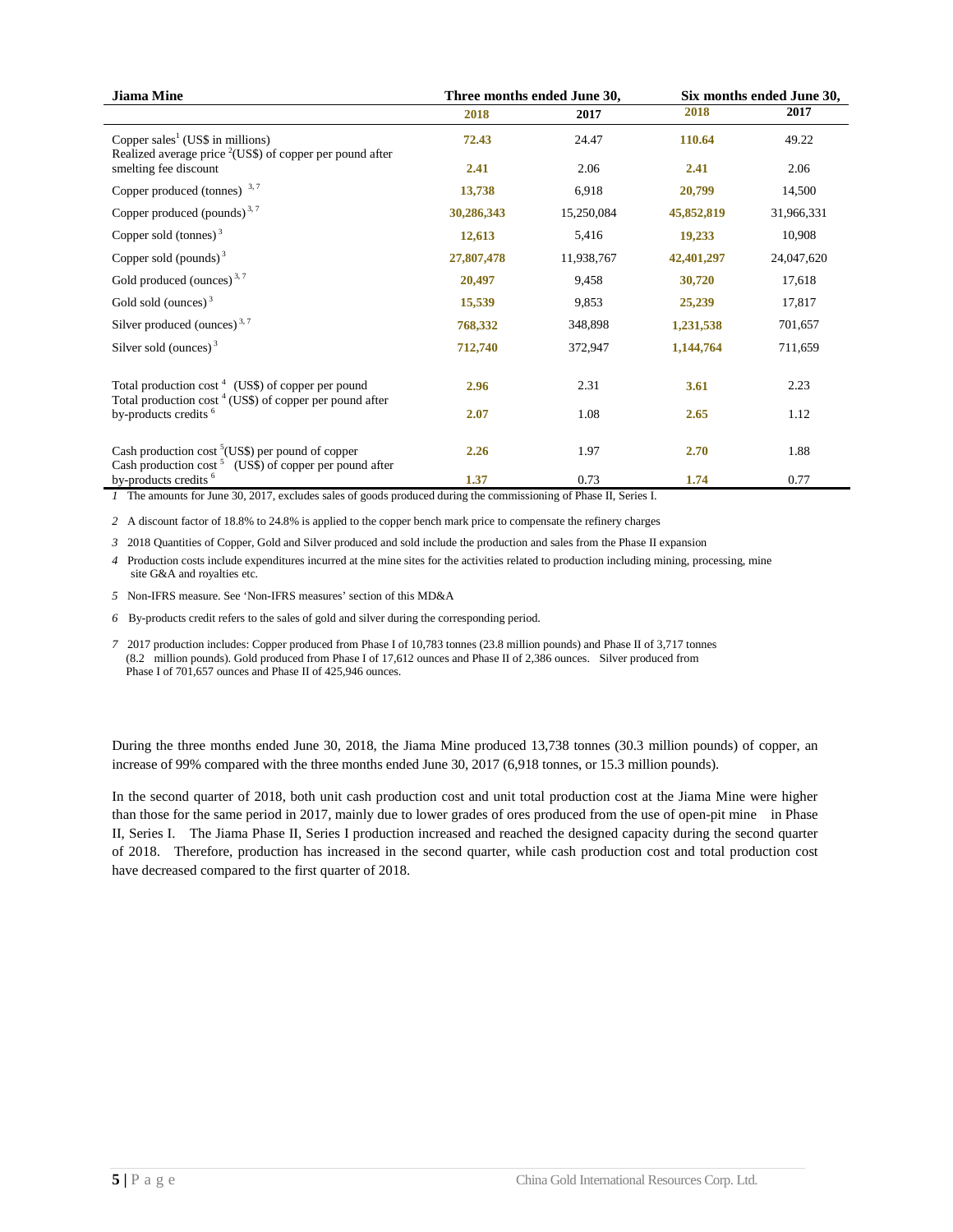### <span id="page-7-0"></span>*Review of Quarterly Data*

*Three months ended June 30, 2018 compared to three months ended June 30, 2017*

**Revenue** of US\$142.1 million for the second quarter of 2018 increased by US\$44.2 million or 45%, from US\$97.9 million for the same period in 2017.

Revenue from the CSH Mine was US\$45.0 million, a decrease of US\$13.7 million, from US\$58.7 million for the same period in 2017. Gold sold by the CSH Mine was 34,138 ounces (gold produced: 33,880 ounces), compared to 45,789 ounces (gold produced: 45,798 ounces) for the same period in 2017.

Revenue from the Jiama Mine was US\$97.1 million, an increase of US\$57.9 million, from US\$39.2 million for the same period in 2017. Total copper sold was 12,613 tonnes (27.8 million pounds) for the three months ended June 30, 2018, an increase of 133% from 5,416 tonnes (11.9 million pounds) for the same period in 2017.

**Cost of sales** of US\$106.3 million for the quarter ended June 30, 2018, an increase of US\$33.4 million or 46% from US\$72.9 million for the same period in 2017. The overall increase is primarily attributed to a 190% increase in cost of sales for the Jiama Mine. Cost of sales as a percentage of revenue for the Company increased from 74% to 75% for the three months ended June 30, 2017 and 2018, respectively.

**Mine operating earnings** of US\$35.8 million for the three months ended June 30, 2018 an increase of 43%, or US\$10.8 million, from US\$25.0 million for the same period in 2017. Mine operating earnings as a percentage of revenue decreased from 26% to 25% for the three months ended June 30, 2017 and 2018, respectively.

**General and administrative expenses** increased to US\$15.5 million for the quarter ended June 30, 2018, from US\$5.7 million for the quarter ended June 30, 2017. The increase of US\$9.8 million is mainly due to R&D expenditure at both mine sites.

**Income from operations** of US\$20.1 million for the second quarter of 2018, increased by US\$0.79 million, from US\$19.3 million for the same period in 2017.

Finance costs of US\$11.2 million for the three months ended June 30, 2018, increased by US\$5.9 million, from US\$5.3 million for the same period in 2017, primarily due to the Jiama Mine not capitalizing interest expenditures as of the commencement of commercial production of Jiama's Phase II, Series I.

**Foreign exchange loss** of US\$7.6 million for the three months ended June 30, 2018 decreased from a gain of US\$4.0 million for the same period in 2017. The loss is attributed to changes in the RMB/USD exchange rates and the revaluation of monetary items held in Chinese RMB.

**Interest and other income** of US\$2.6 million for the three months ended June 30, 2018 decreased from US\$3.9 million for the same period in 2017.

**Income tax expense** of US\$3.5 million for the quarter ended June 30, 2018 increased by US\$2.2 million from US\$1.3 million for the comparative period in 2017. During the current quarter, the Company had US\$5.1 million of deferred tax expense compared to US\$2.5 million deferred tax credit for the same period in 2017.

**Net income** of US\$0.39 million for the three months ended June 30, 2018, decreased by US\$20.2 million from US\$20.6 million for the three months ended June 30, 2017.

#### *Six months ended June 30, 2018 compared to six months ended June 30, 2017*

**Revenue** of US\$248.8 million for the first half of 2018 increased by US\$68.8 million or 38%, from US\$180.0 million for the same period in 2017.

Revenue from the CSH Mine was US\$94.7 million, a decrease of US\$9.2 million, compared to US\$103.9 million for the same period in 2017. Gold sold by the CSH Mine was 71,970 ounces (gold produced: 69,922 ounces), compared to 82,346 ounces (gold produced: 80,338 ounces) for the same period in 2017.

Revenue from the Jiama Mine was US\$154.1 million, an increase of US\$77.9 million, compared to US\$76.2 million for the same period in 2017. Total copper sold was 19,233 tonnes (42.4 million pounds) for the six months ended June 30, 2018, an increase of 76% from 10,908 tonnes (24.0 million pounds) for the same period in 2017.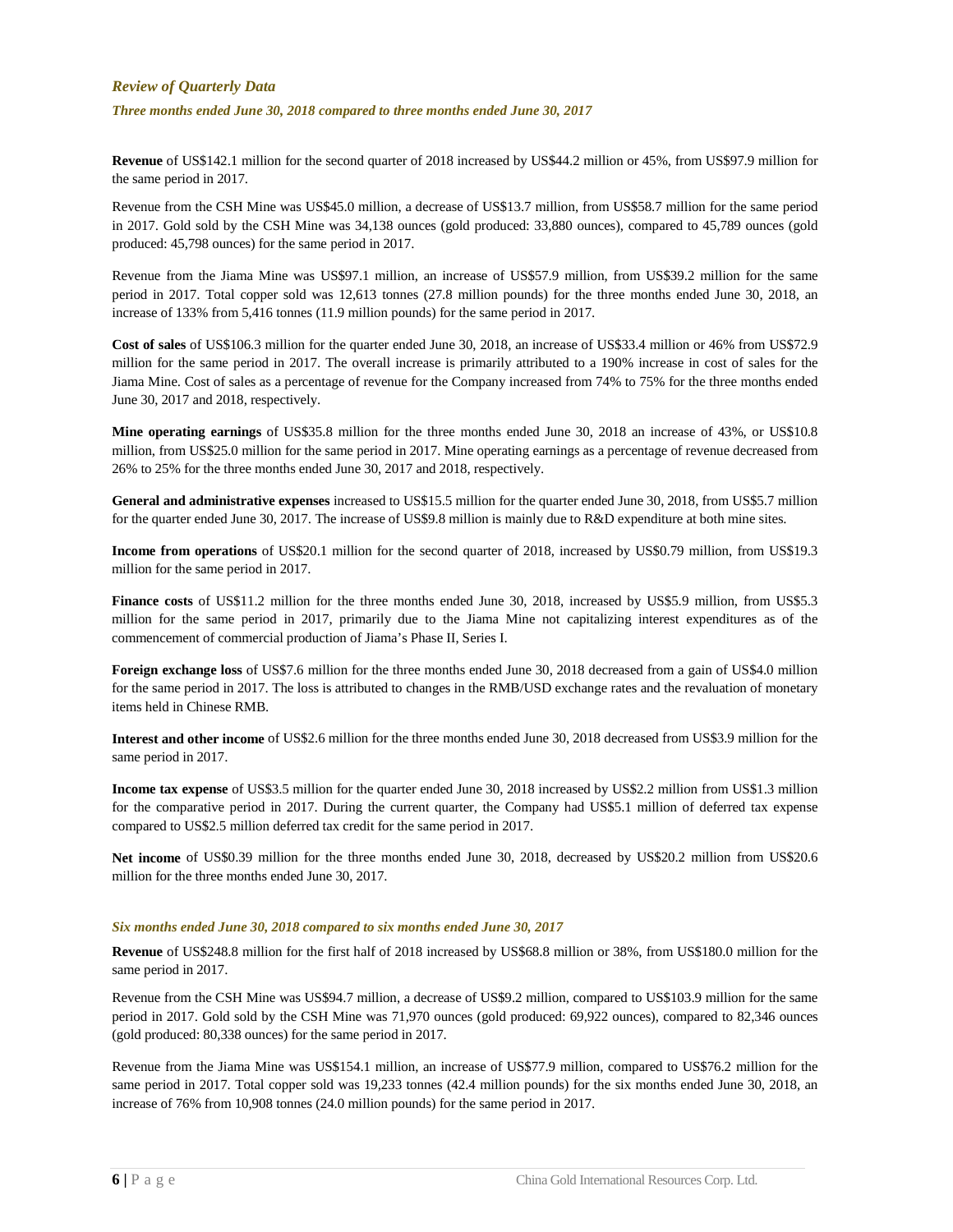**Cost of sales** of US\$206.4 million for the six months ended June 30, 2018, an increase of US\$70.5 million or 52% from US\$135.9 million for the same period in 2017. The overall increase is primarily attributed to a 186% increase in cost of sales for the Jiama Mine. Cost of sales as a percentage of revenue for the Company increased from 75% to 83% for the six months ended June 30, 2017 and 2018, respectively.

**Mine operating earnings** of US\$42.3 million for the six months ended June 30, 2018 a decrease of 4%, or US\$1.8 million, from US\$44.1 million for the same period in 2017. Mine operating earnings as a percentage of revenue decreased from 25% to 17% for the six months ended June 30, 2017 and 2018, respectively.

**General and administrative expenses** of US\$27.4 million, increased by US\$16.0 million for the six months ended June 30, 2018, from US\$11.4 million for the six months ended June 30, 2017. The increase is mainly due to R&D expenditure at both mine sites.

**Income from operations** of US\$14.6 million for the six months ended June 30, 2018, decreased by US\$18.0 million, compared to a gain of US\$32.6 million for the same period in 2017.

**Finance costs** of US\$22.3 million for the six months ended June 30, 2018, increased by US\$12.2 million compared to the same period in 2017, primarily due to the Jiama Mine not capitalizing interest expense as of the commencement of commercial production of Jiama's Phase II, Series I.

**Foreign exchange loss** of US\$3.1 million for the six months ended June 30, 2018 decreased from a gain of US\$6.8 million for the same period in 2017. The loss is related to changes in the RMB/USD exchange rates and the revaluation of monetary items held in Chinese RMB.

**Interest and other income** of US\$14.2 million for the six months ended June 30, 2018 increased from US\$6.4 million for the same period in 2017. The increase is primarily attributable to sales of low grade product from the Jiama Mine.

**Income tax expense** of US\$0.98 million for the six months ended June 30, 2018 decreased by US\$7.7 million from an income tax expense of US\$8.7 million for the comparative period in 2017. During the current six month period, the Company had US\$0.76 million of deferred tax expense compared to US\$0.80 million deferred tax credit for the same period in 2017.

**Net income** of US\$2.4 million for the six months ended June 30, 2018, decreased by US\$24.6 million from US\$27.0 million for the six months ended June 30, 2017.

### <span id="page-8-0"></span>**NON-IFRS MEASURES**

The following table provides certain unit cost information on a cost of production per tonne of ore processed (non-IFRS) basis for the CSH Mine for the three and six months ended June 30, 2018 and 2017:

| <b>CSH Mine</b>                          |                             |                           |      |      |
|------------------------------------------|-----------------------------|---------------------------|------|------|
|                                          | Three months ended June 30, | Six months ended June 30, |      |      |
|                                          | 2018                        | 2017                      | 2018 | 2017 |
|                                          | US\$                        | US\$                      | US\$ | US\$ |
| Cost of mining per tonne of ore          | 1.73                        | 1.32                      | 1.50 | 1.32 |
| Cost of waste stripping per tonne of ore | 10.61                       | 1.58                      | 5.67 | 1.81 |
| Other mining costs per tonne of ore      | 0.21                        | 0.11                      | 0.26 | 0.18 |
| Total mining costs per tonne of ore      | 12.55                       | 3.01                      | 7.43 | 3.31 |
|                                          |                             |                           |      |      |
| Cost of reagents per tonne of ore        | 2.05                        | 0.77                      | 1.89 | 0.89 |
| Other processing costs per tonne of ore  | 1.69                        | 0.85                      | 1.47 | 0.94 |
| Total processing cost per tonne of ore.  | 3.74                        | 1.62                      | 3.36 | 1.83 |

The cash cost of production is a measure that is not in accordance with IFRS.

The Company revised the mining plan during Q2 2018, such that waste stripping costs are no longer capitalized. As such, a significantly higher mining cost was incurred during Q2 2018 compared to Q2 2017.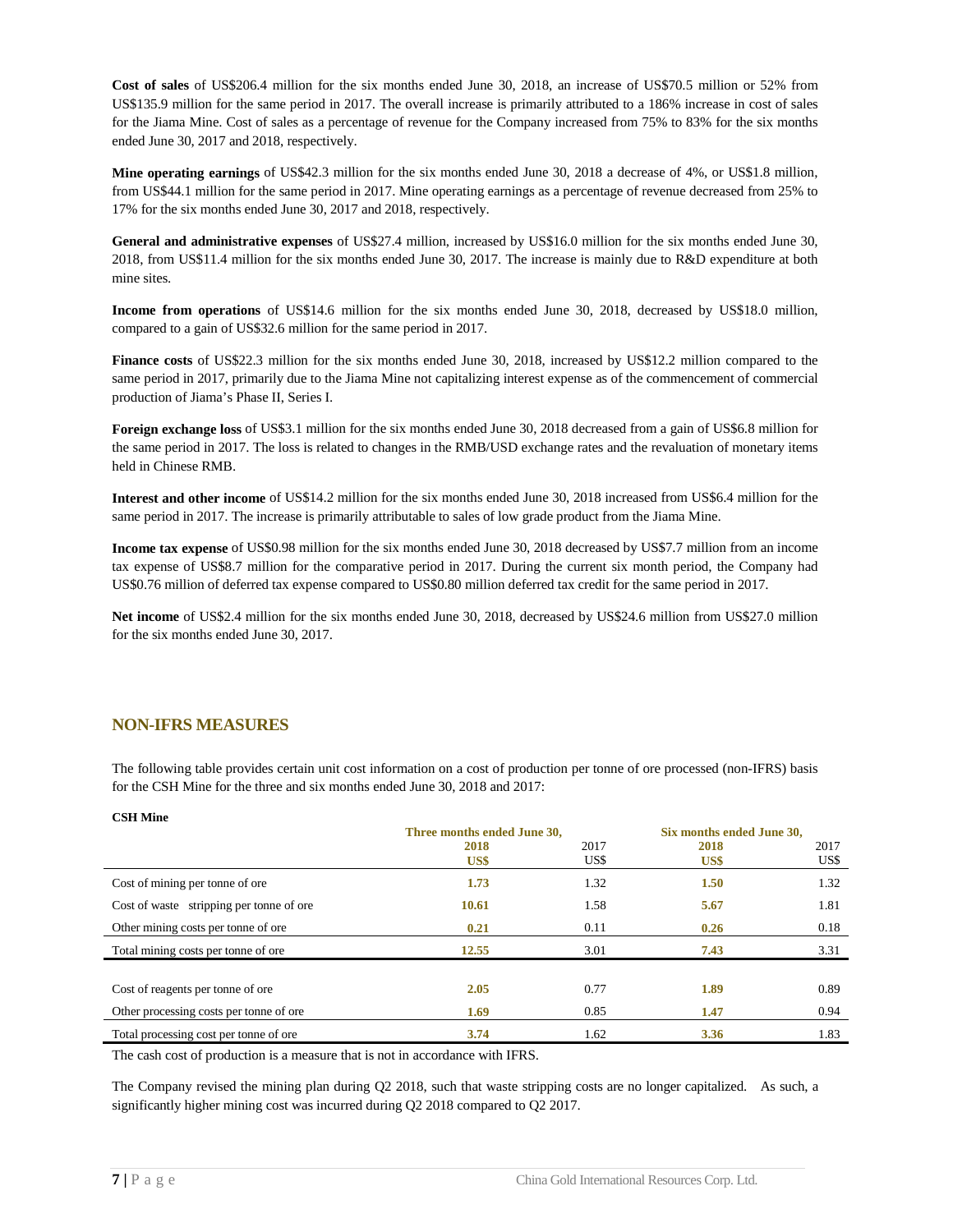The Company has included cash production cost per ounce gold data to supplement its consolidated financial statements, which are presented in accordance with IFRS. Non-IFRS measures do not have any standardized meaning prescribed under IFRS, and therefore they may not be comparable to similar measures employed by other companies. The data is intended to provide additional information and should not be considered in isolation or as a substitute for measures of performance, operating results or financial condition prepared in accordance with IFRS. The Company has included cash production cost per ounce data because it understands that certain investors use this information to determine the Company's ability to generate earnings and cash flow. The measure is not necessarily indicative of operating results, cash flow from operations, or financial condition as determined under IFRS. Cash production costs are determined in accordance with the Gold Institute's Production Cost Standard.

The following table provides a reconciliation of cost of sales to the cash costs of production in total dollars and in dollars per ounce of gold for the CSH Mine or per pound of copper for the Jiama Mine:

#### **CSH Mine (Gold)**

|                             | Three months ended June 30, |       |              |       | Six months ended June 30, |       |                |       |
|-----------------------------|-----------------------------|-------|--------------|-------|---------------------------|-------|----------------|-------|
|                             | 2018                        |       | 2017         |       | 2018                      |       | 2017           |       |
|                             |                             | US\$  |              | US\$  | US\$                      | US\$  | US\$           | US\$  |
|                             |                             | Per   |              | Per   |                           | Per   |                | Per   |
|                             | US\$                        | ounce | US\$         | ounce |                           | ounce |                | ounce |
| Total production costs      | 37,464,565                  | 1.097 | 49.220.910   | 1.075 | 76,356,991                | 1.061 | 90.409.628     | 1,098 |
| Adjustments                 | (9,943,115)                 | (291) | (19,029,245) | (416) | (26,977,130)              | (375) | (33, 124, 116) | (402) |
| Total cash production costs | 27,521,450                  | 806   | 30.191.665   | 659   | 49,379,861                | 686   | 57,285,512     | 696   |

#### **Jiama Mine (Copper with by-products credits)**

|                                                          | Three months ended June 30, |              |                |           | Six months ended June 30, |              |              |        |
|----------------------------------------------------------|-----------------------------|--------------|----------------|-----------|---------------------------|--------------|--------------|--------|
|                                                          | 2018                        |              | 2017           |           | 2018                      |              | 2017         |        |
|                                                          |                             | US\$         |                |           |                           | US\$         |              | US\$   |
|                                                          |                             | Per          |                | US\$      |                           | Per          |              | Per    |
|                                                          | US\$                        | <b>Pound</b> | US\$           | Per Pound | US\$                      | <b>Pound</b> | US\$         | Pound  |
| Total production costs                                   | 82,277,531                  | 2.96         | 27,622,281     | 2.31      | 153,032,011               | 3.61         | 53,560,734   | 2.23   |
| Adjustments                                              | (19,351,322)                | (0.70)       | (4,133,979)    | (0.35)    | (38, 624, 327)            | (0.91)       | (8,412,137)  | (0.35) |
| Total cash production costs                              | 62,926,209                  | 2.26         | 23,488,302     | 1.96      | 114,407,684               | 2.70         | 45,148,597   | 1.88   |
| By-products credits                                      | (24, 840, 448)              | (0.89)       | (14, 736, 564) | (1.23)    | (40, 472, 919)            | (0.95)       | (26,713,505) | (1.11) |
| Total cash production costs<br>after by-products credits | 38,085,761                  | 1.37         | 8,751,738      | 0.73      | 73,934,765                | 1.74         | 18.435.092   | 0.77   |

The adjustments above include depreciation and depletion, amortization of intangible assets, and selling expenses included in total production costs.

### <span id="page-9-0"></span>**MINERAL PROPERTIES**

#### <span id="page-9-1"></span>*The CSH Mine*

The CSH Mine is located in Inner Mongolia Autonomous Region of China (Inner Mongolia). The property hosts two low-grade, near surface gold deposits, along with other mineralized prospects. The main deposit is called the Northeast Zone (the "Northeast Zone"), while the second, smaller deposit is called the Southwest Zone (the "Southwest Zone").

The CSH Mine is owned and operated by Inner Mongolia Pacific Mining Co. Limited, a Chinese Joint Venture in which the Company holds a 96.5% interest and Ningxia Nuclear Industry Geological Exploration Institution (formerly known as Brigade 217) holds the remaining 3.5%.

The CSH Mine has two open-pit mining operations and has a mining and processing capacity of 60,000 tpd.

The CSH Mine did not enter into any new major contracts during the six months ended June 30, 2018.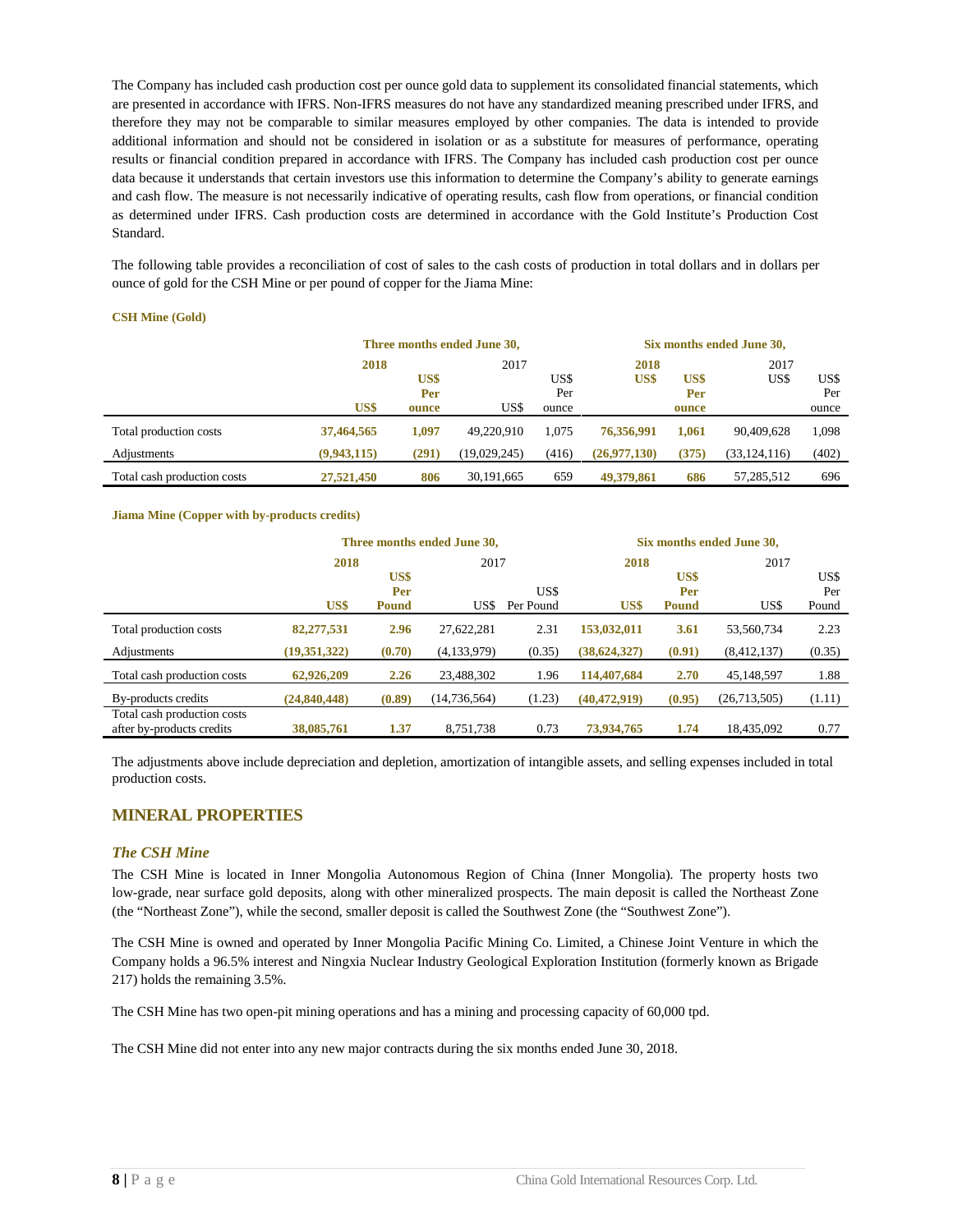### **Production Update**

| <b>CSH Mine</b>                      | Three months ended June 30, |            | Six months ended June 30, |            |
|--------------------------------------|-----------------------------|------------|---------------------------|------------|
|                                      | 2018                        | 2017       | 2018                      | 2017       |
| Ore mined and placed on pad (tonnes) | 2,083,559                   | 5,711,045  | 5,099,009                 | 9,479,897  |
| Average ore grade $(g/t)$            | 0.54                        | 0.58       | 0.59                      | 0.53       |
| Recoverable gold (ounces)            | 20,812                      | 64,383     | 57,442                    | 100,187    |
| Ending gold inventory (ounces)       | 195,936                     | 199,676    | 195,936                   | 199,676    |
| Waste rock mined (tonnes)            | 15,439,504                  | 25,100,626 | 28,429,804                | 44.421.077 |

For the three months ended June 30, 2018, the total amount of ore placed on the leach pad was 2.1 million tonnes, with total contained gold of 20,812 ounces (647 kilograms). The overall accumulative project-to-date gold recovery rate has slightly increased to approximately 52.87% at the end of June 2018 from 52.28% at the end of March 2018.

In the second half of 2017, there were a series of wall failures on one side of the pit at the CSH Mine leading to short term interruptions of mining activities. 2017 production was not significantly impacted. The Company is conducting studies to develop remediation plans to address the slope stability issues and to assess the impact on the long term mine plan. 2018 production estimates have been reduced accordingly.

#### **Exploration**

The Company's mineral exploration plan for 2017 included 10,450 +/- meters, involving nine or more drill sites. The drill sites step out from known mineralized zones. The 2017 drilling program commenced in Q3 of 2017 and continues.

The Company's 2018 exploration program involves drilling of 6,005 +/- additional meters involving five or more drill sites. The 2018 program started in Q2 of 2018 and continues. By the end of June 2018, 4,661 meters or 78% of the 2018 total has been completed. 9,344 meters of the combined 16,455 +/- meters or 89% of the combined 2017 and 2018 drilling programs have now been completed. The Company is examining and modelling core and waiting on additional assays.

### **Mineral Resource Update**

CSH Mine Resources by category, Northeast and Southwest pits combined at December 31, 2017 under NI 43-101:

|             |                    |          |       | <b>Metal</b> |
|-------------|--------------------|----------|-------|--------------|
| <b>Type</b> | <b>Quantity Mt</b> | Au $g/t$ | Au t  | Au Moz       |
| Measured    | 16.25              | 0.65     | 10.57 | 0.34         |
| Indicated   | 128.77             | 0.61     | 79.14 | 2.54         |
| $M+I$       | 145.01             | 0.62     | 89.71 | 2.88         |
| Inferred    | 81.54              | 0.51     | 41.93 | 1.35         |

#### **Mineral Reserves Update**

CSH Mine Reserves by category, Northeast and Southwest pits combined at December 31, 2017 under NI 43-101:

|              |                    |          |       | <b>Metal</b> |
|--------------|--------------------|----------|-------|--------------|
| <b>Type</b>  | <b>Quantity Mt</b> | Au $g/t$ | Au t  | Au Moz       |
| Proven       | 15.41              | 0.66     | 10.22 | 0.33         |
| Probable     | 85.50              | 0.64     | 55.14 | 1.77         |
| <b>Total</b> | 100.90             | 0.65     | 65.35 | 2.10         |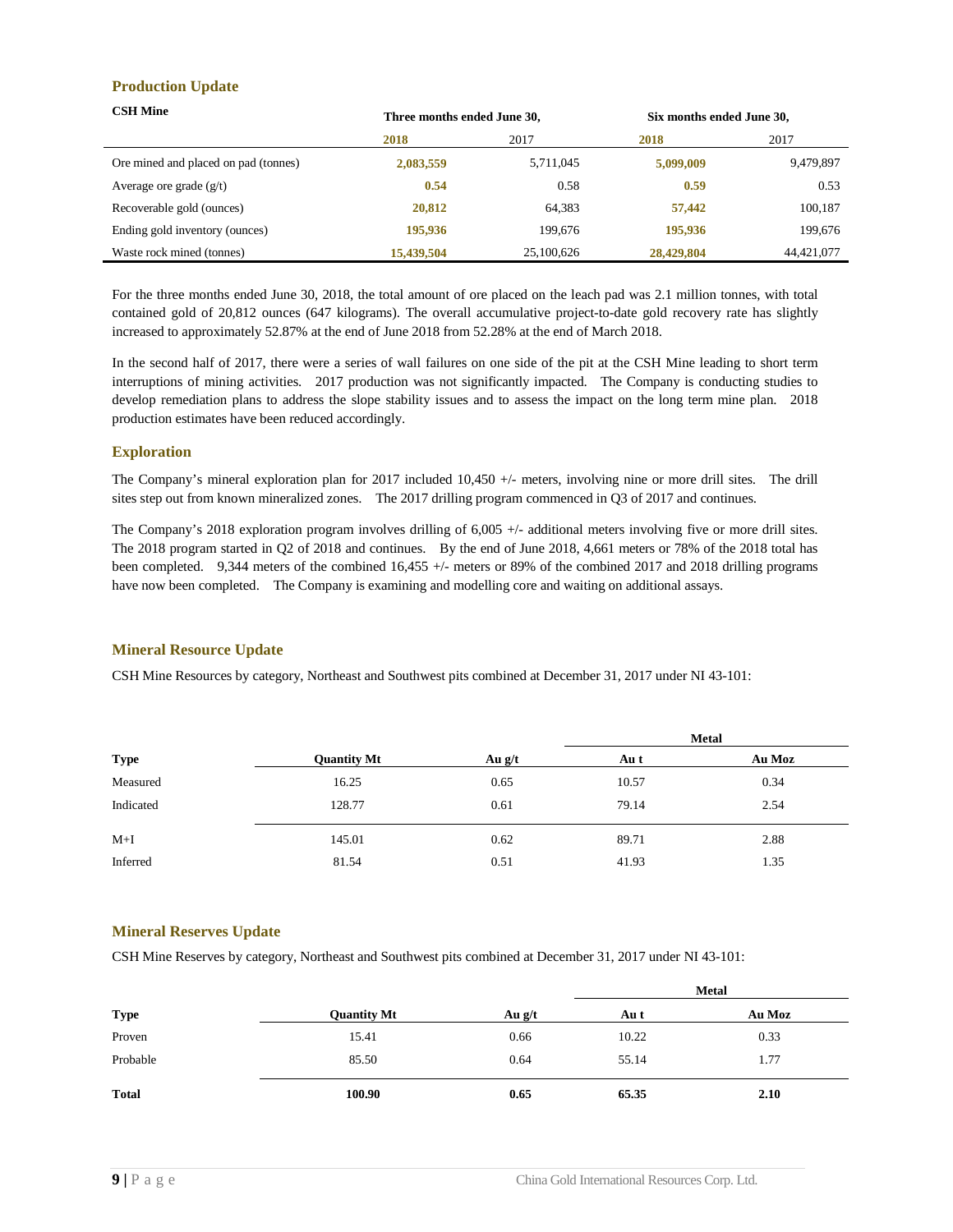#### <span id="page-11-0"></span>*The Jiama Mine*

The Jiama Mine hosts a large copper-gold polymetallic deposit containing copper, gold, silver, molybdenum, and other metals located in the Gandise metallogenic belt in Tibet Autonomous Region of China.

The Jiama Mine has both underground mining and open-pit mining operations. Phase I of the Jiama Mine commenced mining operations in the latter half of 2010 and reached its design capacity of 6,000 tpd in early 2011.

### **Phase II Expansion The Jiama Expansion Program**

The Jiama Mine's Phase II expansion consists of two series, with each series having a mining and mineral processing capacity of 22,000 tpd. The Phase II, Series I expansion reached commercial production at the end of 2017. The Series II expansion commenced commercial production in July 2018.

| Item                          | <b>Contract Name</b>            | Counterpart                     | Subject amount   | Contract period    | Date of Contract |
|-------------------------------|---------------------------------|---------------------------------|------------------|--------------------|------------------|
| No.                           |                                 |                                 | (US \$ millions) | (effective day and |                  |
|                               |                                 |                                 |                  | expiration date)   |                  |
|                               | <b>Blasting Engineering</b>     | Tibet Zhongjin Xinlian Blasting | Estimated: 12.1  | $2018.01.01 -$     | 2018.01.01       |
|                               | <b>Technology Service</b>       | Engineering Co., Ltd.           |                  | 2020.01.01         |                  |
|                               | Contract                        |                                 |                  |                    |                  |
| $\mathfrak{D}_{\mathfrak{p}}$ | Cable Purchase Contract         | Silon Cable Co., Ltd.           | Estimated: 17.5  | $2018.05.29 -$     | 2018.05.29       |
|                               |                                 |                                 |                  | 2019.05.28         |                  |
| 3                             | Cu-Pb-Zn Sales Contract         | Beijing Yuyang Road Investment  | Estimated: 9.1   | $2018.05.01 -$     | 2018.05.01       |
|                               |                                 | Co., Ltd.                       |                  | 2018.12.31         |                  |
| $\overline{4}$                | <b>Copper Concentrate Sales</b> | <b>Tibet Huading Resources</b>  | Estimated: 105.8 | $2018.03.01 -$     | 2018.03.01       |
|                               | Contract                        | Development Co., Ltd.           |                  | 2019.01.31         |                  |
| 5                             | <b>Copper Concentrate Sales</b> | Tibet Ruijia Trade Co., Ltd.    | Estimated: 90.7  | $2018.03.01 -$     | 2018.03.01       |
|                               | Contract                        |                                 |                  | 2019.02.28         |                  |
| 6                             | <b>Copper Concentrate Sales</b> | Gansu Boda Mining Co., Ltd.     | Estimated: 36.3  | $2018.03.01 -$     | 2018.03.01       |
|                               | Contract                        |                                 |                  | 2019.02.28         |                  |

The major new contracts entered into during the six months ended June 30, 2018:

### **Production Update**

| <b>Jiama Mine</b>                | Three months ended June 30, |           | Six months ended June 30, |           |
|----------------------------------|-----------------------------|-----------|---------------------------|-----------|
|                                  | 2018                        | 2017      | 2018                      | 2017      |
| Ore processed (tonnes)           | 2,563,720                   | 1,133,328 | 3,831,741                 | 2,190,872 |
| Average copper ore grade (%)     | 0.73                        | 1.12      | 0.73                      | 1.07      |
| Copper recovery rate (%)         | 81                          | 87        | 77                        | 89        |
| Average gold ore grade $(g/t)$   | 0.50                        | 0.77      | 0.48                      | 0.67      |
| Gold recovery rate (%)           | 57                          | 74        | 57                        | 72        |
| Average silver ore grade $(g/t)$ | 18.44                       | 30.37     | 18.81                     | 28.11     |
| Silver recovery rate (%)         | 54                          | 69        | 56                        | 68        |

According to the mining plan for the Phase II expansion, the Jiama Mine began to produce low grade ore from the open pit mine. As a result such, the Company expected the average ore grade to be lower than previous years which used higher grade ore from underground mining only. Production cost was also expected to be higher since the commencement of commercial production of Phase II, Series I due to the lower grade of ore.

During the first half of 2018, metal recovery rates were also lower compared to the same period in 2017 due to presence of the oxide ore from the open pit mine. Recovery rates are expected to increase during the second half of 2018 as the ratio of oxide ore gradually decreases.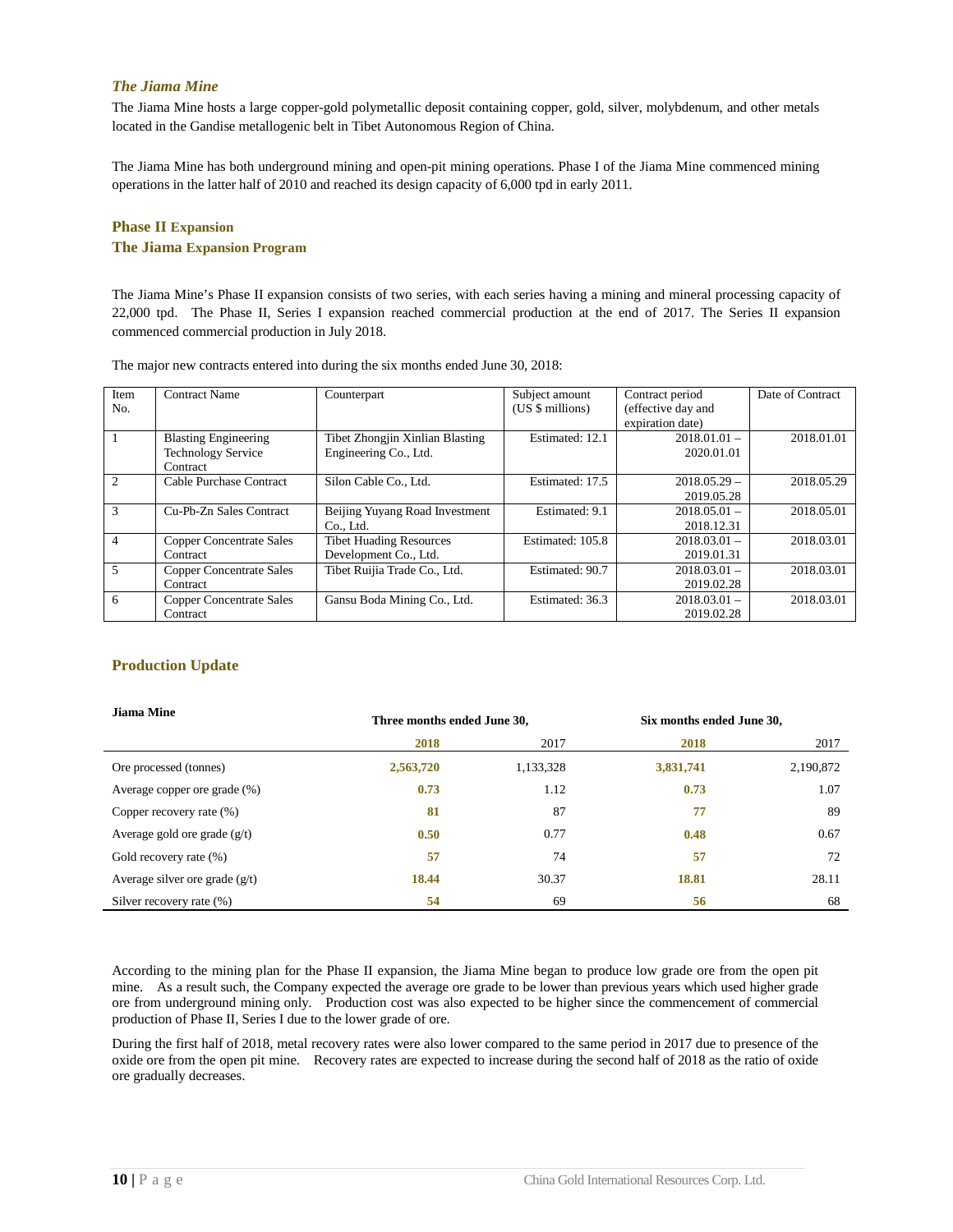### **Exploration**

In 2017 the Company developed an exploration program to test for structural controls, extensions of the known mineralize zones and other targeted zones. The 2017-2018 program called for 6,920 +/- meters involving six surface drill sites and 10,155 +/- meters involving fourteen +/- underground drill sites. The drilling program commenced in Q3 of 2017 and is still underway. As of June 2018, 51% of the total drilling program, both surface and underground has been completed. Core is being logged and sent for assay. Given favorable drilling conditions, the 2017-2018 exploration program and its evaluation is expected to be completed in Q2 of 2020.

#### **Mineral Resources Estimate**

A NI 43-101 compliant mineral resource estimate was independently completed by Mining One Pty Ltd. in November 2013, based on information collected up to November 12, 2012. The drilling programs subsequent to November 2012, including an extensive drill program conducted in 2013, will be included in future updates of the Mineral Resources and Reserves.

Mining One Pty Ltd. noted that gold and silver mineralization within the ore body had a significantly higher spatial variability than the other elements. This classification takes into account the proposed large scale mining techniques where Au and Ag will only be credits to the overall products from the operations. Mining One Pty Ltd has assumed that Au and Ag will not be assigned a single cut-off grade for a selected mining block and will be mined in conjunction with the other elements.

# **Jiama Project - Cu, Mo, Pb, Zn ,Au, and Ag Mineral Resources under NI 43-101**

|           | Ouantity |      |      |      |      |        |        | Cu Metal | Mo Metal | Pb Metal | Zn Metal |        |        |
|-----------|----------|------|------|------|------|--------|--------|----------|----------|----------|----------|--------|--------|
| Class     | Mt       | Cu % | Mo % | Pb % | Zn%  | Au g/t | Ag g/t | (kt)     | (kt)     | (kt)     | (kt)     | Au Moz | Ag Moz |
|           |          |      |      |      |      |        |        |          |          |          |          |        |        |
| Measured  | 96.3     | 0.39 | 0.04 | 0.04 | 0.02 | 0.08   | 5.62   | 381      | 35       | 42       | 22       | 0.26   | 17.46  |
|           |          |      |      |      |      |        |        |          |          |          |          |        |        |
| Indicated | 1.378.0  | 0.41 | 0.03 | 0.05 | 0.03 | 0.11   | 6.00   | 5,654    | 466      | 732      | 460      | 4.88   | 270.57 |
|           |          |      |      |      |      |        |        |          |          |          |          |        |        |
| $M+I$     | 474.4ء   | 0.41 | 0.03 | 0.05 | 0.03 | 0.11   | 5.97   | 6.035    | 500      | 774      | 482      | 5.14   | 288.03 |
|           |          |      |      |      |      |        |        |          |          |          |          |        |        |
| Inferred  | 406.1    | 0.31 | 0.03 | 0.08 | 0.04 | 0.10   | 5.13   | .247     | 123      | 311      | 175      | 1.32   | 66.93  |

Reported at a 0.3% Cu Equivalent Cut off grade\*, as of December 31, 2017

Note: Figures reported are rounded which may result in small tabulation errors.

The Copper Equivalent basis for the reporting of resources has been compiled on the following basis:

CuEq Grade: = (Ag Grade \* Ag Price + Au Grade \* Au Price + Cu Grade \* Cu Price + Pb Grade \* Pb Price +

Zn Grade \* Zn Price + Mo Grade \* Mo Price) / Copper Price

### **Mineral Reserves Estimate**

A Mineral Reserve estimate, dated November 20, 2013, has been independently verified by Mining One Pty Ltd. in accordance with the CIM Definitions Standards under NI 43-101.

| Class    | Quantity<br>Mt | Cu % | Mo % | Pb % | Zn%  | Au g/t | Ag g/t | Cu Metal<br>(kt) | Mo Metal<br>(kt) | Pb Metal<br>(kt) | Zn Metal<br>(kt) | Au Moz | Ag Moz |
|----------|----------------|------|------|------|------|--------|--------|------------------|------------------|------------------|------------------|--------|--------|
| Proven   | 21.2           | 0.60 | 0.05 | 0.05 | 0.03 | 0.21   | 9.05   | 129              | 10               | 10               |                  | 0.14   | 6.23   |
| Probable | 408.0          | 0.61 | 0.03 | 0.13 | 0.08 | 0.18   | 1.28   | 2,499            | 131              | 548              | 317              | 2.41   | 149.67 |
| $P + P$  | 429.1          | 0.61 | 0.03 | 0.13 | 0.07 | 0.19   | 11.17  | 2,628            | 141              | 559              | 324              | 2.56   | 155.90 |

Jiama Project Statement of NI 43-101 Mineral Reserve Estimate as of December 31, 2017

Notes:

1. All Mineral Reserves have been estimated in accordance with the JORC code and have been reconciled to CIM standards as prescribed by the NI 43-101.

2. Mineral Reserves were estimated using the following mining and economic factors:

Open Pits:

- a) 5% dilution factor and 95% recovery were applied to the mining method;
- b) an overall slope angles of 43 degrees;
- c) a copper price of US\$ 2.9/lbs;
- d) an overall processing recovery of 88 90% for copper

Underground:

- a) 10% dilution added to all Sub-Level Open Stoping;
- b) Stope recovery is 87% for Sub-Level Open Stoping;
- c) An overall processing recovery of 88 90% for copper.

3. The cut-off grade for Mineral Reserves has been estimated at copper equivalent grades of 0.3% Cu (NSR) for the open pits and 0.45% Cu (NSR) for the underground mine.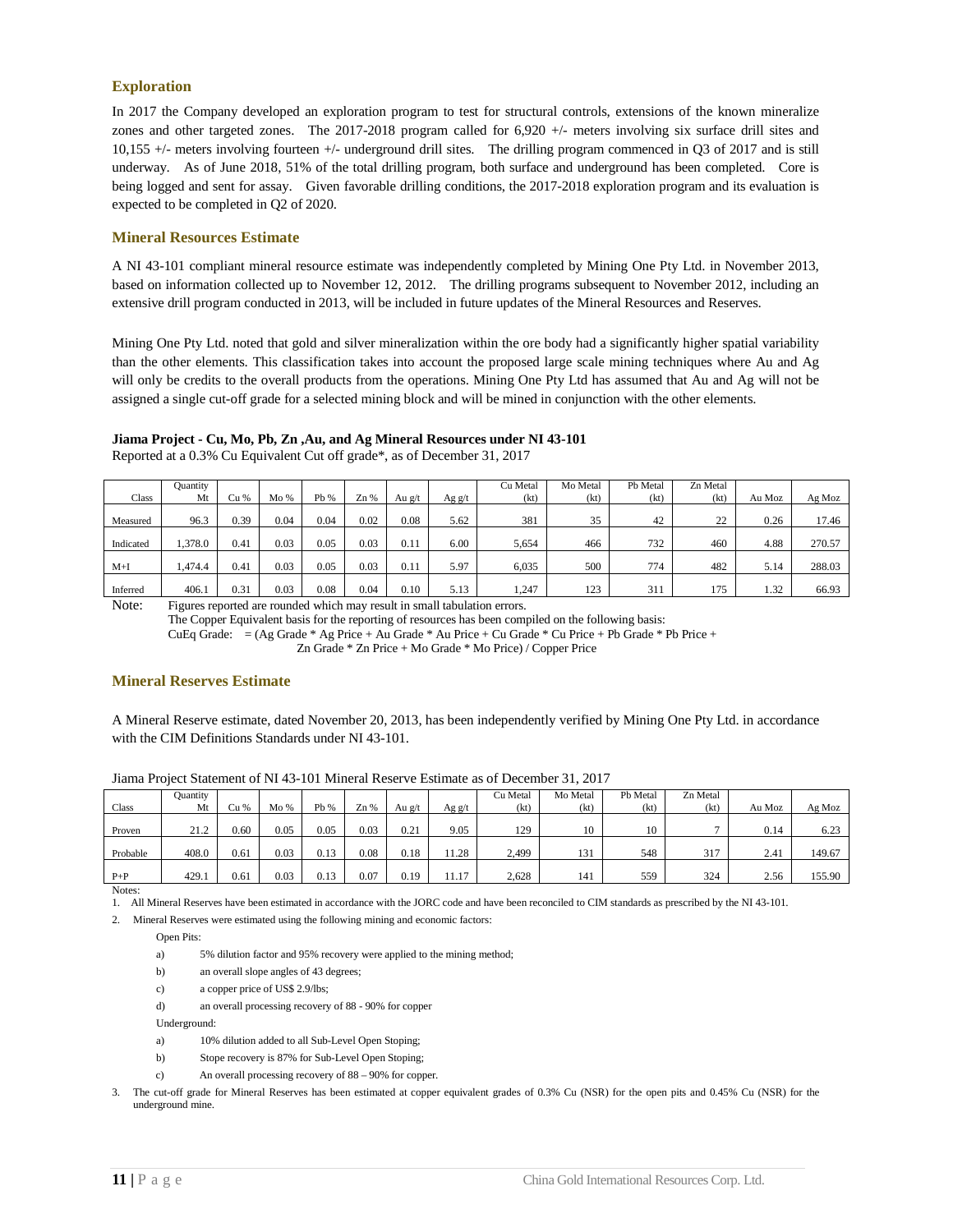### <span id="page-13-0"></span>**LIQUIDITY AND CAPITAL RESOURCES**

The Company operates in a capital intensive industry. The Company's liquidity requirements arise principally from the need for financing the expansion of its mining and mineral processing operations, exploration activities and acquisition of exploration and mining rights. The Company's principal sources of funds have been proceeds from borrowing from commercial banks in China, equity financings, and cash generated from operations. The Company's liquidity primarily depends on its ability to generate cash flow from its operations and to obtain external financing to meet its debt obligations as they become due, as well as the Company's future operating and capital expenditure requirements.

At June 30, 2018, the Company had an accumulated surplus of US\$237.8 million, working capital of US\$66.6 million and borrowings of US\$1,234 million. The Company's cash balance at June 30, 2018 was US\$148.6 million.

Management believes that its forecast operating cash flows are sufficient to cover the next twelve months of the Company's operations including its planned capital expenditures and current debt repayments. The Company's borrowings are comprised of US\$505.0 million of 3.25% unsecured bonds maturing on July 6, 2020, of which US\$16.1 million is included in the current portion of borrowings, and US\$120.1 million of short term debt facilities with interest rates ranging from 2.35% to 4.35% per annum arranged through various banks in China. In addition, on November 3, 2015, the Company entered into a Loan Facility agreement with a syndicate of banks, led by Bank of China. The lenders agreed to lend an aggregate principle amount of RMB 3.98 billion, approximately US\$613 million with the interest rate of 2.83% per annum currently. The People's Bank of China Lhasa Center Branch's interest rate serves as a benchmark for the interest on the drawdowns. The bank's interest rate is then discounted by 7 basis points (or 0.07%) to calculate the interest on the drawdowns. The proceeds from the Loan Facility are to be used for the development of the Jiama Mine. The loan is secured by the mining rights for the Jiama Mine. As of June 30, 2018 the Company has drawdown RMB3.495 billion, approximately US\$528.3 million under the Loan Facility. The Company believes that the availability of debt financing in China at favorable rates will continue for the foreseeable future. On July 6, 2017, the Company, through its wholly-owned subsidiary, Skyland Mining (BVI) Limited, completed the issuance of bonds in an aggregate principal amount of US\$500 million. The bonds were issued at a price of 99.663%, bearing coupon rate of 3.25% with a maturity date of July 6, 2020. The bonds are listed on the Stock Exchange of Hong Kong Limited on July 7, 2017.

#### <span id="page-13-1"></span>**Cash flows**

The following table sets out selected cash flow data from the Company's consolidated cash flow statements for the three and six months ended June 30, 2018 and June 30, 2017.

|                                                                                                  | Three months ended June 30, |           | Six months ended June 30, |           |
|--------------------------------------------------------------------------------------------------|-----------------------------|-----------|---------------------------|-----------|
|                                                                                                  | 2018                        | 2017      | 2018                      | 2017      |
|                                                                                                  | <b>US\$'000</b>             | US\$'000  | <b>US\$'000</b>           | US\$'000  |
| Net cash from operating activities                                                               | 40,262                      | 4,608     | 56,089                    | 10,678    |
| Net cash (used in) investing activities                                                          | (11,806)                    | (31, 424) | (20, 049)                 | (80, 943) |
| Net cash (used in) from financing activities                                                     | (1,531)                     | 33,653    | (33, 284)                 | 90,336    |
| Net increase in cash and cash equivalents<br>Effect of foreign exchange rate changes on cash and | 26,925                      | 6,837     | 2,756                     | 20,071    |
| cash equivalents                                                                                 | (6,191)                     | 361       | (1,448)                   | 472       |
| Cash and cash equivalents, beginning of period                                                   | 127,892                     | 73,275    | 147,318                   | 59,930    |
| Cash and cash equivalents, end of period                                                         | 148,626                     | 80,473    | 148,626                   | 80,473    |

### <span id="page-13-2"></span>*Operating cash flow*

For the three months ended June 30, 2018, net cash inflow from operating activities was US\$40.3 million which is primarily attributable to (i) depreciation and depletion of US\$30.8 million (ii) finance cost of US\$11.2 million and iii) foreign exchange loss of US\$10.5 million partially offset by (i) interest paid of US\$6.2 million and (ii) a decrease in prepaid expenses of US\$2.0 million.

For the six months ended June 30, 2018, net cash inflow from operating activities was US\$56.1 million which is primarily attributable to (i) depreciation and depletion of US\$64.6 million (ii) and finance cost of US\$22.3 million partially offset by (i) an increase in inventory of US\$37.8 million and (ii) interest paid of US\$20.3 million.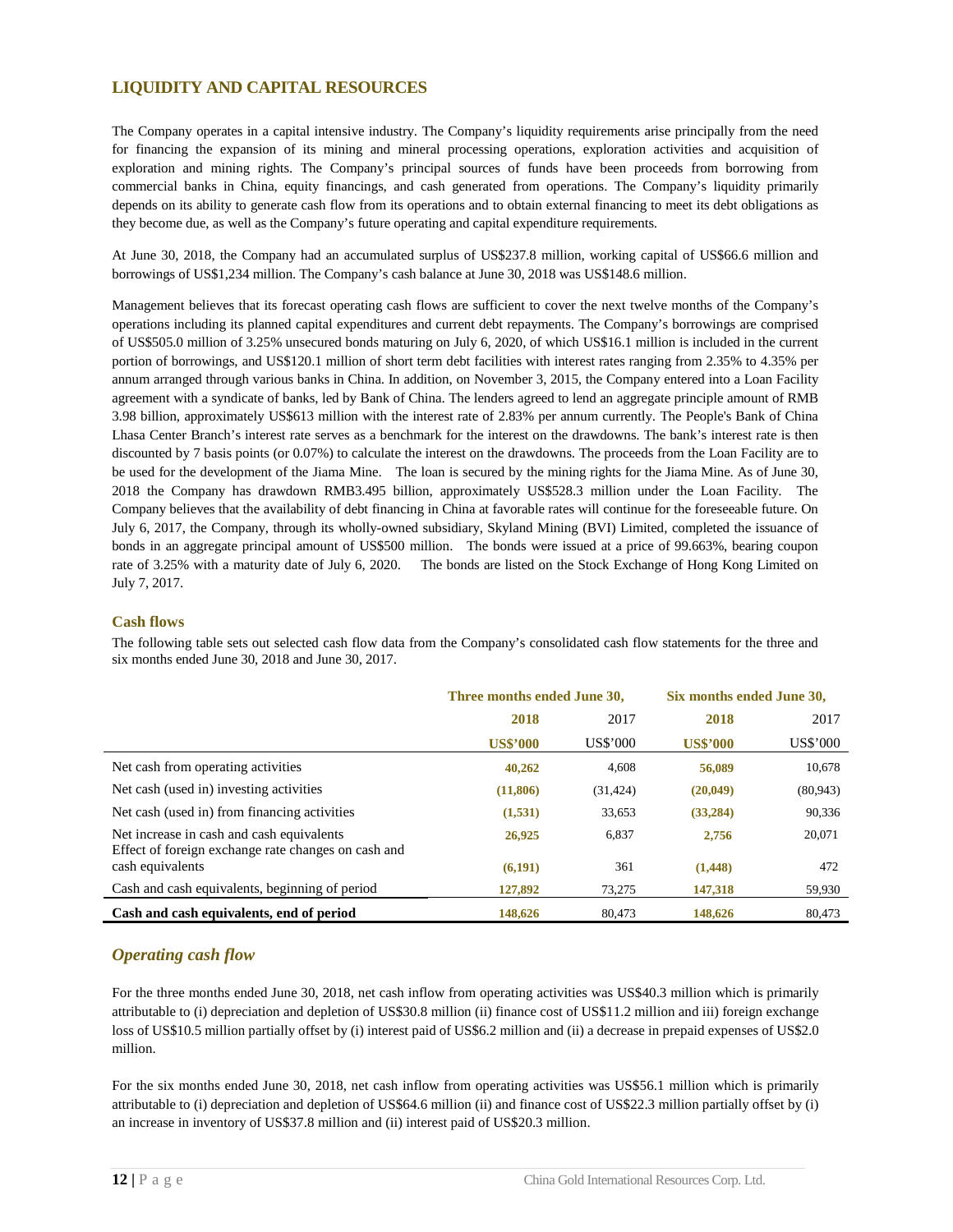### <span id="page-14-0"></span>*Investing cash flow*

For the three months ended June 30, 2018, the net cash outflow from investing activities was US\$11.8 million which is primarily attributable to (i) placement of restricted cash balances of US\$32.9 million and (ii) payment for the acquisition of property, plant and equipment of US\$13.2 million, partially offset by (i) release of restricted bank balance of US\$33.7 million.

For the six months ended June 30, 2018, the net cash outflow from investing activities was US\$20.0 million which is primarily attributable to (i) placement of restricted cash balances of US\$62.8 million and (ii) payment for the acquisition of property, plant and equipment of US\$25.2 million, partially offset by (i) release of restricted bank balance of US\$66.6 million.

### <span id="page-14-1"></span>*Financing cash flow*

For the three months ended June 30, 2018, the net cash outflow from financing activities was US\$1.5 million which is primarily attributable to (i) repayment of borrowings of US\$25.0 million offset by proceeds from borrowings of US\$23.5 million.

For the six months ended June 30, 2018, the net cash outflow from financing activities was US\$33.3 million which is primarily attributable to (i) repayment of borrowings of US\$87.9 million offset by proceeds from borrowings of US\$54.9 million.

#### **Expenditures Incurred**

For the six months ended June 30, 2018, the Company incurred mining costs of US\$47.4 million, mineral processing costs of US\$47.0 million, transportation costs of US\$4.0 million.

#### **Gearing ratio**

Gearing ratio is defined as the ratio of consolidated total debt to consolidated total equity. As at June 30, 2018, the Company's total debt was US\$1,234 million and the total equity was US\$1,508 million. The Company's gearing ratio was therefore 0.82 as at June 30, 2018 and 0.83 as at March 31, 2018.

#### **Restrictive covenants**

The Company is subject to various customary conditions and covenants under the terms of its financing agreements.

Under a Loan Facility agreement entered on November 3, 2015 between the Company and a syndicated of banks, led by Bank of China pursuant to which the banks agreed to lend to Tibet Huatailong, the Company's subsidiary, the aggregate principle amount of RMB 3.98 billion (approximately US\$613 million), the debt to assets ratio of Huatailong should be less than 75% during the term of the agreement.

### <span id="page-14-2"></span>**SIGNIFICANT INVESTMENTS, ACQUISITIONS AND DISPOSAL OF SUBSIDIARIES. ASSOCIATES AND JOINT VENTURES, AND FUTURE PLAN FOR MATERIAL INVESTMENTS OF CAPITAL ASSETS**

Other than as disclosed elsewhere in this MD&A or in the unaudited condensed consolidated financial statements for the six months ended June 30, 2018, there were no significant investments held by the Company, nor were there any material acquisitions or disposals of subsidiaries, associates and joint ventures during the six months ended June 30, 2018. Other than as disclosed in this MD&A, there was no plan authorized by the Board for other material investments or additions of capital assets at the date of this MD&A.

### <span id="page-14-3"></span>**CHARGE ON ASSETS**

<span id="page-14-4"></span>Other than as disclosed elsewhere in this MD&A, none of the Group's assets were pledged as at June 30, 2018.

### **EXPOSURE TO FLUCTUATIONS IN EXCHANGE RATES AND RELATED HEDGES**

The Company is exposed to the financial risk related to the fluctuation of foreign exchange rates for the monetary assets and liabilities denominated in the currencies other than the functional currencies to which they relate. The Company has not hedged its exposure to currency fluctuation. However, the Management monitors foreign exchange exposure and will consider hedging significant foreign currency exposure should the need arise. Refer to Note 30, Financial Instruments, in the annual consolidated financial statements for the year ended December 31, 2017.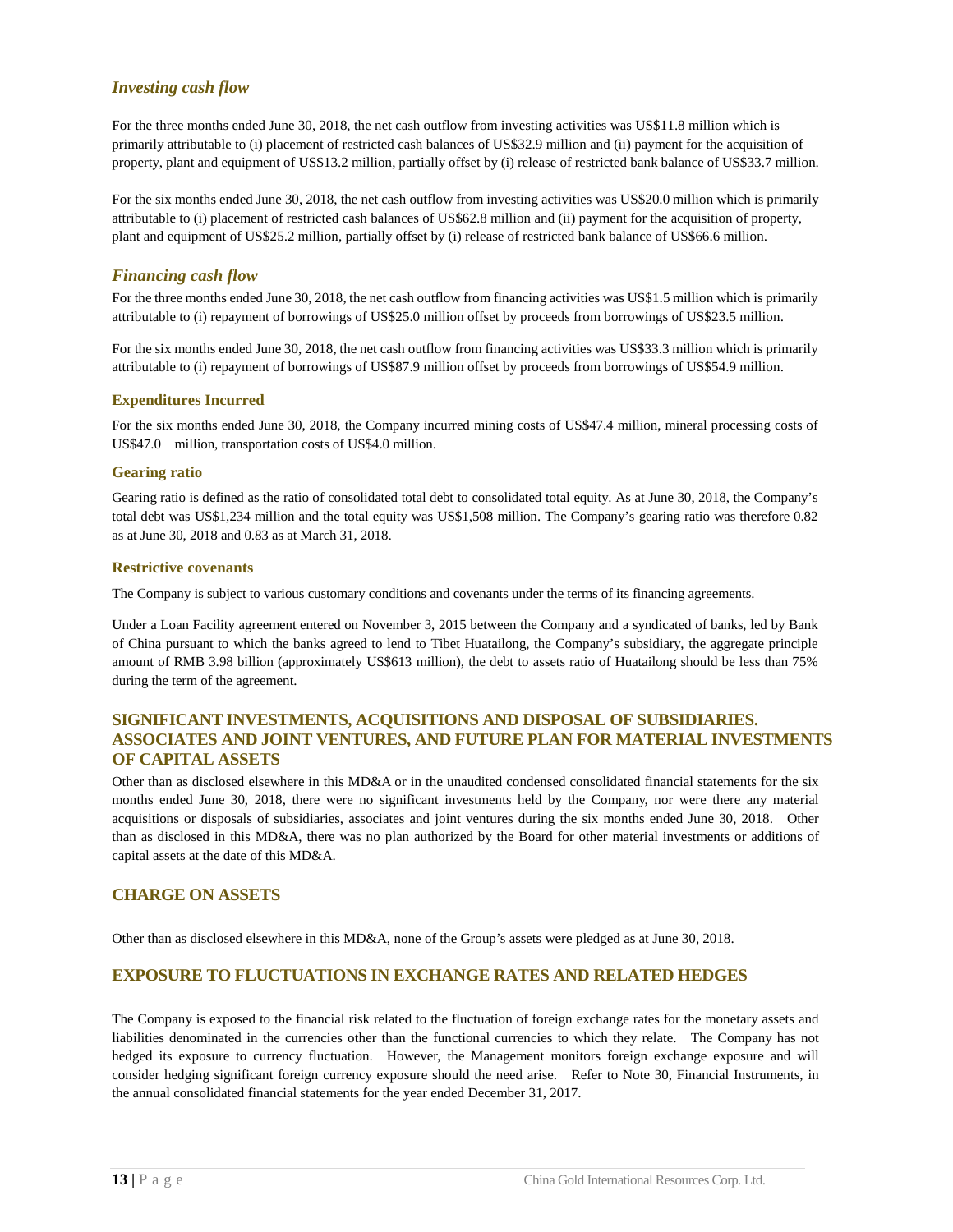### <span id="page-15-0"></span>**COMMITMENTS AND CONTINGENCIES**

Commitments and contingencies include principal payments on the Company's bank loans and syndicated loan facility, material future aggregate minimum operating lease payments required under operating leases and capital commitments in respect of the future acquisition of property, plant and equipment and construction for both the CSH Mine and the Jiama Mine.

The Company has leased certain properties in China and Canada, which are all under operating lease arrangements and are negotiated for terms of between one and seventeen years. The Company is required to pay a fixed rental amount under the terms of these leases.

The Company's capital commitments relate primarily to the payments for purchase of equipment and machinery for both mines and payments to third-party contractors for the provision of mining and exploration engineering work and mine construction work for both mines. The Company has entered into contracts that prescribe such capital commitments; however, liabilities relating to them have not yet been incurred. Therefore, capital commitments are not included in the Company's condensed consolidated financial statements.

On July 7, 2017, the Company, through its wholly owned subsidiary Skyland Mining (BVI) Limited, issued bonds on the HKSE, denominated U.S. dollar, with an aggregate principal amount of US\$500 million. The Bonds were issued at a price of 99.663%, bearing a coupon of 3.25% per annum with a maturity date of July 6, 2020. Interest is payable in semi-annual installments on January 6 and July 6 of each year.

|                                   | <b>Total</b>    | Within<br>One year | Within<br>Two to five years | Over 5 years             |
|-----------------------------------|-----------------|--------------------|-----------------------------|--------------------------|
|                                   | <b>US\$'000</b> | <b>US\$'000</b>    | <b>US\$'000</b>             | <b>US\$'000</b>          |
| Principal repayment of bank loans | 768.914         | 120,908            | 279,600                     | 328,719                  |
| Repayment of bonds                | 500,575         | 16,099             | 488,853                     | $\overline{\phantom{0}}$ |
| <b>Total</b>                      | 1,234,179       | 137,007            | 768,453                     | 328,719                  |

The following table outlines payments for commitments for the periods indicated:

(a) Operating leases are primarily for premises and production.

(b) Capital commitments relate to contracts signed for construction and equipment supply.

In addition to the table set forth above, the Company has entered into service agreements with third-party contractors such as China Railway for the provision of mining and exploration engineering work and mine construction work for the CSH Mine. The fees for such work performed and to be performed each year varies depending on the amount of work performed. The Company has similar agreements with third party contractors for the Jiama Mine.

# <span id="page-15-1"></span>**RELATED PARTY TRANSACTIONS**

CNG owned 39.3 percent of the outstanding common shares of the Company as at June 30, 2018 and June 30, 2017.

The Company had major related party transactions with the following companies related by way of shareholders and shareholder in common:

The Company's subsidiary, Inner Mongolia Pacific is a party to a non-exclusive contract for the purchase and sale of doré with CNG (the "Dore Sales Contract") pursuant to which Inner Mongolia Pacific sells gold doré bars to CNG. The pricing is based on the monthly average price of gold ingot as quoted on the Shanghai Gold Exchange and the daily average price of silver as quoted on the Shanghai Huatong Platinum & Silver Exchange prevailing at the time of each relevant purchase order during the contract period. The Dore Sales Contract has been in effect since October 24, 2008 and has been renewed for a current term that commences on January 1, 2018 and expires on December 31, 2020, which renewal was approved by the Company's shareholders on June 28, 2017.

Revenue from sales of gold doré bars to CNG of US\$94.7 million for the six months ended June 30, 2018 decreased from US\$103.9 million for the six months ended June 30, 2017.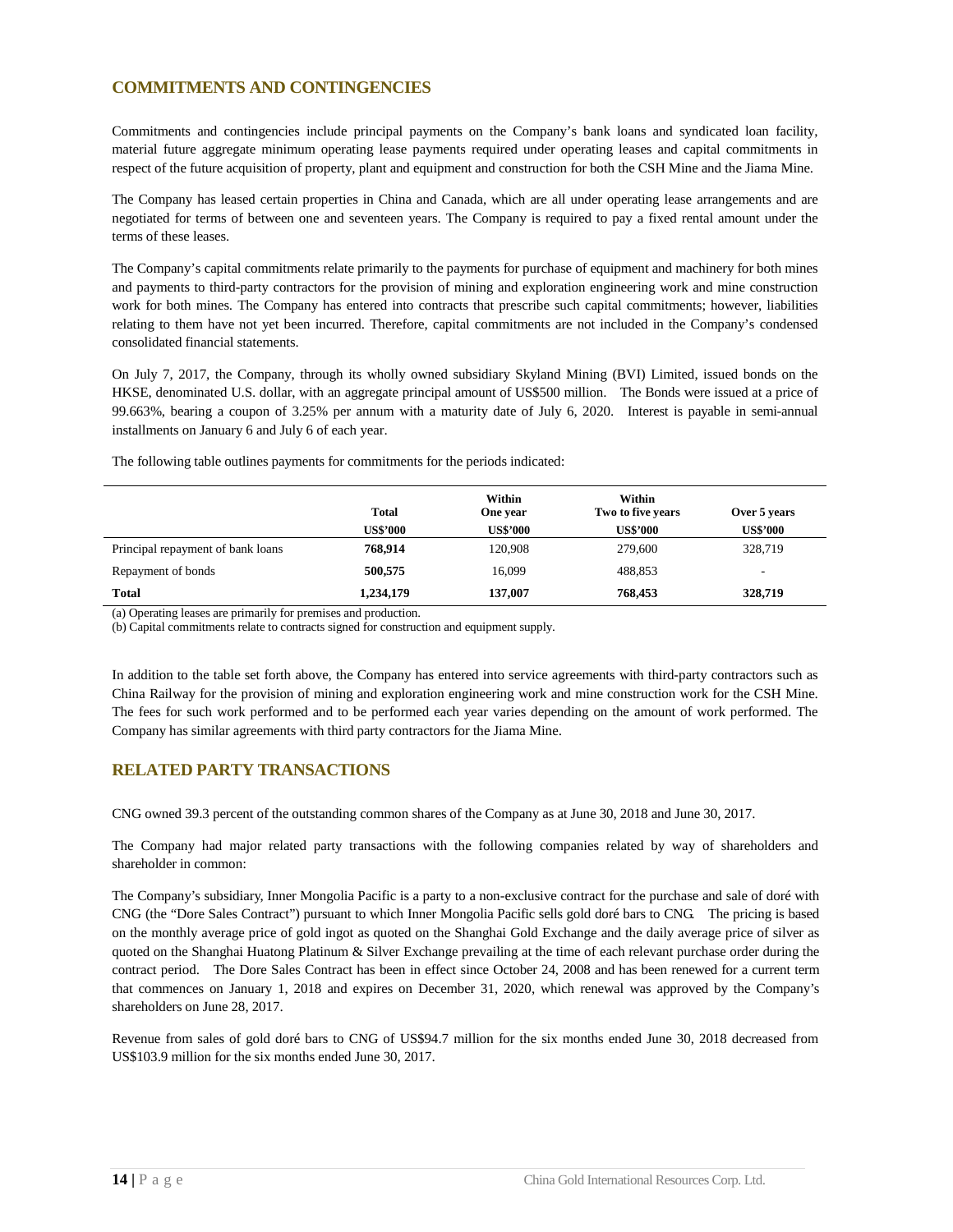The Company is also a party to a Product and Service Framework Agreement with CNG, pursuant to which CNG provides construction, procurement and equipment financing services to the Company in connection with the expansion of the Jiama Mine and also purchases the copper concentrates produced at the Jiama Mine. The quantity of copper concentrates, pricing terms and payment terms may be established from time to time by the parties with reference to the pricing principles for connected transactions set out under the Product and Service Framework Agreement. On June 28, 2017, the Supplemental Product and Service Framework Agreement was approved and extended to expire on December 31, 2020. For the six months ended June 30, 2018, revenue from sales of copper concentrate and other products to CNG was US\$78.4 million, compared to US\$32.4 million for the same period in 2017.

For the six months ended June 30, 2018, construction services of US\$6.8 million were provided to the Company by subsidiaries of CNG (US\$14.3 million for the six months ended June 30, 2017).

In addition to the two aforementioned major related party transactions, the Company also obtains additional services from related parties in its normal course of business, including a Deposit Services Agreement and Loan Agreement entered into on December 18, 2017 among the Company and China Gold Finance.

### <span id="page-16-0"></span>**PROPOSED TRANSACTIONS**

The Board of Directors has given the Company approval to conduct reviews of a number of projects that may qualify as acquisition targets through joint venture, merger and/or outright acquisitions. The Group did not have any material acquisition and disposal of subsidiaries and associated companies in the six months ended June 30, 2018. The Company continues to review possible acquisition targets.

#### <span id="page-16-1"></span>**CRITICAL ACCOUNTING ESTIMATES**

In the process of applying the Company's accounting policies, the Directors of the Company have identified accounting judgments and key sources of estimation uncertainty that have a significant effect on the amounts recognized in the audited annual consolidated financial statements.

Key assumptions concerning the future and other key sources of estimation uncertainty at the end of each reporting period that have a significant risk of causing a material adjustment to the carrying amounts of assets and liabilities within the next twelve months are described in Note 4 of the audited annual consolidated financial statements for the year ended December 31, 2017.

### <span id="page-16-2"></span>**CHANGE IN ACCOUNTING POLICIES**

Except as described below, the accounting policies and methods of computation used in the unaudited condensed consolidated financial statements for the six months ended June 30, 2018 are the same as those followed in the preparation of the Group's annual consolidated financial statements for the year ended December 31, 2017.

In the current interim period, the Group has applied the following new and revised International Financial Reporting Standards ("IFRSs") which are mandatorily effective for the current interim period:

#### **Financial Instruments**

On January 1, 2018, the Group adopted IFRS 9 – Financial Instruments ("IFRS 9") which replaced IAS 39 – Financial Instruments: Recognition and Measurement. IFRS 9 provides a revised model for recognition and measurement of financial instruments and a single, forward-looking 'expected loss' impairment model. The standard is effective for annual periods beginning on or after January 1, 2018. The Group adopted the standard using the modified retrospective approach. IFRS 9 did not impact the Group's classification and measurement of financial assets and liabilities except for equity securities as described below. The standard also had negligible impact on the carrying amounts of our financial instruments at the transition date.

The following summarizes the significant changes in IFRS 9 compared to the current standard:

• IFRS 9 uses a single approach to determine whether a financial asset is classified and measured at amortized cost or fair value. The classification and measurement of financial assets is based on the Group's business models for managing its financial assets and whether the contractual cash flows represent solely payments for principal and interest. Most of the requirements in IAS 39 for classification and measurement of financial liabilities were carried forward in IFRS 9. The change did not impact the carrying amounts of any of our financial assets on the transition date. The Group designated its listed and unlisted equity securities under the category of 'investments in equity securities' as financial assets at fair value through other comprehensive income ("FVTOCI"), where they will be recorded initially at fair value. Subsequent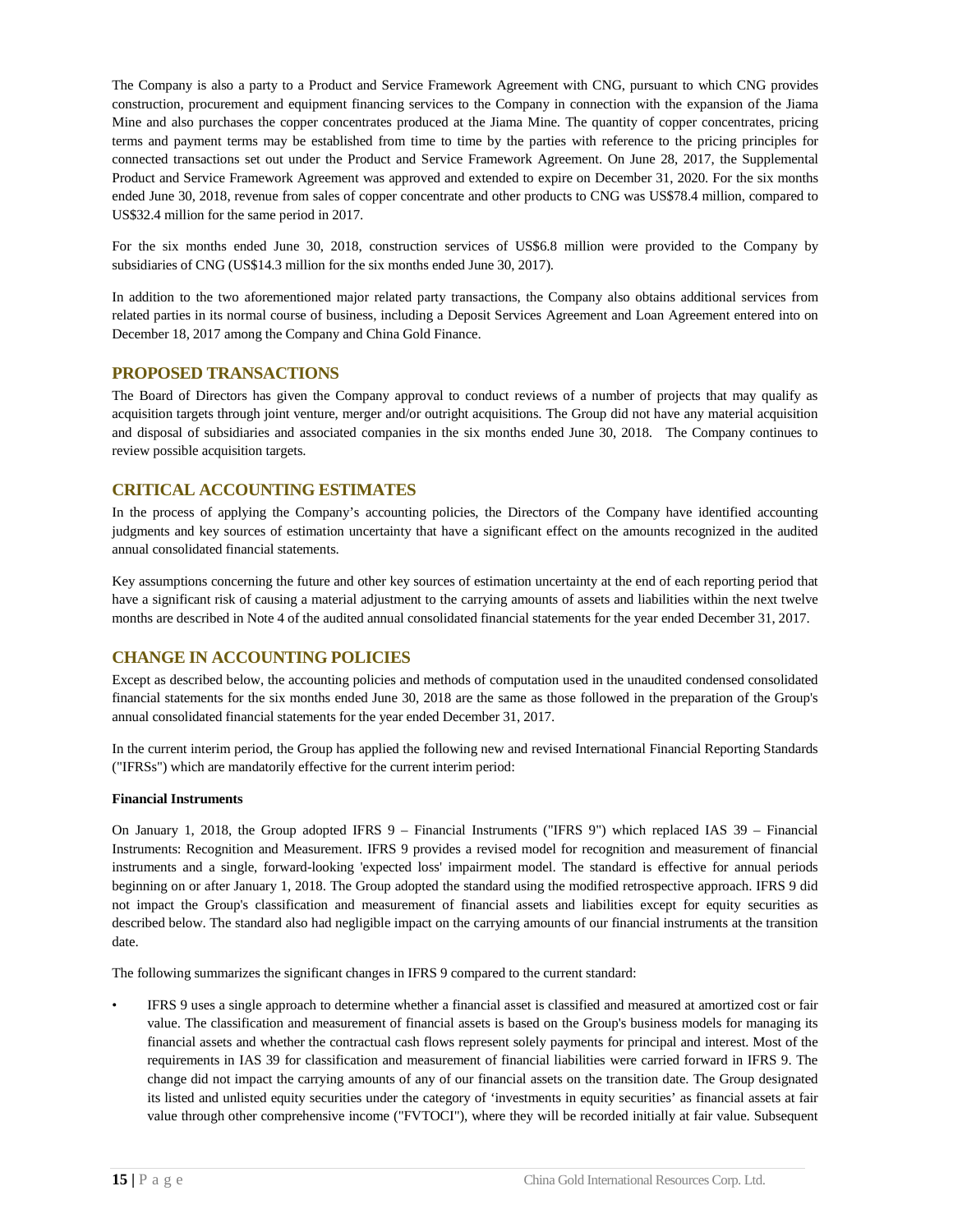changes in fair value will be recognized in other comprehensive income only and will not be transferred into profit or loss upon disposition. As a result of this change, the Group reclassified US\$8,551,000 of impairment loss recognized in prior years on the listed equity security which continues to be owned by the Group as at January 1, 2018 from retained profits to investment revaluation reserve on January 1, 2018. As a result of adopting IFRS 9, the net change in fair value of the listed and unlisted equity securities, including realized and unrealized gains and losses, if any, is now presented as an item that will not be reclassified subsequently to profit or loss in the consolidated statement of profit or loss and other comprehensive income. Impairment losses on listed equity security derecognized prior to January 1, 2018 has not been restated in prior year comparatives.

• The adoption of the new "expected credit loss" impairment model under IFRS 9, as opposed to an incurred credit loss model under IAS 39, had a negligible impact on the carrying amounts of our financial assets on the transition date given the Group transacts exclusively with large international financial institutions and other organizations with strong credit ratings and the negligible historical level of customer defaults.

#### **Revenue recognition**

On January 1, 2018, the Group adopted IFRS 15 – Revenue from Contracts with Customers ("IFRS 15") which supersedes IAS 18 – Revenue ("IAS 18"). IFRS 15 establishes a single five-step model framework for determining the nature, amount, timing and uncertainty of revenue and cash flows arising from a contract with a customer. The standard is effective for annual periods beginning on or after January 1, 2018. The Group adopted the standard on January 1, 2018 using the modified retrospective approach without applying any practical expedients.

IFRS 15 requires entities to recognize revenue when 'control' of goods or services transfers to the customer whereas the previous standard, IAS 18, required entities to recognize revenue when the 'risks and rewards' of the goods or services transfer to the customer. The Group concluded there is no change in the timing of revenue recognition of gold doré bars, copper concentrate and other by-products sales under IFRS 15 compared to the previous standard as the point of transfer of risks and rewards of goods and services and transfer of control occur at the same time. As such, no adjustment was required to the Group's financial statements.

IFRS 15 requires that variable consideration should only be recognized to the extent that it is highly probable that a significant reversal in the amount of cumulative revenue recognized will not occur. The Group concluded that the adjustments relating to the final assay results for the quantity and quality of gold and copper concentrate sold and the retrospective pricing adjustment for the annual pricing terms are not historically significant and expected not to be significant. It does not constrain the recognition of revenue.

Additional disclosures have been presented in Notes 15 and 3 of the unaudited interim consolidated financial statements for the six months ended June 30, 2018, as a result of adopting IFRS 9 and 15, respectively.

Other than those new IFRSs mentioned above, the application of the other new and amendments to IFRSs in the current interim period has had no material effect on the amounts reported and/or disclosure in the unaudited interim condensed consolidated financial statements.

### <span id="page-17-0"></span>**FINANCIAL INSTRUMENTS AND OTHER INSTRUMENTS**

The Company holds a number of financial instruments, the most significant of which are investments in equity securities, accounts receivables, accounts payables, cash and loans. The financial instruments are recorded at either fair values or amortized amount on the balance sheet.

The Company did not have any financial derivatives or outstanding hedging contracts as at June 30, 2018.

### <span id="page-17-1"></span>**OFF-BALANCE SHEET ARRANGEMENTS**

As at June 30, 2018, the Company had not entered into any off-balance sheet arrangements.

### <span id="page-17-2"></span>**DIVIDEND AND DIVIDEND POLICY**

The Company has not paid any dividends since incorporation and does not currently have a fixed dividend policy. The Board of Directors will determine any future dividend policy on the basis of, among others things, the results of operations, cash flows and financial conditions, operating and capital requirements, the rules promulgated by the regulators affecting dividends in both Canada and Hong Kong and at both the TSX and HKSE, and the amount of distributable profits and other relevant factors.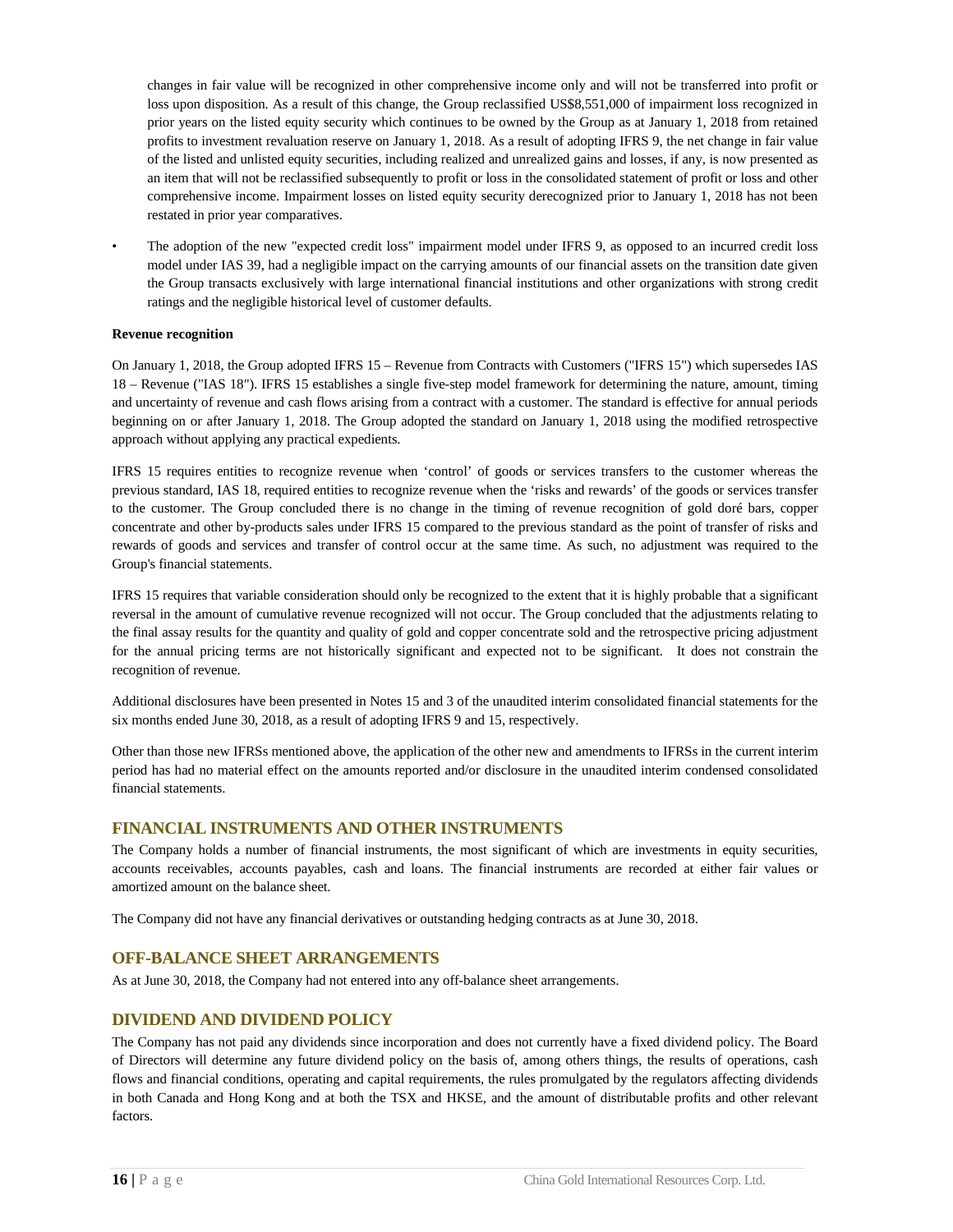Subject to the British Columbia Business Corporations Act, the Directors may from time to time declare and authorize payment of such dividends as they may deem advisable, including the amount thereof and the time and method of payment provided that the record date for the purpose of determining shareholders entitled to receive payment of the dividend must not precede the date on which the dividend is to be paid by more than two months.

A dividend may be paid wholly or partly by the distribution of cash, specific assets or of fully paid shares or of bonds, debentures or other securities of the Company, or in any one or more of those ways. No dividend may be declared or paid in money or assets if there are reasonable grounds for believing that the Company is insolvent or the payment of the dividend would render the Company insolvent.

### <span id="page-18-0"></span>**OUTSTANDING SHARES**

As of June 30, 2018 the Company had 396,413,753 common shares issued and outstanding.

### <span id="page-18-1"></span>**DISCLOSURE CONTROLS AND PROCEDURES AND INTERNAL CONTROL OVER FINANCIAL REPORTING**

Management is responsible for the design of disclosure controls and procedures ("DC&P") and the design of internal control over financial reporting ("ICFR") to provide reasonable assurance that material information relating to the Company, including its consolidated subsidiaries, is made known to the Company's certifying officers. The Company's Chief Executive Officer and Chief Financial Officer have each evaluated the Company's DC&P and ICFR as of June 30, 2018 and, in accordance with the requirements established under Canadian National Instrument 52-109 – Certification of Disclosure in Issuer's Annual and Interim Filings, the Chief Executive Officer and Chief Financial Officer have concluded that these controls and procedures were effective as of June 30, 2018, and provide reasonable assurance that material information relating to the Company is made known to them by others within the Company and that the information required to be disclosed in reports that are filed or submitted under Canadian securities legislation are recorded, processed, summarized and reported within the time period specified in those rules.

The Company's Chief Executive Officer and Chief Financial Officer have used the Committee of Sponsoring Organizations of the Treadway Commission (COSO) 2013 framework to evaluate the Company's ICFR as of June 30, 2018 and have concluded that these controls and procedures were effective as of June 30, 2018 and provide reasonable assurance that financial information is recorded, processed, summarized and reported in a timely manner. Management is required to apply its judgment in evaluating the cost-benefit relationship of possible controls and procedures. The result of the inherent limitations in all control systems means design of controls cannot provide absolute assurance that all control issues and instances of fraud will be detected. During the six months ended June 30, 2018, there were no changes in the Company's DC&P or ICFR that materially affected, or are reasonably likely to materially affect, the Company's internal control over financial reporting.

### <span id="page-18-2"></span>**RISK FACTORS**

There are certain risks involved in the Company's operations, some of which are beyond the Company's control. Aside from risks relating to business and industry, the Company's principal operations are located within the People's Republic of China and are governed by a legal and regulatory environment that in some respects differs from that which prevails in other countries. Readers of this MD&A should give careful consideration to the information included in this document and the Company's audited annual consolidated financial statements and related notes. Significant risk factors for the Company are metal prices, government regulations, foreign operations, environmental compliance, the ability to obtain additional financing, risk relating to recent acquisitions, dependence on management, title to the Company's mineral properties, and litigation. China Gold International's business, financial condition or results of operations could be materially and adversely affected by any of these risks. For details of risk factors, please refer to the Company's annual audited consolidated financial statements, and Annual Information Form filed from time to time on SEDAR a[t www.sedar.com.](http://www.sedar.com/)

### <span id="page-18-3"></span>**QUALIFIED PERSON**

Disclosure of scientific or technical information in this MD&A was approved by Mr. Zhongxin Guo, P.Eng. the Company's senior mining engineer and a Qualified Person ("QP") for the purposes of NI 43-101.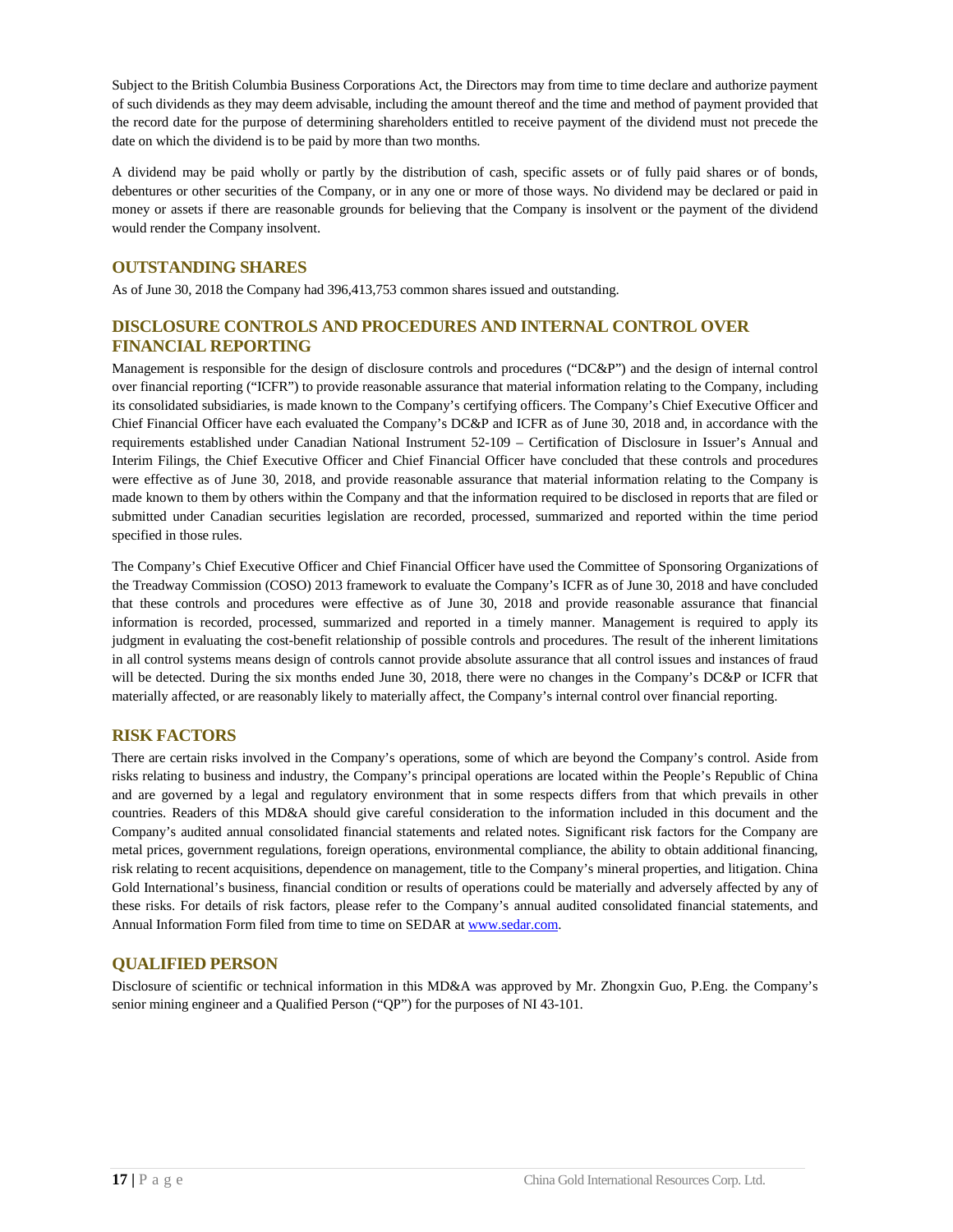### <span id="page-19-0"></span>**ADDITIONAL INFORMATION**

Additional information as required by the Hong Kong Stock Exchange in the half-year interim report and not shown elsewhere in this report is as follows:

### **A1. PURCHASE, SALE OR REDEMPTION OF THE COMPANY'S LISTED SECURITIES**

Neither the Company nor any of its subsidiaries had purchased, sold or redeemed any of the Company's listed securities during the six months ended June 30, 2018.

### **A2. SUBSTANTIAL SHAREHOLDERS**

Save as disclosed below, as of June 30, 2018, the Company's directors were not aware of any other person (other than a director or chief executive of the Company who had an interest or short position in the shares or underlying shares of the Company as recorded in the register kept pursuant to Section 336 of the Securities and Futures Ordinance (Cap 571 of the Laws of Hong Kong) ("SFO"):

| Name                                                  | Nature of interest | Number of<br>Shares held | Approximate<br>percentage of<br>outstanding<br>shares |
|-------------------------------------------------------|--------------------|--------------------------|-------------------------------------------------------|
| China National Gold Group Co., Ltd. (previously China |                    |                          |                                                       |
| National Gold Group Corporation) <sup>(1)</sup>       | Indirect           | $155,794,830^{(1)(2)}$   | 39.3%                                                 |
| China National Gold Group Hong Kong Limited           | Registered Owner   | $155,794,830^{(1)(2)}$   | 39.3%                                                 |

Note:

1. China National Gold Group Co., Ltd. (previously China National Gold Group Corporation) directly and wholly owns the entire issued share capital of China National Gold Group Hong Kong Limited. Therefore, the interest attributable to China National Gold Group Corporation represents its indirect interest in the Company's shares through its equity interest in China National Gold Group Hong Kong Limited.

2. Information relating to registered and indirect ownership of the Company's shares is provided by China National Gold Group Co., Ltd. (previously China National Gold Group Corporation).

### **A3. DIRECTORS' AND CHIEF EXECUTIVES' INTERESTS IN SHARES AND STOCK OPTIONS**

As of June 30, 2018, the interests of the directors and chief executive of the Company in the share capital, underlying shares and debentures of the Company or its associated corporations (within the meaning of Part XV of the SFO), as recorded in the register required to be kept by the Company pursuant to Section 352 of the SFO, or as otherwise notified to the Company and the Hong Kong Stock Exchange pursuant to the Model Code for Securities Transactions by Directors of Listed Issuer, were as follows:

| <b>SHARES</b><br>Name | Position | Company                                          | Number of<br>shares held | Nature of<br>interest | Approximate percentage<br>of interest in the<br>Company |
|-----------------------|----------|--------------------------------------------------|--------------------------|-----------------------|---------------------------------------------------------|
| Ian He                | Director | China Gold International<br>Resources Corp. Ltd. | 150,000                  | Personal              | 0.0378%                                                 |
| Xiangdong Jiang       | Director | China Gold International<br>Resources Corp. Ltd. | 38,800                   | Personal              | 0.0098%                                                 |

Other than as disclosed above, none of the directors, chief executive or their associates had any interests or short positions in any shares, underlying shares or debentures of the Company or its associated corporations as of June 30, 2018.

### **A4. STOCK OPTION PLAN**

The Company adopted an incentive stock option plan with approval from its shareholders and pursuant to the policies of the Toronto Stock Exchange dated May 9, 2007. All options expired on June 1, 2015 and the 2007 Stock Option Plan has ceased to be in effect.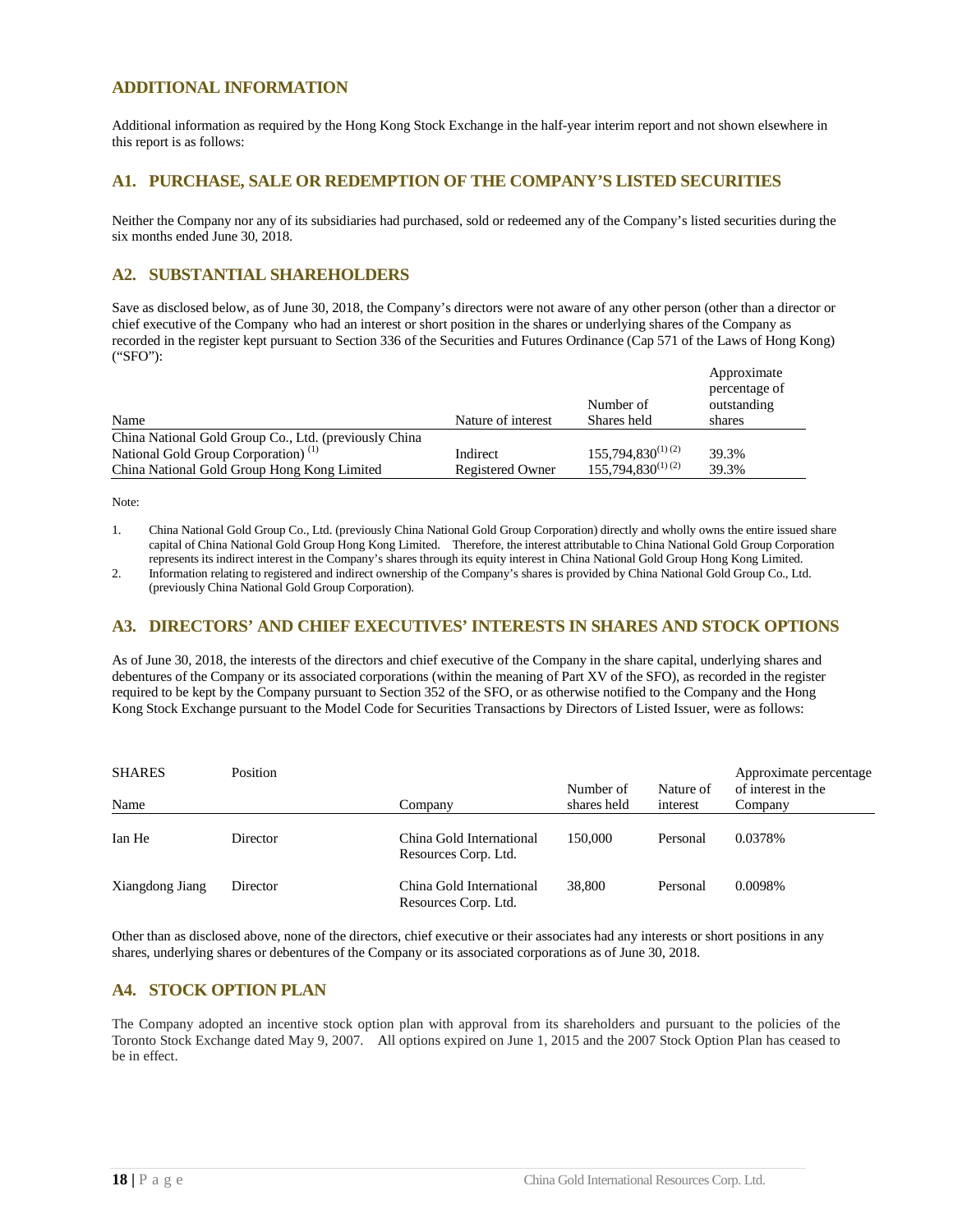### **A5. EMOLUMENT POLICY**

The Company's executive emolument policy and compensation program is administered by the Compensation and Benefits Committee which consists solely of independent directors. The Compensation and Benefits Committee reviews levels of cash compensation as needed and at least annually, and makes recommendations to the Board to adjust cash compensation in light of merit, qualifications and competence. The Compensation and Benefits Committee also reviews the corporate goals and objectives relevant to the compensation of the senior executive officers as needed and at least annually and based on recommendations from the Chief Executive Officer and other members of the management team. The Compensation and Benefits Committee makes its determinations as to overall compensation levels on the basis of both available third party data regarding comparable compensation at similar size companies as well as their own industry experience and the Company's hiring and retention needs. Decisions relating to executive compensation are reported by the Compensation and Benefits Committee to the Board for approval.

The Company's director emolument policy is administered by the Compensation and Benefits Committee with regard to comparable market statistics. Decisions relating to the compensation of directors are reported by the Compensation and Benefits Committee to the Board for approval.

As of June 30, 2018, the Company had 2,056 employees working at various locations. The emolument policy for the Company's employees is determined on a department by department basis with the Chief Executive Officer determining the emoluments for employees and managers based on merit, qualifications and the Company's hiring and retention needs

#### **A6. COMPLIANCE WITH CORPORATE GOVERNANCE CODE**

The Company has, throughout the six months ended June 30, 2018, applied the principles and complied with the requirements of its corporate governance practices as defined by the Board and all applicable statutory, regulatory and stock exchange listings standards, in particular, the code provisions set out in the Corporate Governance Code contained in Appendix 14 of the Rules Governing the Listing Securities of The Stock Exchange of Hong Kong Limited (the "Hong Kong Listing Rules").

### **A7. COMPLIANCE WITH MODEL CODE ON DIRECTORS' SECURITIES TRANSACTIONS**

The Company has adopted policies regarding directors' securities transactions in its Corporate Disclosure, Confidentiality and Securities Trading Policy that has terms which are no less exacting than those set out in the Model Code for Securities Transactions by Directors of Listed Issuers contained in Appendix 10 to the Hong Kong Listing Rules.

After specific enquiry with all members of the Board, the Board confirms that all of the directors of the Company have complied with the required policies in the Company's Corporate Disclosure, Confidentiality and Securities Trading Policy throughout the six months ended June 30, 2018.

### **A8. INTERIM DIVIDEND**

The Board did not recommend the payment of interim dividends in respect of the six months ended June 30, 2018.

### **A9. AUDIT COMMITTEE**

Pursuant to the requirements under the Hong Kong Listing Rules, the Company has established an audit committee (the "Audit Committee") comprising all the existing Independent Non-executive Directors, namely Ian He (chairman of the Audit Committee), Yunfei Chen, Gregory Hall and John King Burns. The Audit Committee has reviewed and discussed with the Company's auditors the unaudited interim results of the Group for the three and six months ended June 30, 2018.

August 14, 2018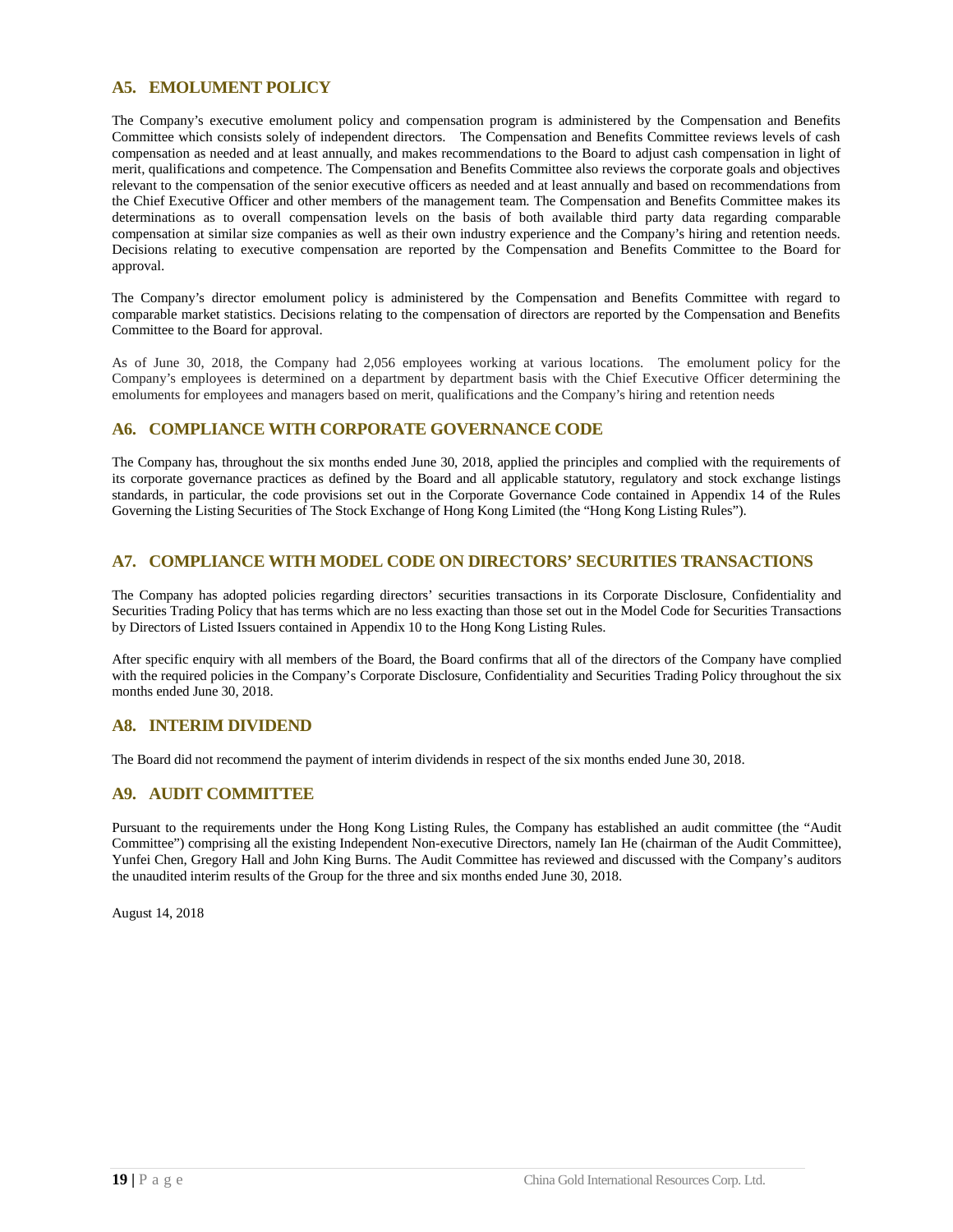(incorporated in British Columbia, Canada with limited liability)

Condensed Consolidated Financial Statements For the three and six months ended June 30, 2018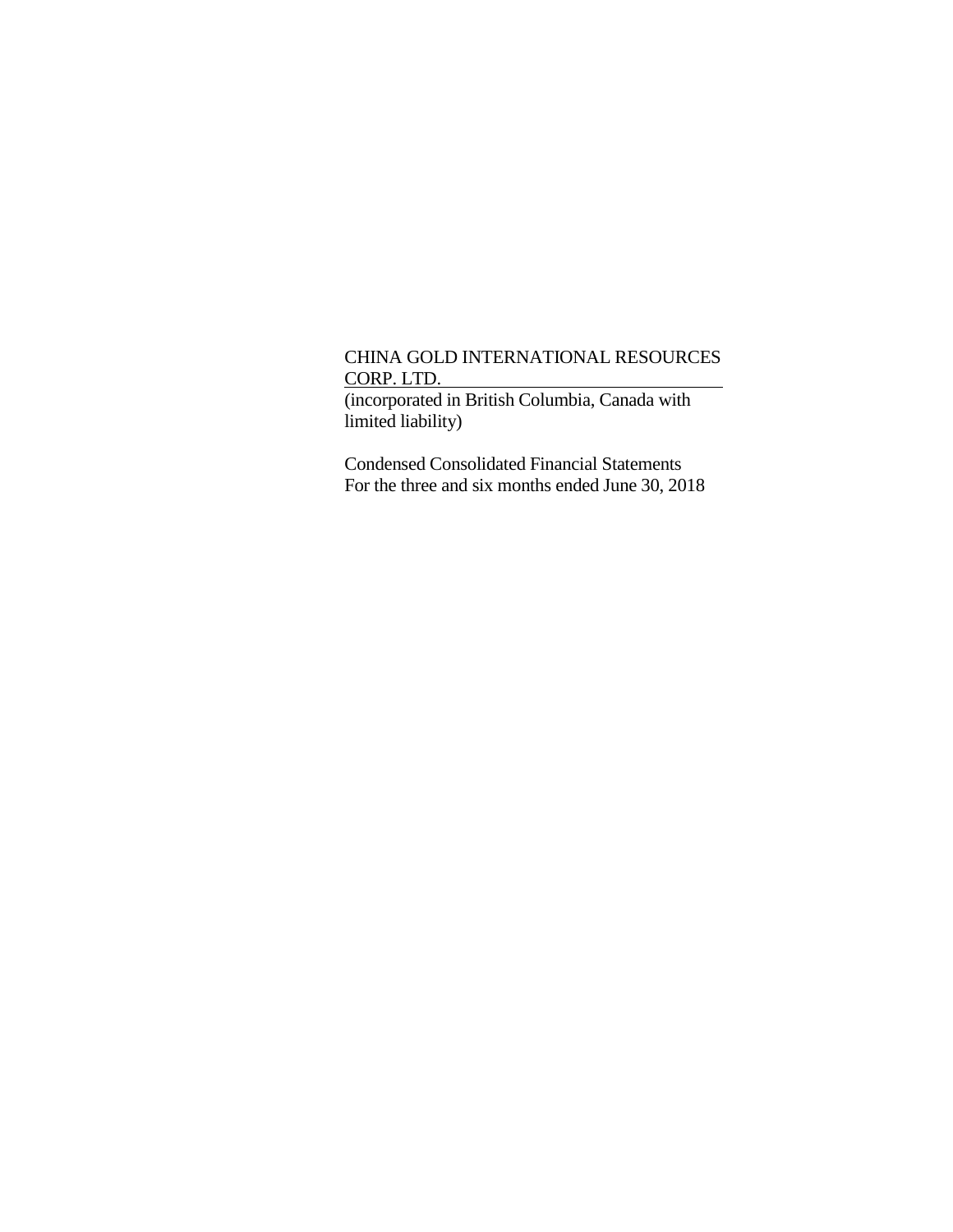# CONDENSED CONSOLIDATED FINANCIAL STATEMENTS FOR THE THREE AND SIX MONTHS ENDED JUNE 30, 2018 (unaudited)

| <b>CONTENTS</b>                                                                      | PAGE(S)  |
|--------------------------------------------------------------------------------------|----------|
| CONDENSED CONSOLIDATED STATEMENT OF PROFIT OR LOSS<br>AND OTHER COMPREHENSIVE INCOME |          |
| CONDENSED CONSOLIDATED STATEMENT OF FINANCIAL POSITION                               | 2 & 3    |
| CONDENSED CONSOLIDATED STATEMENT OF CHANGES IN EQUITY                                | 4        |
| CONDENSED CONSOLIDATED STATEMENT OF CASH FLOWS                                       | 5        |
| NOTES TO THE CONDENSED CONSOLIDATED FINANCIAL STATEMENTS                             | $6 - 20$ |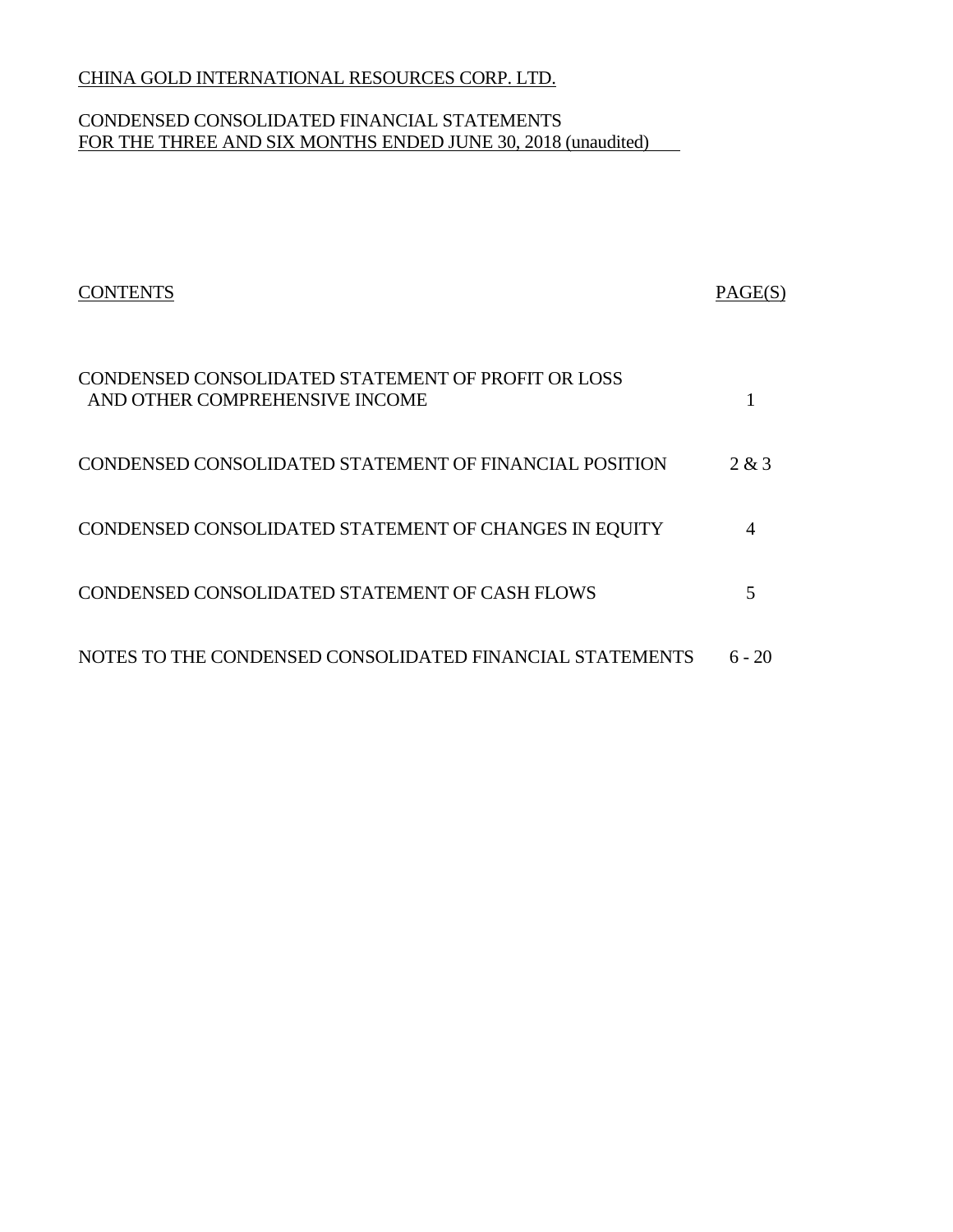### CONDENSED CONSOLIDATED STATEMENT OF PROFIT OR LOSS AND OTHER COMPREHENSIVE INCOME FOR THE THREE AND SIX MONTHS ENDED JUNE 30, 2018 (unaudited)

|                                                                                                                                                                                                                                       | <b>NOTES</b>   | 2018                         | Three months ended June 30,<br>2017 | 2018                           | Six months ended June 30,<br>2017 |
|---------------------------------------------------------------------------------------------------------------------------------------------------------------------------------------------------------------------------------------|----------------|------------------------------|-------------------------------------|--------------------------------|-----------------------------------|
|                                                                                                                                                                                                                                       |                | <b>US\$'000</b>              | <b>US\$'000</b>                     | <b>US\$'000</b>                | <b>US\$'000</b>                   |
| Revenues<br>Cost of sales                                                                                                                                                                                                             | 3              | 142,087<br>(106, 294)        | 97,916<br>(72, 923)                 | 248,772<br>(206, 425)          | 180,026<br>(135,909)              |
| Mine operating earnings                                                                                                                                                                                                               |                | 35,793                       | 24,993                              | 42,347                         | 44,117                            |
| Expenses<br>General and administrative expenses<br>Exploration and evaluation expenditure                                                                                                                                             | $\overline{4}$ | (15, 474)<br>(251)           | (5,660)<br>(53)                     | (27, 410)<br>(329)             | (11, 436)<br>(89)                 |
|                                                                                                                                                                                                                                       |                | (15, 725)                    | (5,713)                             | (27, 739)                      | (11, 525)                         |
| Income from operations                                                                                                                                                                                                                |                | 20,068                       | 19,280                              | 14,608                         | 32,592                            |
| Other income (expenses)<br>Foreign exchange (loss) gain, net<br>Interest and other income<br>Finance costs                                                                                                                            | 5              | (7,580)<br>2,565<br>(11,214) | 4,001<br>3,919<br>(5,264)           | (3,117)<br>14,225<br>(22, 342) | 6,846<br>6,385<br>(10, 178)       |
|                                                                                                                                                                                                                                       |                | (16,229)                     | 2,656                               | (11, 234)                      | 3,053                             |
| Profit before income tax<br>Income tax expense                                                                                                                                                                                        | 6              | 3,839<br>(3, 449)            | 21,936<br>(1, 332)                  | 3,374<br>(980)                 | 35,645<br>(8,664)                 |
| Profit for the period                                                                                                                                                                                                                 |                | 390                          | 20,604                              | 2,394                          | 26,981                            |
| Other comprehensive (expenses) income for the period<br>Items that may be reclassified subsequently to profit or loss:<br>Exchange difference arising on translation<br>Fair value gain (loss) on investment in<br>an equity security |                | (22, 375)<br>361             | 4,117<br>(2,318)                    | (4, 868)<br>906                | 5,166<br>(1,803)                  |
| Total comprehensive (expenses) income<br>for the period                                                                                                                                                                               |                | (21, 624)                    | 22,403                              | (1,568)                        | 30,344                            |
| Profit for the period attributable to<br>Non-controlling interests<br>Owners of the Company                                                                                                                                           |                | 204<br>186                   | 422<br>20,182                       | 426<br>1,968                   | 468<br>26,513                     |
|                                                                                                                                                                                                                                       |                | 390                          | 20,604                              | 2,394                          | 26,981                            |
| Total comprehensive (expenses) income<br>for the period attributable to                                                                                                                                                               |                | 207                          | 419                                 | 430                            |                                   |
| Non-controlling interests<br>Owners of the Company                                                                                                                                                                                    |                | (21, 831)                    | 21,984                              | (1,998)                        | 467<br>29,877                     |
|                                                                                                                                                                                                                                       |                | (21, 624)                    | 22,403                              | (1,568)                        | 30,344                            |
| Earnings per share - Basic (US)                                                                                                                                                                                                       | 7              | $0.05$ cents                 | 5.09 cents                          | $0.50$ cents                   | 6.69 cents                        |
| Weighted average number of<br>common shares<br>- Basic                                                                                                                                                                                | 7              | 396,413,753                  | 396,413,753                         | 396,413,753                    | 396,413,753                       |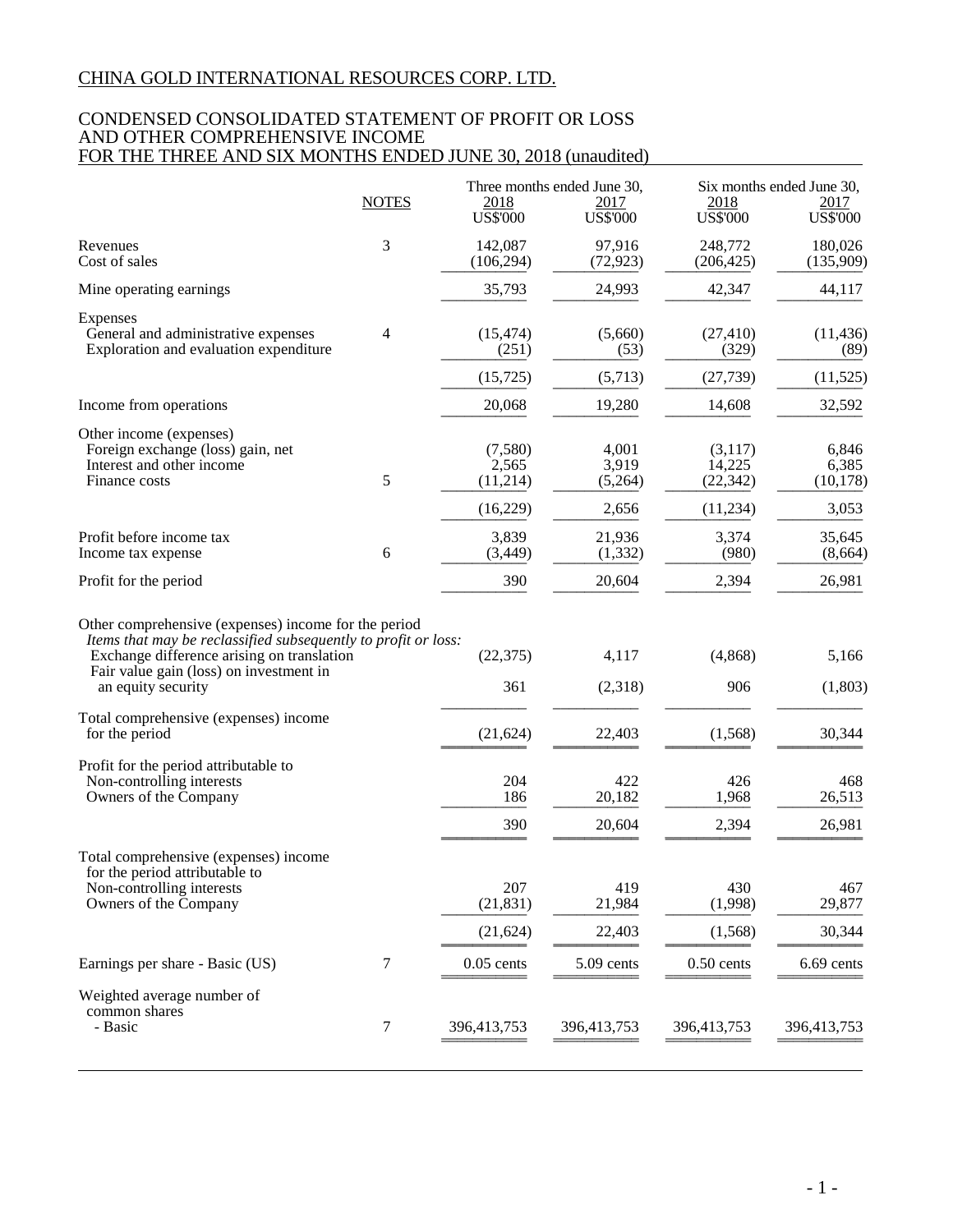# CONDENSED CONSOLIDATED STATEMENT OF FINANCIAL POSITION AT JUNE 30, 2018 (unaudited)

|                                                                   | <b>NOTES</b> | June 30,<br>2018<br><b>US\$'000</b> | December 31,<br>2017<br><b>US\$'000</b><br>(audited) |
|-------------------------------------------------------------------|--------------|-------------------------------------|------------------------------------------------------|
| <b>Current assets</b><br>Cash and cash equivalents                |              | 148,626                             | 147,318                                              |
| Restricted bank balance                                           |              | 14,192                              | 18,089                                               |
| Trade and other receivables                                       | 8            | 20,490                              | 24,848                                               |
| Prepaid expenses and deposits                                     |              | 10,955                              | 2,769                                                |
| Prepaid lease payments                                            |              | 461                                 | 466                                                  |
| Inventories                                                       | 9            | 262,802                             | 224,501                                              |
|                                                                   |              | 457,526                             | 417,991                                              |
| <b>Non-current assets</b>                                         |              |                                     |                                                      |
| Prepaid expense and deposits                                      |              | 15,239                              | 15,431                                               |
| Prepaid lease payments                                            |              | 15,254                              | 15,659                                               |
| Deferred tax assets                                               |              | 511                                 | 2,562                                                |
| Investments in equity securities<br>Property, plant and equipment | 15<br>10     | 22,702<br>1,756,989                 | 21,823<br>1,809,724                                  |
| Mining rights                                                     |              | 936,828                             | 947,254                                              |
|                                                                   |              | 2,747,523                           | 2,812,453                                            |
|                                                                   |              |                                     |                                                      |
| <b>Total assets</b>                                               |              | 3,205,049                           | 3,230,444                                            |
| <b>Current liabilities</b>                                        |              |                                     |                                                      |
| Accounts and other payables and accrued expenses                  | 11           | 249,429                             | 227,410                                              |
| <b>Borrowings</b>                                                 | 12           | 137,007                             | 161,489                                              |
| Tax liabilities                                                   |              | 4,503                               | 7,702                                                |
|                                                                   |              | 390,939                             | 396,601                                              |
| <b>Net current assets</b>                                         |              | 66,587                              | 21,390                                               |
| <b>Total assets less current liabilities</b>                      |              | 2,814,110                           | 2,833,843                                            |
| <b>Non-current liabilities</b>                                    |              |                                     |                                                      |
| <b>Borrowings</b>                                                 | 12           | 1,097,172                           | 1,113,444                                            |
| Deferred tax liabilities                                          |              | 122,652                             | 123,959                                              |
| Deferred income                                                   |              | 3,869                               | 4,579                                                |
| Entrusted loan payable                                            |              | 30,227                              | 30,608                                               |
| Environmental rehabilitation                                      |              | 52,098                              | 51,269                                               |
|                                                                   |              | 1,306,018                           | 1,323,859                                            |
| <b>Total liabilities</b>                                          |              | 1,696,957                           | 1,720,460                                            |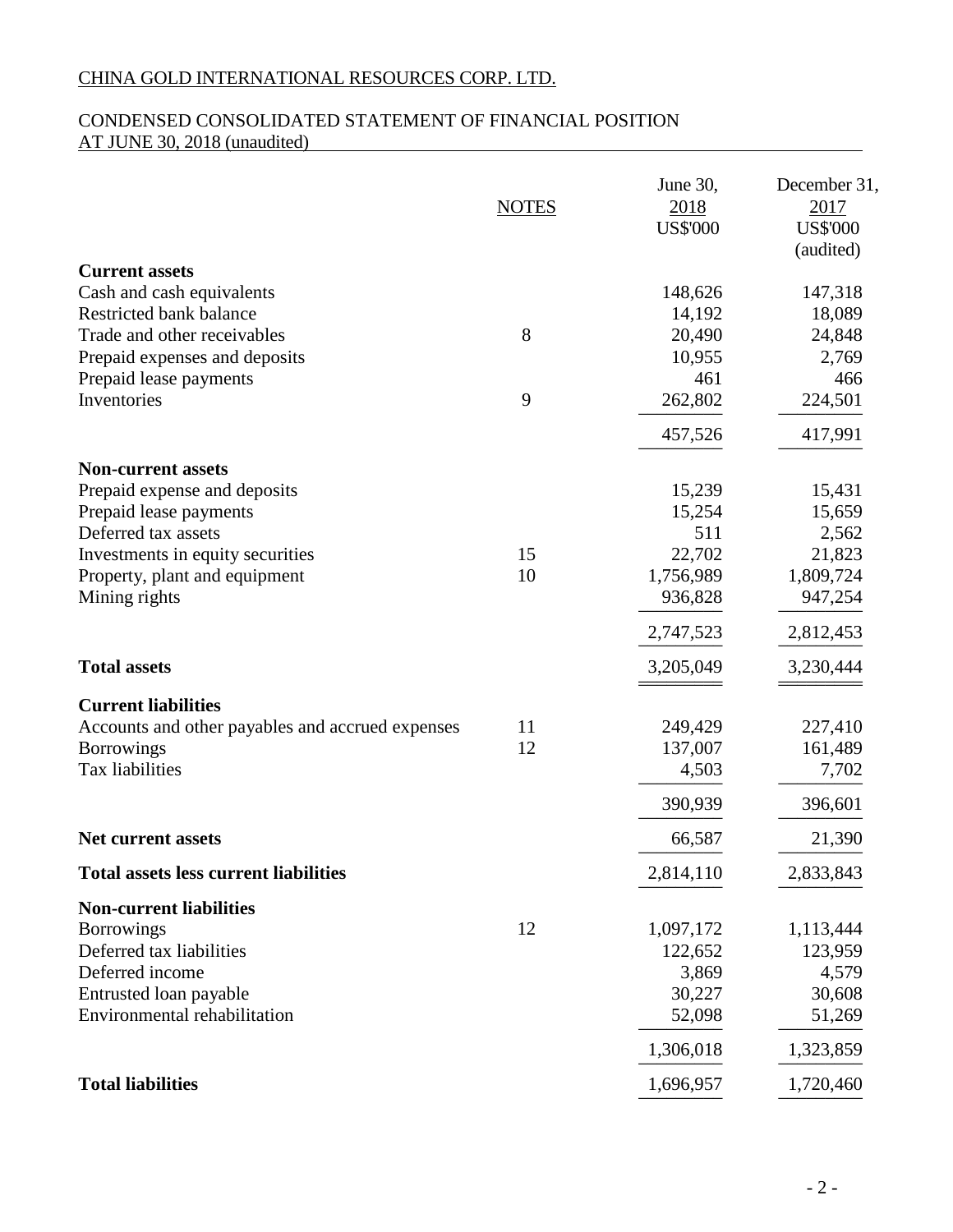|                                      | <b>NOTE</b> | June 30,<br>2018<br><b>US\$'000</b> | December 31,<br>2017<br><b>US\$'000</b><br>(audited) |
|--------------------------------------|-------------|-------------------------------------|------------------------------------------------------|
| <b>Owners' equity</b>                |             |                                     |                                                      |
| Share capital                        | 13          | 1,229,061                           | 1,229,061                                            |
| Reserves                             |             | 26,484                              | 37,176                                               |
| Retained profits                     |             | 237,793                             | 229,099                                              |
|                                      |             | 1,493,338                           | 1,495,336                                            |
| Non-controlling interests            |             | 14,754                              | 14,648                                               |
| <b>Total owners' equity</b>          |             | 1,508,092                           | 1,509,984                                            |
| Total liabilities and owners' equity |             | 3,205,049                           | 3,230,444                                            |
|                                      |             |                                     |                                                      |

The condensed consolidated financial statements were approved and authorised for issue by the Board of Directors on August 14, 2018 and are signed on its behalf by:

\_\_\_\_\_\_\_\_\_\_\_\_\_\_\_\_\_\_\_\_\_\_\_\_\_\_\_\_\_\_ \_\_\_\_\_\_\_\_\_\_\_\_\_\_\_\_\_\_\_\_\_\_\_\_\_\_\_\_\_\_

(Signed by) Xin Song (Signed by) Bing Liu

Xin Song<br>
Director Bing Liu<br>
Director Director

Director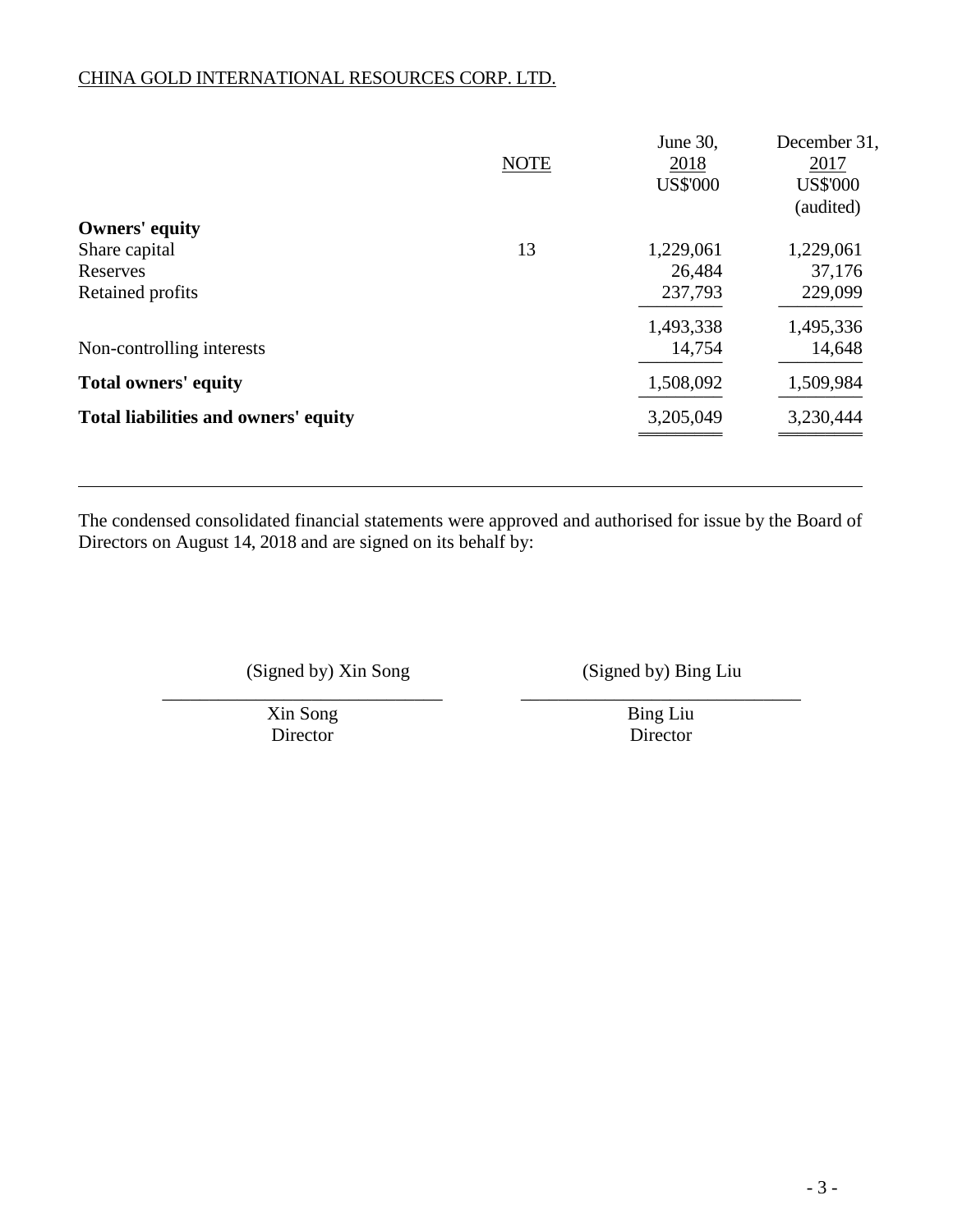# CONDENSED CONSOLIDATED STATEMENT OF CHANGES IN EQUITY FOR THE THREE AND SIX MONTHS ENDED JUNE 30, 2018 (unaudited)

|                                                                                                | Number<br>of shares | Share<br>capital<br><b>US\$'000</b> | Equity<br>reserve<br><b>US\$'000</b> | Investment<br>revaluation<br>reserve<br><b>US\$'000</b> | Exchange<br>reserve<br><b>US\$'000</b> | Statutory<br>reserve<br><b>US\$'000</b> | Retained<br>profits<br><b>US\$'000</b> | Subtotal<br><b>US\$'000</b> | Non-<br>controlling<br>interests<br><b>US\$'000</b> | Total<br>owners'<br>equity<br><b>US\$'000</b> |
|------------------------------------------------------------------------------------------------|---------------------|-------------------------------------|--------------------------------------|---------------------------------------------------------|----------------------------------------|-----------------------------------------|----------------------------------------|-----------------------------|-----------------------------------------------------|-----------------------------------------------|
| At January 1, 2017                                                                             | 396,413,753         | 1,229,061                           | 11,179                               | 1,278                                                   | (19, 429)                              | 12,163                                  | 172,205                                | 1,406,457                   | 13,732                                              | 1,420,189                                     |
| Profit for the period<br>Fair value loss on investment                                         |                     |                                     |                                      |                                                         |                                        |                                         | 26,513                                 | 26,513                      | 468                                                 | 26,981                                        |
| in an equity security<br>Exchange difference arising                                           |                     |                                     |                                      | (1,803)                                                 |                                        |                                         |                                        | (1, 803)                    |                                                     | (1, 803)                                      |
| on translation                                                                                 |                     |                                     |                                      |                                                         | 5,167                                  |                                         |                                        | 5,167                       | (1)                                                 | 5,166                                         |
| Total comprehensive (expenses)<br>income for the period<br>Dividends paid to a non-controlling |                     |                                     |                                      | (1,803)                                                 | 5,167                                  |                                         | 26,513                                 | 29,877                      | 467                                                 | 30,344                                        |
| shareholder                                                                                    |                     |                                     |                                      |                                                         |                                        |                                         |                                        |                             | (276)                                               | (276)                                         |
| At June 30, 2017                                                                               | 396,413,753         | 1,229,061                           | 11,179                               | (525)                                                   | (14,262)                               | 12,163                                  | 198,718                                | 1,436,334                   | 13,923                                              | 1,450,257                                     |
| At January 1, 2018                                                                             | 396,413,753         | 1,229,061                           | 11,179                               | 8,221                                                   | (639)                                  | 18,415                                  | 229,099                                | 1,495,336                   | 14,648                                              | 1,509,984                                     |
| Impact of adopting IFRS 9<br>On January 1, 2018 (note 2)                                       |                     |                                     |                                      | (8,551)                                                 |                                        |                                         | 8,551                                  |                             |                                                     |                                               |
| At January 1, 2018 (restated)                                                                  | 396,413,753         | 1,229,061                           | 11,179                               | (330)                                                   | (639)                                  | 18,415                                  | 237,650                                | 1,495,336                   | 14,648                                              | 1,509,984                                     |
| Profit for the period                                                                          |                     |                                     |                                      |                                                         |                                        |                                         | 1,968                                  | 1,968                       | 426                                                 | 2,394                                         |
| Fair value gain on investment<br>in an equity security                                         |                     |                                     |                                      | 906                                                     |                                        |                                         |                                        | 906                         |                                                     | 906                                           |
| Exchange difference arising<br>on translation                                                  |                     |                                     |                                      |                                                         | (4, 872)                               |                                         |                                        | (4, 872)                    | 4                                                   | (4, 868)                                      |
| Total comprehensive income<br>(expenses) for the period<br>Transfer to statutory reserve       |                     |                                     |                                      | 906                                                     | (4,872)                                |                                         | 1,968                                  | (1,998)                     | 430                                                 | (1, 568)                                      |
| - safety production fund<br>Dividends paid to a non-controlling                                |                     |                                     |                                      |                                                         |                                        | 1,825                                   | (1,825)                                |                             |                                                     |                                               |
| shareholder                                                                                    |                     |                                     |                                      |                                                         |                                        |                                         |                                        |                             | (324)                                               | (324)                                         |
| At June 30, 2018                                                                               | 396,413,753         | 1,229,061                           | 11,179                               | 576                                                     | (5,511)                                | 20,240                                  | 237,793                                | 1,493,338                   | 14,754                                              | 1,508,092                                     |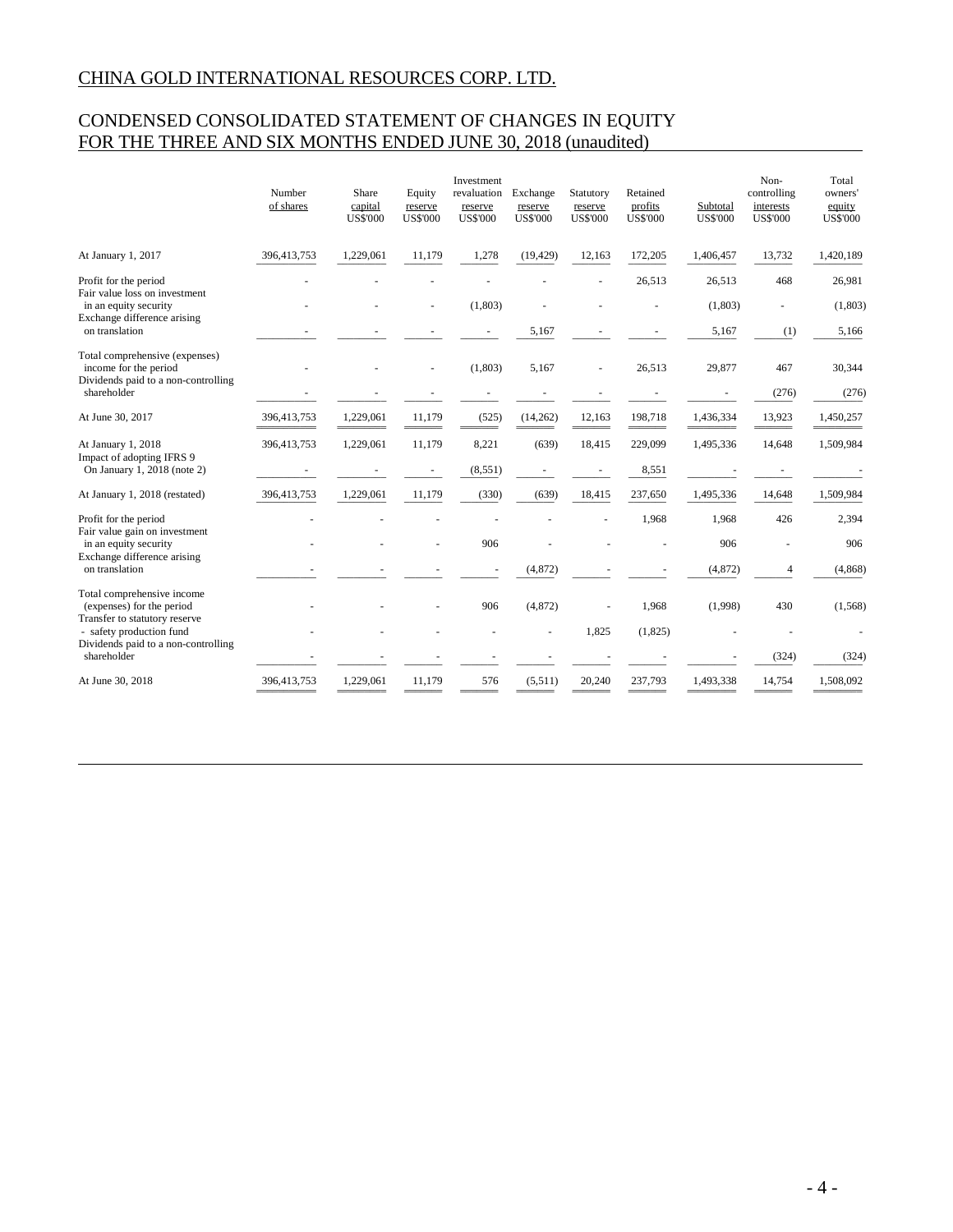# CONDENSED CONSOLIDATED STATEMENT OF CASH FLOWS FOR THE THREE AND SIX MONTHS ENDED JUNE 30, 2018 (unaudited)

|                                                                                              | Three months ended June 30,<br>2018<br><b>US\$'000</b> | 2017<br><b>US\$'000</b> | Six months ended June 30,<br>2018<br><b>US\$'000</b> | 2017<br><b>US\$'000</b> |
|----------------------------------------------------------------------------------------------|--------------------------------------------------------|-------------------------|------------------------------------------------------|-------------------------|
| Net cash from operating activities                                                           | 40,262                                                 | 4,608                   | 56,089                                               | 10,678                  |
| <b>Investing Activities</b>                                                                  |                                                        |                         |                                                      |                         |
| Interest income received                                                                     | 645                                                    | 2,265                   | 1,295                                                | 4,502                   |
| Payment for acquisition of property, plant                                                   |                                                        |                         |                                                      |                         |
| and equipment                                                                                | (13,216)                                               | (43,317)                | (25, 150)                                            | (95, 723)               |
| Deposits paid for acquisition of property,<br>plant and equipment                            |                                                        | (59)                    | (8)                                                  | (108)                   |
| Payment for acquisition of land use right                                                    |                                                        |                         |                                                      | (709)                   |
| Placement of restricted bank deposits                                                        | (32, 924)                                              | (33,004)                | (62, 782)                                            | (66, 405)               |
| Release of restricted bank deposits                                                          | 33,689                                                 | 33,164                  | 66,596                                               | 67,973                  |
| Repayment from loan to a related company                                                     |                                                        | 9,527                   |                                                      | 9,527                   |
| Net cash used in investing activities                                                        | (11,806)                                               | (31, 424)               | (20,049)                                             | (80, 943)               |
| <b>Financing Activities</b>                                                                  |                                                        |                         |                                                      |                         |
| Proceeds from borrowings                                                                     | 23,504                                                 | 35,855                  | 54,934                                               | 92,200                  |
| Repayment of borrowings                                                                      | (25,035)                                               | (2,202)                 | (87, 894)                                            | (2,202)                 |
| Proceeds from entrusted loan                                                                 |                                                        |                         |                                                      | 29,186                  |
| Repayment of entrusted loan                                                                  |                                                        |                         |                                                      | (28, 572)               |
| Dividends paid to a non-controlling shareholder                                              |                                                        |                         | (324)                                                | (276)                   |
| Net cash (used in) from financing activities                                                 | (1, 531)                                               | 33,653                  | (33, 284)                                            | 90,336                  |
| Net increase in cash and cash                                                                |                                                        |                         |                                                      |                         |
| equivalents                                                                                  | 26,925                                                 | 6,837                   | 2,756                                                | 20,071                  |
| Cash and cash equivalents, beginning of period<br>Effect of foreign exchange rate changes on | 127,892                                                | 73,275                  | 147,318                                              | 59,930                  |
| cash and cash equivalents                                                                    | (6,191)                                                | 361                     | (1, 448)                                             | 472                     |
| Cash and cash equivalents, end of period                                                     | 148,626                                                | 80,473                  | 148,626                                              | 80,473                  |
| Cash and cash equivalents are comprised of<br>Cash and bank deposits                         | 148,626                                                | 80,473                  | 148,626                                              | 80,473                  |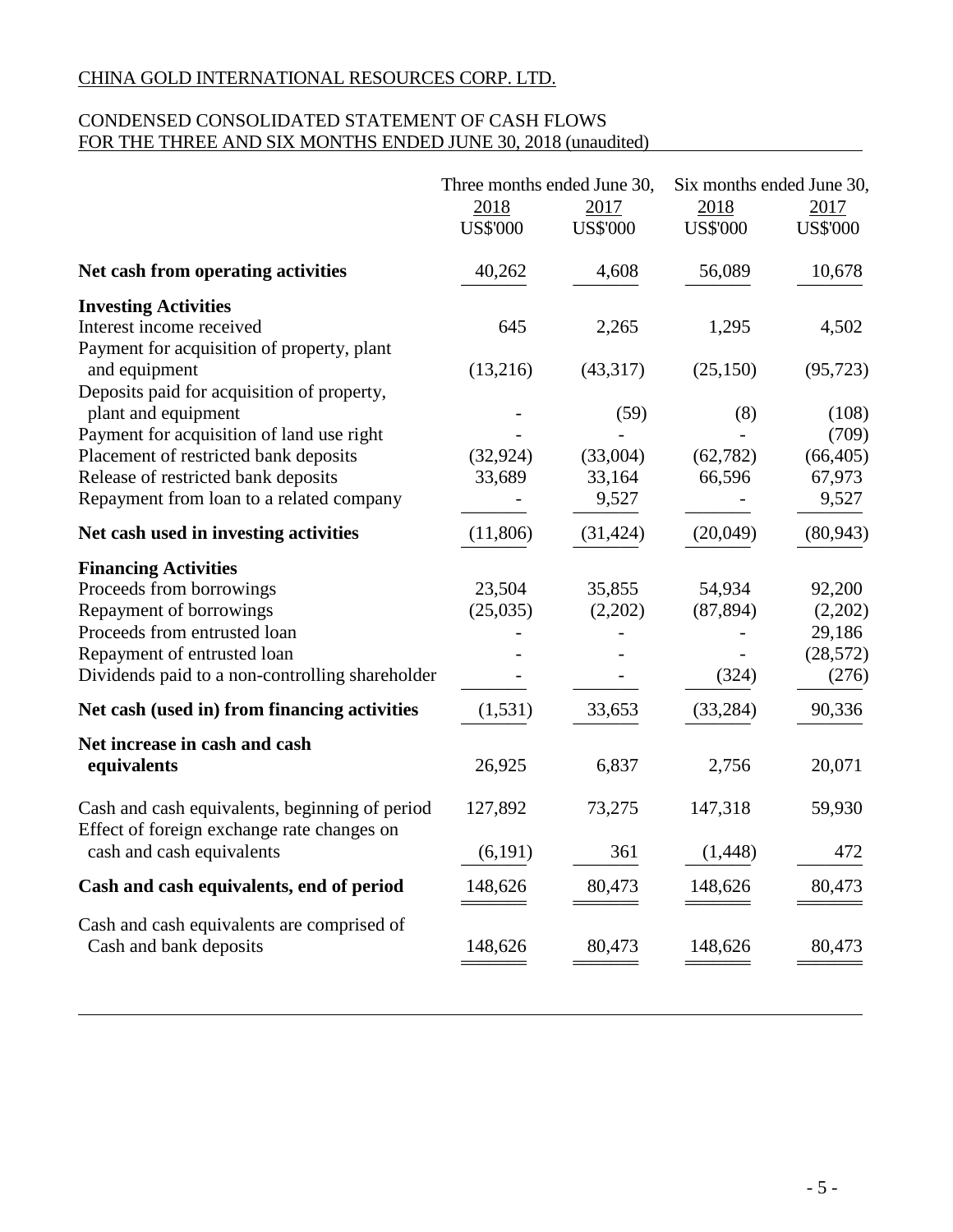# NOTES TO THE CONDENSED CONSOLIDATED FINANCIAL STATEMENTS FOR THE THREE AND SIX MONTHS ENDED JUNE 30, 2018 (unaudited)

# 1. GENERAL

China Gold International Resources Corp. Ltd., (the "Company") is a publicly listed company incorporated in British Columbia, Canada on May 31, 2000 with limited liability under the legislation of the Province of British Columbia and its shares are listed on the Toronto Stock Exchange ("TSX") and The Stock Exchange of Hong Kong Limited (the "Stock Exchange"). The Company together with its subsidiaries (collectively referred to as the "Group") is principally engaged in the acquisition, exploration, development and mining of mineral reserves in the PRC. The Group considers that China National Gold Group Corporation ("CNG"), a state owned company registered in Beijing, PRC which is controlled by State-owned Assets Supervision and Administration Commission of the State Council of the PRC, is able to exercise significant influence over the Company.

The head office, principal address and registered and records office of the Company are located at Suite 660, One Bentall Centre, 505 Burrard Street, Vancouver, British Columbia, Canada, V7X 1M4.

The condensed consolidated financial statements have been prepared in accordance with the applicable disclosure requirements of Appendix 16 to the Rules Governing the Listing of Securities on the Stock Exchange (the "Listing Rules") as well as International Accounting Standard 34 ("IAS 34"), *Interim Financial Reporting* issued by the International Accounting Standards Board.

The condensed consolidated financial statements are presented in United States Dollars ("US\$"), which is the functional currency of the Company.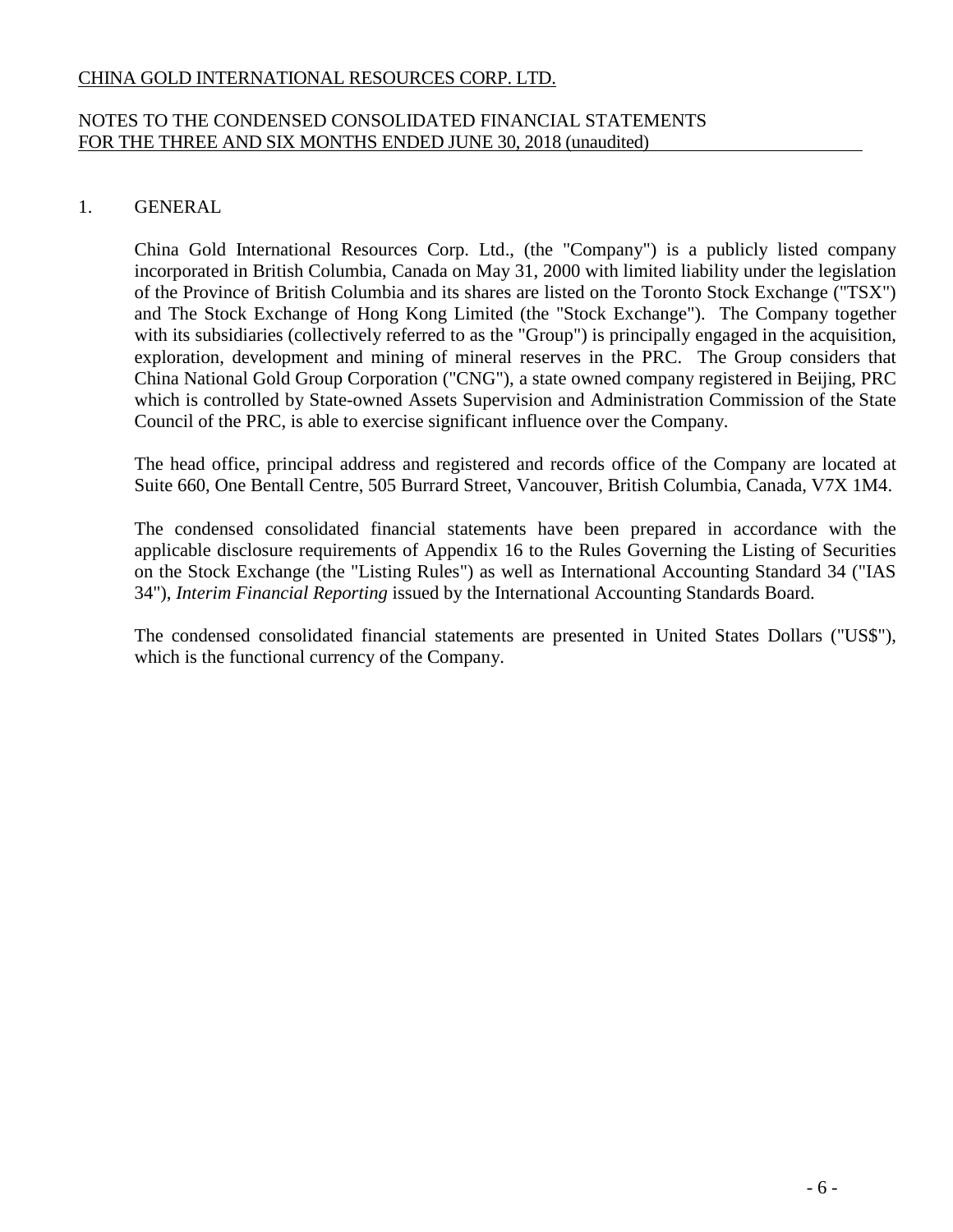# 2. PRINCIPAL ACCOUNTING POLICIES

The condensed consolidated financial statements have been prepared on the historical cost basis except for certain financial instruments, which are measured at fair values.

Except as described below, the accounting policies and methods of computation used in the condensed consolidated financial statements for the three and six months ended June 30, 2018 are the same as those followed in the preparation of the Group's annual consolidated financial statements for the year ended December 31, 2017.

In the current interim period, the Group has applied the following new and revised International Financial Reporting Standards ("IFRSs") which are mandatorily effective for the current interim period:

| <b>IFRS 9</b>        | <b>Financial Instruments</b>                                                    |
|----------------------|---------------------------------------------------------------------------------|
| <b>IFRS 15</b>       | <b>Revenue from Contracts with Customers</b><br>and the related Amendments      |
| <b>IFRIC 22</b>      | Foreign Currency Transactions and Advance<br>Consideration                      |
| Amendments to IFRS 2 | <b>Classification and Measurement of Share-</b><br>based Payment Transactions   |
| Amendments to IFRS 4 | Applying IFRS 9 Financial Instruments with<br><b>IFRS 4 Insurance Contracts</b> |
| Amendments to IAS 28 | As part of the Annual Improvements to IFRS<br>Standards 2014-2016 Cycle         |
| Amendments to IAS 40 | <b>Transfers of Investment Property</b>                                         |

# **Financial instruments**

On January 1, 2018, the Group adopted IFRS 9 – Financial Instruments ("IFRS 9") which replaced IAS 39 – Financial Instruments: Recognition and Measurement. IFRS 9 provides a revised model for recognition and measurement of financial instruments and a single, forward-looking 'expected loss' impairment model. The standard is effective for annual periods beginning on or after January 1, 2018. The Group adopted the standard using the modified retrospective approach. IFRS 9 did not impact the Group's classification and measurement of financial assets and liabilities except for equity securities as described below. The standard also had negligible impact on the carrying amounts of our financial instruments at the transition date.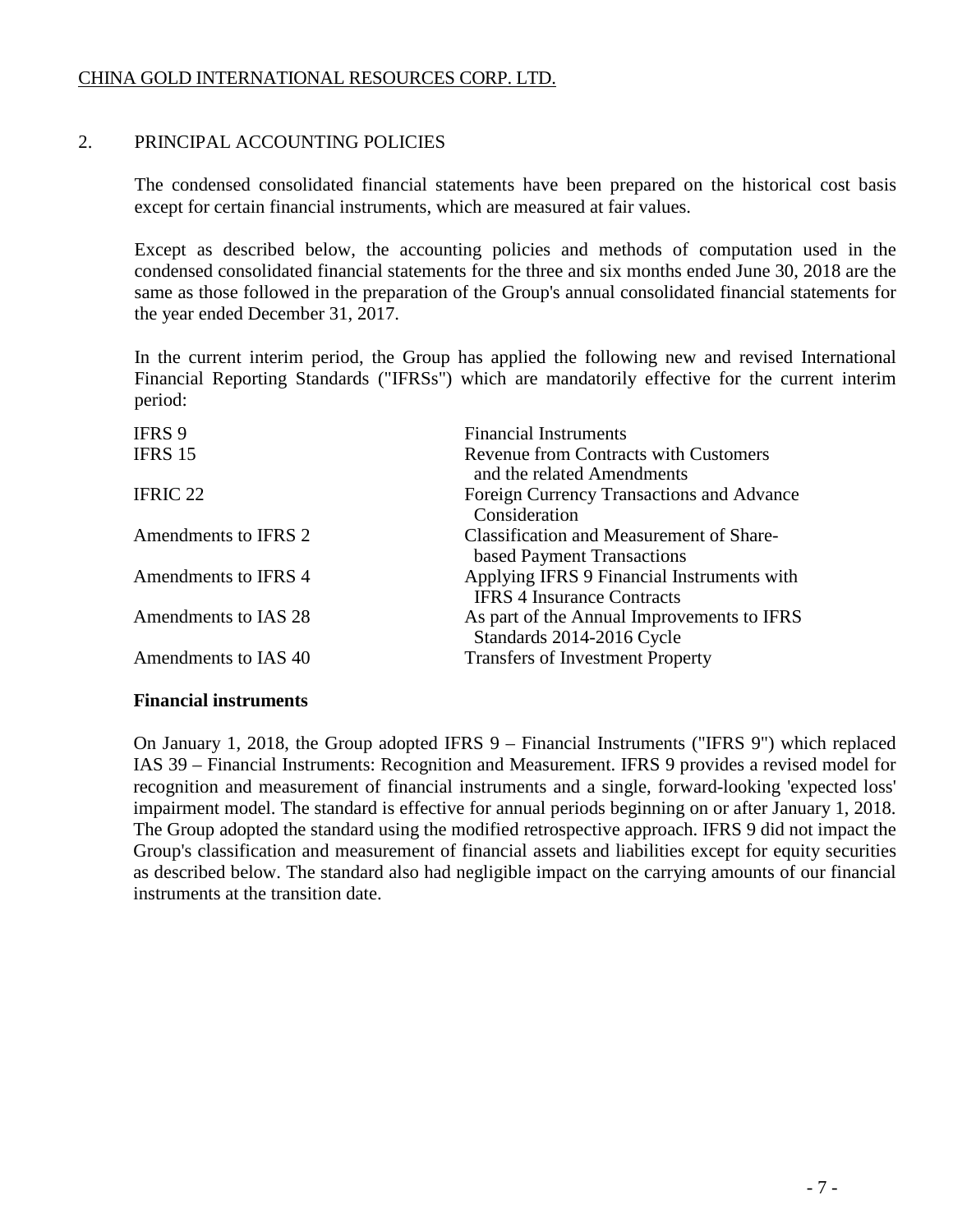# 2. PRINCIPAL ACCOUNTING POLICIES – continued

# **Financial instruments** - continued

The following summarizes the significant changes in IFRS 9 compared to the current standard:

- IFRS 9 uses a single approach to determine whether a financial asset is classified and measured at amortized cost or fair value. The classification and measurement of financial assets is based on the Group's business models for managing its financial assets and whether the contractual cash flows represent solely payments for principal and interest. Most of the requirements in IAS 39 for classification and measurement of financial liabilities were carried forward in IFRS 9. The change did not impact the carrying amounts of any of our financial assets on the transition date. The Group designated its listed and unlisted equity securities under the category of 'investments in equity securities' as financial assets at fair value through other comprehensive income ("FVTOCI"), where they will be recorded initially at fair value. Subsequent changes in fair value will be recognized in other comprehensive income only and will not be transferred into profit or loss upon disposition. As a result of this change, the Group reclassified US\$8,551,000 of impairment loss recognized in prior years on the listed equity security which continues to be owned by the Group as at January 1, 2018 from retained profits to investment revaluation reverse on January 1, 2018. As a result of adopting IFRS 9, the net change in fair value of the listed and unlisted equity securities, including realized and unrealized gains and losses, if any, is now presented as an item that will not be reclassified subsequently to profit or loss in the consolidated statement of profit or loss and other comprehensive income. Impairment losses on listed equity security derecognized prior to January 1, 2018 has not been restated in prior year comparatives.
- The adoption of the new "expected credit loss" impairment model under IFRS 9, as opposed to an incurred credit loss model under IAS 39, had a negligible impact on the carrying amounts of our financial assets on the transition date given the Group transacts exclusively with large international financial institutions and other organizations with strong credit ratings and the negligible historical level of customer defaults.

# **Revenue recognition**

On January 1, 2018, the Group adopted IFRS 15 – Revenue from Contracts with Customers ("IFRS 15") which supersedes IAS 18 – Revenue ("IAS 18"). IFRS 15 establishes a single five-step model framework for determining the nature, amount, timing and uncertainty of revenue and cash flows arising from a contract with a customer. The standard is effective for annual periods beginning on or after January 1, 2018. The Group adopted the standard on January 1, 2018 using the modified retrospective approach without applying any practical expedients.

IFRS 15 requires entities to recognise revenue when 'control' of goods or services transfers to the customer whereas the previous standard, IAS 18, required entities to recognize revenue when the 'risks and rewards' of the goods or services transfer to the customer. The Group concluded there is no change in the timing of revenue recognition of gold doré bars, copper concentrate and other byproducts sales under IFRS 15 compared to the previous standard as the point of transfer of risks and rewards of goods and services and transfer of control occur at the same time. As such, no adjustment was required to the Group's financial statements.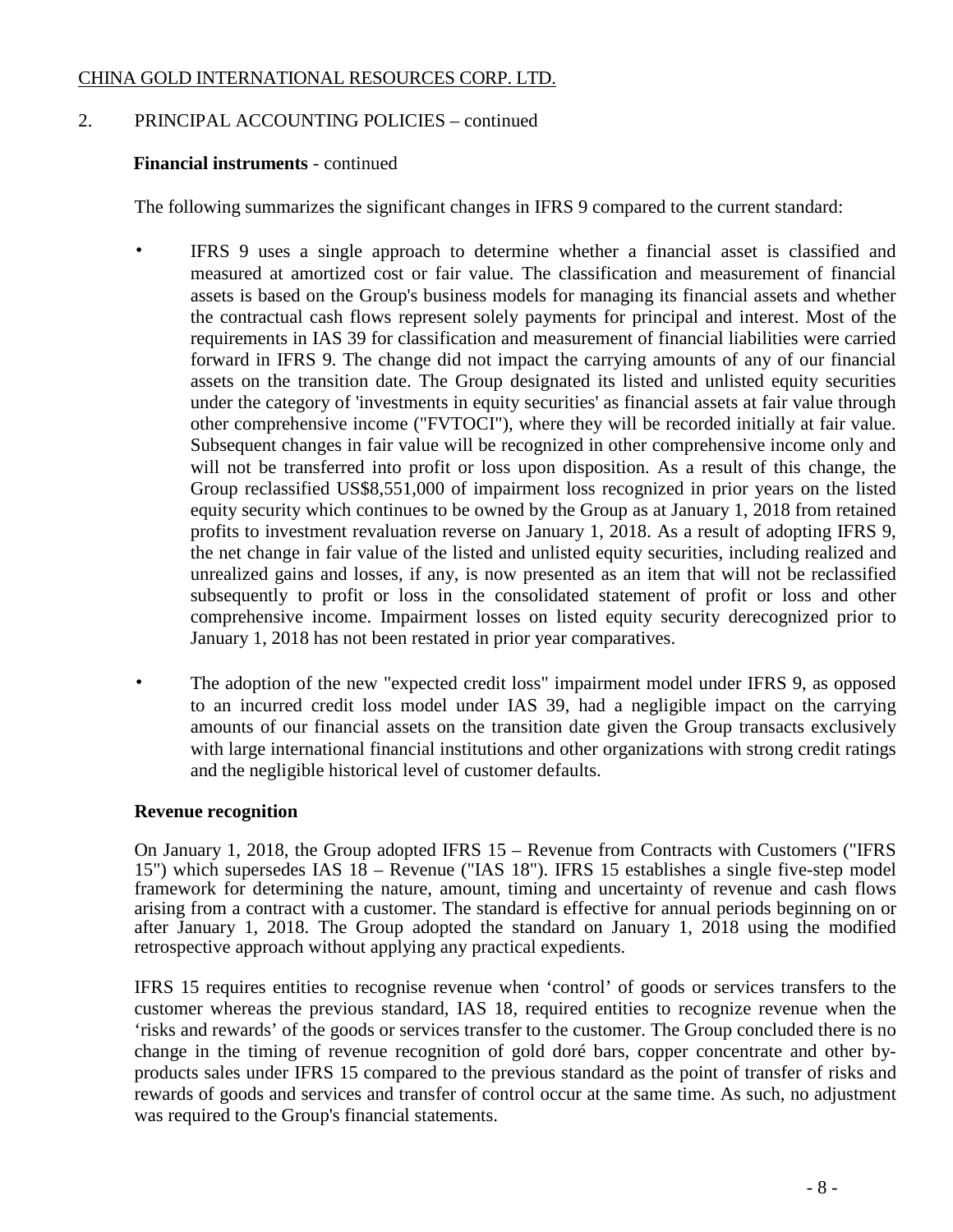# 2. PRINCIPAL ACCOUNTING POLICIES – continued

### **Revenue recognition** - continued

A contract liability represents the Group's obligation to transfer goods or services to a customer for which the Group has received consideration (or an amount of consideration is due) from the customer. In this regards, 'advance from customers' has been reclassified to 'contract liabilities' accordingly.

IFRS 15 requires that variable consideration should only be recognized to the extent that it is highly probable that a significant reversal in the amount of cumulative revenue recognized will not occur. The Group concluded that the adjustments relating to the final assay results for the quantity and quality of gold and copper concentrate sold and the retroactive pricing adjustment for the annual pricing terms are not historically significant and expected not to be significant. It does not constrain the recognition of revenue.

Additional disclosures have been presented in notes 3 and 15, as a result of adopting IFRS 15 and 9, respectively.

Other than those new IFRSs mentioned above, the application of the amendments to IFRSs in the current interim period has had no material effect on the amounts reported and/or disclosures in these condensed consolidated financial statements.

### 3. REVENUE AND SEGMENT INFORMATION

IFRS 8 requires operating segments to be identified on the basis of internal reports that are regularly reviewed by the chief operating decision-maker ("CODM") to allocate resources to the segments and to assess their performance.

The chief operating decision-maker, which is responsible for allocating resources and assessing performance of the operating segments, has been defined as the executive directors of the Company. The chief operating decision-maker has identified two operating and reportable segments as follows:

- (i) The mine-produced gold segment the production of gold bullion through the Group's integrated processes, i.e., mining, metallurgical processing, production and selling of gold doré bars to external clients.
- (ii) The mine-produced copper segment the production of copper concentrate and other byproducts through the Group's integrated processes, i.e., mining, metallurgical processing, production and selling copper concentrate and other by-products to external clients.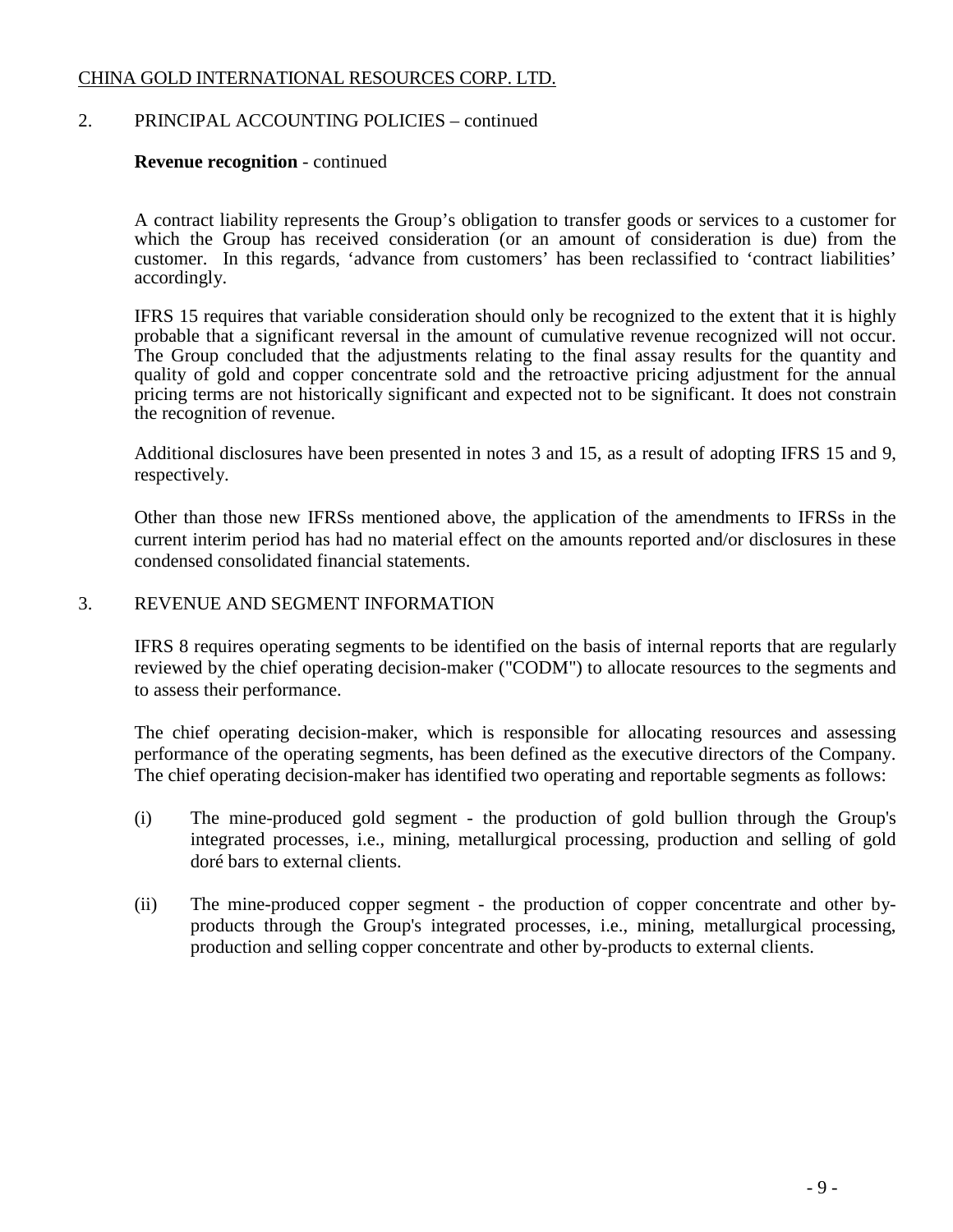# 3. REVENUE AND SEGMENT INFORMATION - continued

Information regarding the above segments is reported below:

(a) Segment revenues and results

The following is an analysis of the Group's revenue and results by operating and reportable segment.

# For the six months ended June 30, 2018

|                                   | Mine -<br>produced<br>gold<br><b>US\$'000</b> | Mine -<br>produced<br>copper<br><b>US\$'000</b> | Segment<br>total<br><b>US\$'000</b> | Unallocated<br><b>US\$'000</b> | Consolidated<br><b>US\$'000</b> |
|-----------------------------------|-----------------------------------------------|-------------------------------------------------|-------------------------------------|--------------------------------|---------------------------------|
| Revenues - external and segment   |                                               |                                                 |                                     |                                |                                 |
| revenue                           | 94,693                                        | 154,079                                         | 248,772                             |                                | 248,772                         |
| Cost of sales                     | (76, 357)                                     | (130,068)                                       | (206, 425)                          |                                | (206, 425)                      |
| Mining operating earnings.        | 18,336                                        | 24,011                                          | 42,347                              |                                | 42,347                          |
| Income (loss) from operations     | 18,007                                        | 1,047                                           | 19,054                              | (4, 446)                       | 14,608                          |
| Foreign exchange gain (loss), net | 2,049                                         | (5,166)                                         | (3,117)                             |                                | (3,117)                         |
| Interest and other income         | 308                                           | 13.705                                          | 14.013                              | 212                            | 14,225                          |
| Finance costs                     | (2,594)                                       | (11,044)                                        | (13, 638)                           | (8,704)                        | (22, 342)                       |
| Profit (loss) before income tax   | 17,770                                        | (1, 458)                                        | 16,312                              | (12,938)                       | 3,374                           |
|                                   |                                               |                                                 |                                     |                                |                                 |

# For the six months ended June 30, 2017

|                                 | Mine -<br>produced<br>gold<br><b>US\$'000</b> | Mine -<br>produced<br>copper<br><b>US\$'000</b> | Segment<br>total<br><b>US\$'000</b> | Unallocated<br><b>US\$'000</b> | Consolidated<br><b>US\$'000</b> |
|---------------------------------|-----------------------------------------------|-------------------------------------------------|-------------------------------------|--------------------------------|---------------------------------|
| Revenues - external and segment |                                               |                                                 |                                     |                                |                                 |
| revenue                         | 103,862                                       | 76.164                                          | 180,026                             |                                | 180,026                         |
| Cost of sales                   | (90, 409)                                     | (45,500)                                        | (135,909)                           |                                | (135,909)                       |
| Mining operating earnings.      | 13,453                                        | 30,664                                          | 44,117                              |                                | 44,117                          |
| Income (loss) from operations   | 13,364                                        | 22,604                                          | 35,968                              | (3,376)                        | 32,592                          |
| Foreign exchange gain, net      | 630                                           | 6,157                                           | 6,787                               | 59                             | 6,846                           |
| Interest and other income       | 351                                           | 985                                             | 1.336                               | 5.049                          | 6.385                           |
| Finance costs                   | (4, 408)                                      | (2,405)                                         | (6, 813)                            | (3,365)                        | (10, 178)                       |
| Profit (loss) before income tax | 9,937                                         | 27,341                                          | 37,278                              | (1,633)                        | 35,645                          |
|                                 |                                               |                                                 |                                     |                                |                                 |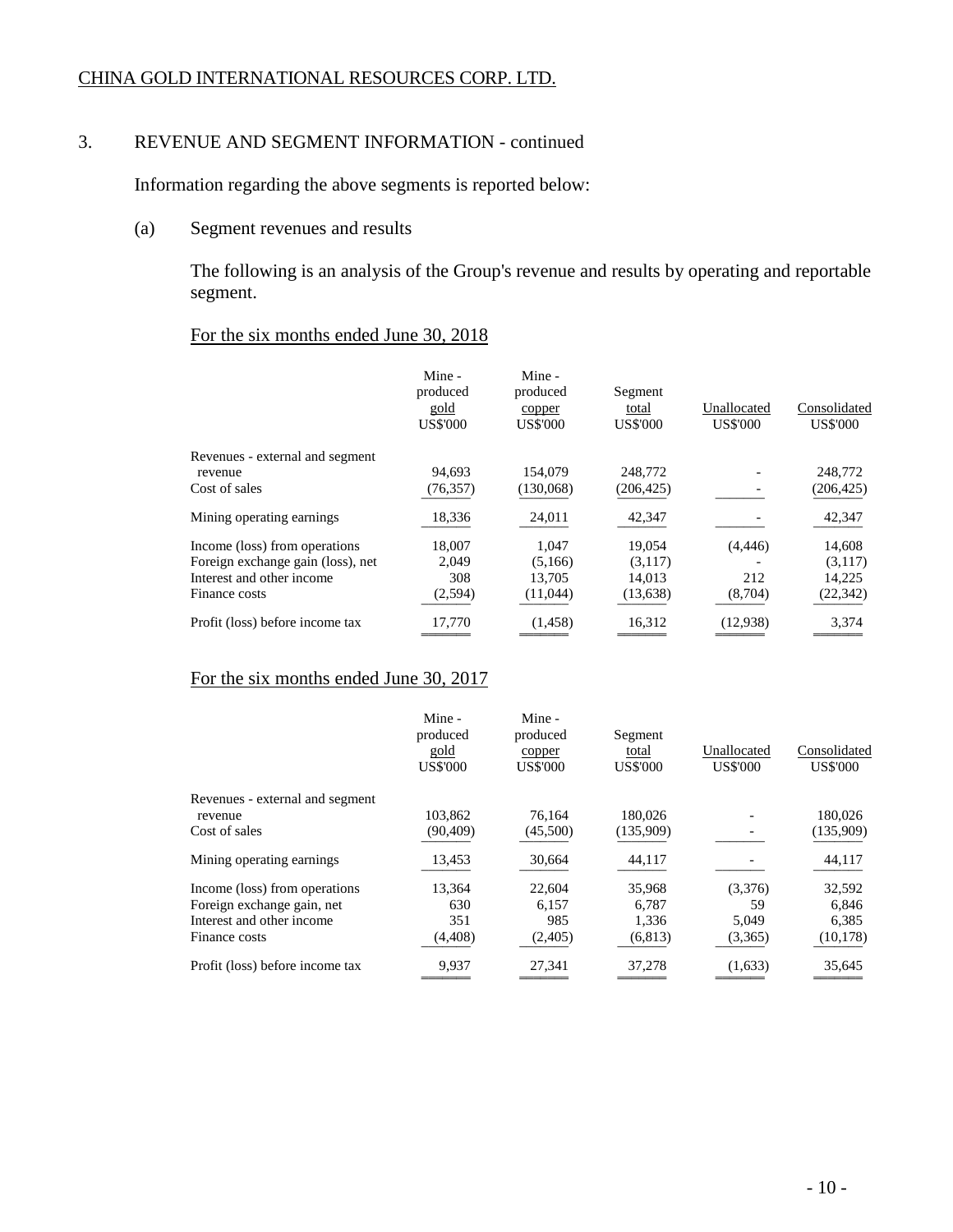# 3. REVENUE AND SEGMENT INFORMATION - continued

(a) Segment revenues and results - continued

The accounting policies of the operating segments are the same as the Group's accounting policies. Segment result represents the profit (loss) before income tax attributable to Segment result represents the profit (loss) before income tax attributable to respective segment. This is the measure reported to the CODM for the purposes of resource allocation and performance assessment.

There were no inter-segment sales for the six months ended June 30, 2018 and 2017.

(b) Segment assets and liabilities

The following is an analysis of the Group's assets and liabilities by segment representing assets/liabilities directly attributable to respective segment:

|                          | Mine -<br>produced<br>gold<br><b>US\$'000</b> | Mine -<br>produced<br>copper<br>US\$'000 | Segment<br>total<br><b>US\$'000</b> | Unallocated<br><b>US\$'000</b> | Consolidated<br><b>US\$'000</b> |
|--------------------------|-----------------------------------------------|------------------------------------------|-------------------------------------|--------------------------------|---------------------------------|
| As of June 30, 2018      |                                               |                                          |                                     |                                |                                 |
| Total assets             | 747.963                                       | 2.409.475                                | 3,157,438                           | 47,611                         | 3,205,049                       |
| Total liabilities        | 202,672                                       | 986.346                                  | 1,189,018                           | 507.939                        | 1,696,957                       |
| As of December 31, 2017  |                                               |                                          |                                     |                                |                                 |
| Total assets             | 733,032                                       | 2.446.753                                | 3,179,785                           | 50.659                         | 3.230.444                       |
| <b>Total liabilities</b> | 208,545                                       | 1,003,410                                | 1,211,955                           | 508,505                        | 1,720,460                       |

# 4. GENERAL AND ADMINISTRATIVE EXPENSES

|                                     |                 | Three months ended June 30, |                 | Six months ended June 30, |
|-------------------------------------|-----------------|-----------------------------|-----------------|---------------------------|
|                                     | 2018            | 2017                        | 2018            | 2017                      |
|                                     | <b>US\$'000</b> | <b>US\$'000</b>             | <b>US\$'000</b> | <b>US\$'000</b>           |
| Administration and office.          | 6,438           | 1,894                       | 10,361          | 4,014                     |
| Depreciation of property, plant and |                 |                             |                 |                           |
| equipment                           | 1,186           | 701                         | 2,584           | 1,380                     |
| Professional fees                   | 1,828           | 482                         | 2,933           | 774                       |
| Salaries and benefits               | 4,813           | 2,066                       | 9,545           | 4,431                     |
| Others                              | 1,209           | 517                         | 1,987           | 837                       |
| Total general and administrative    |                 |                             |                 |                           |
| expenses                            | 15,474          | 5,660                       | 27,410          | 11,436                    |

Research and development expenses of US\$2,800,000 and US\$5,353,000 for the three and six months ended June 30, 2018 (three and six months ended June 30, 2017: nil) were recognized as part of general and administrative expenses, respectively.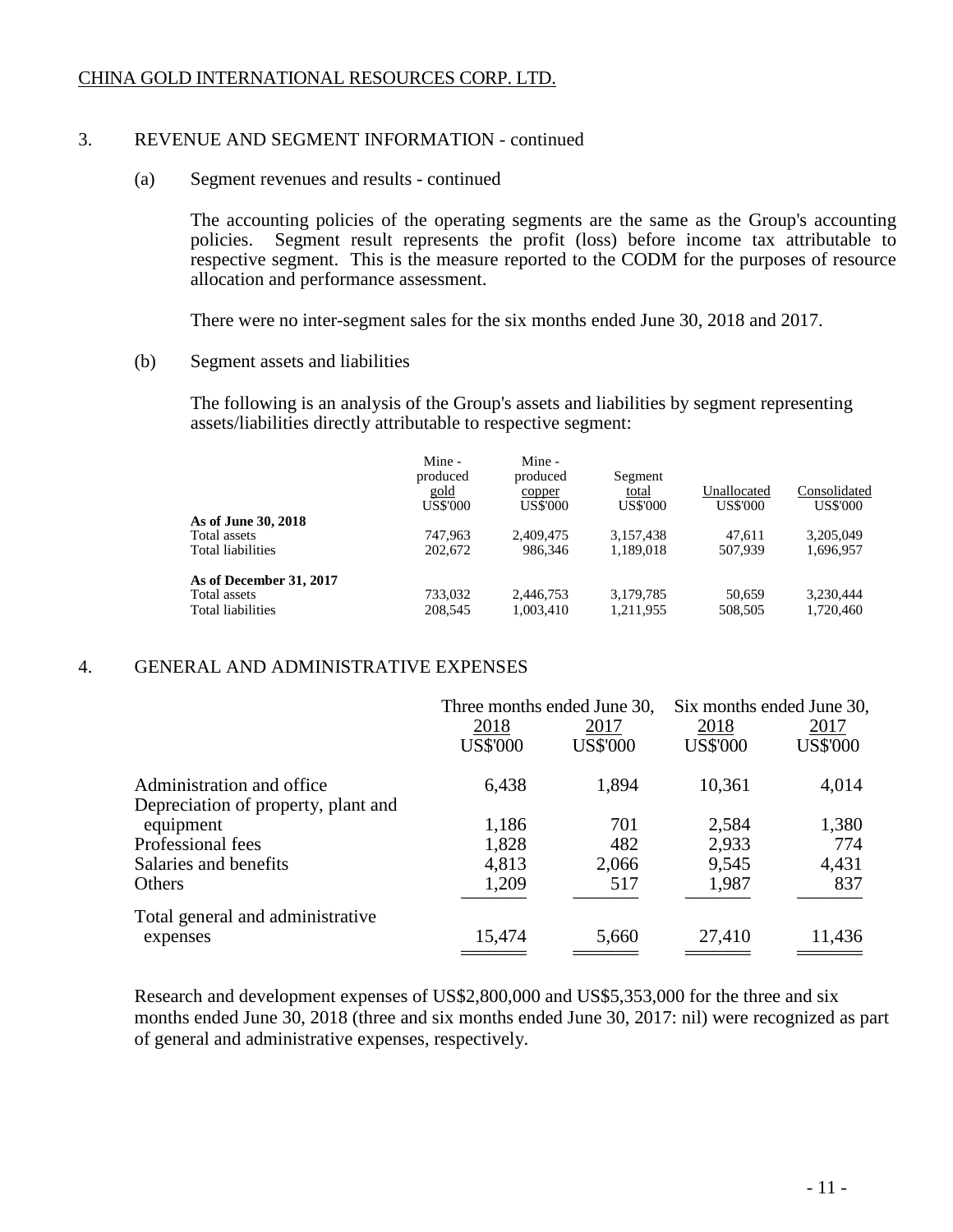# 5. FINANCE COSTS

|                                                                 |                 | Three months ended June 30, |                 | Six months ended June 30, |
|-----------------------------------------------------------------|-----------------|-----------------------------|-----------------|---------------------------|
|                                                                 | 2018            | 2017                        | 2018            | 2017                      |
|                                                                 | <b>US\$'000</b> | <b>US\$'000</b>             | <b>US\$'000</b> | <b>US\$'000</b>           |
| Effective interests on borrowings<br>Accretion on environmental | 10,452          | 10,788                      | 20,817          | 21,311                    |
| rehabilitation                                                  | 762             | 686                         | 1,525           | 1,360                     |
| Less: Amount capitalised to                                     | 11,214          | 11,474                      | 22,342          | 22,671                    |
| property, plant and equipment                                   |                 | (6,210)                     |                 | (12, 493)                 |
| Total finance costs                                             | 11,214          | 5,264                       | 22,342          | 10,178                    |
|                                                                 |                 |                             |                 |                           |

### 6. INCOME TAX EXPENSE

|                                                             | Three months ended June 30, |                 | Six months ended June 30, |                 |  |
|-------------------------------------------------------------|-----------------------------|-----------------|---------------------------|-----------------|--|
|                                                             | 2018                        | 2017            | 2018                      | 2017            |  |
|                                                             | <b>US\$'000</b>             | <b>US\$'000</b> | <b>US\$'000</b>           | <b>US\$'000</b> |  |
| PRC Enterprise Income Tax expense                           | 574                         | 3,826           | 2,483                     | 11,566          |  |
| Overprovision of PRC Enterprise<br>Income Tax in prior year | (2,266)                     |                 | (2,266)                   | (2,100)         |  |
| Deferred tax expense (credit)                               | 5,141                       | (2, 494)        | 763                       | (802)           |  |
| Total income tax expense                                    | 3,449                       | 1,332           | 980                       | 8,664           |  |
|                                                             |                             |                 |                           |                 |  |

# 7. EARNINGS PER SHARE

Profit used in determining earnings per share are presented below:

|                                                                                                      | Three months ended June 30, |              | Six months ended June 30, |             |
|------------------------------------------------------------------------------------------------------|-----------------------------|--------------|---------------------------|-------------|
|                                                                                                      | <u>2018</u>                 | 2017         | 2018                      | 2017        |
| Profit for the period attributable<br>to owners of the Company for the<br>purposes of basic earnings |                             |              |                           |             |
| per share (US\$'000)                                                                                 | 186                         | 20,182       | 1,968                     | 26,513      |
| Weighted average number of<br>shares, basic                                                          | 396,413,753                 | 396,413,753  | 396,413,753               | 396,413,753 |
| Basic earnings per share (US\$)                                                                      | $0.05$ cents                | $5.09$ cents | $0.50$ cents              | 6.69 cents  |

The Group has no outstanding potential dilutive instruments issued as at June 30, 2018 and 2017 and during the three and six months ended June 30, 2018 and 2017. Therefore, no diluted earnings per share is presented.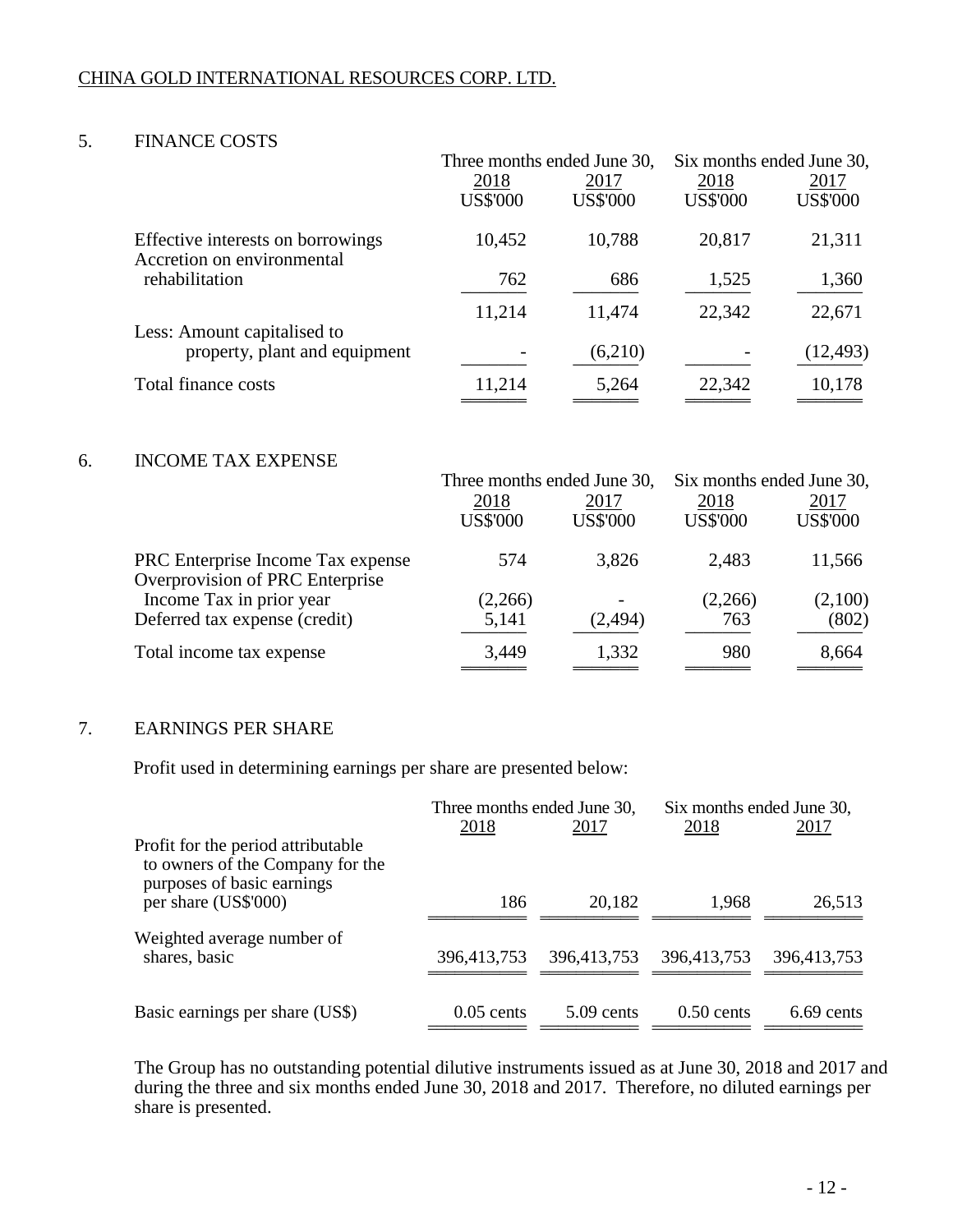# 8. TRADE AND OTHER RECEIVABLES

|                                                                   | June 30,        | December 31,    |
|-------------------------------------------------------------------|-----------------|-----------------|
|                                                                   | 2018            | 2017            |
|                                                                   | <b>US\$'000</b> | <b>US\$'000</b> |
| Trade receivables                                                 | 10,511          | 20,685          |
| Less: allowance for doubtful debts                                | (28)            | (33)            |
|                                                                   | 10,483          | 20,652          |
| Amounts due from related companies (note $14(a)$ ) <sup>(1)</sup> | 11              | 69              |
| Other receivables                                                 | 9,996           | 4,127           |
| Total trade and other receivables                                 | 20,490          | 24,848          |
|                                                                   |                 |                 |

(1) The outstanding balances represent related service fee receivables arising from provision of transportation services to the subsidiaries of CNG during the period/year ended June 30, 2018 and December 31, 2017. The amounts are unsecured, interest free and repayable on demand.

The Group allows an average credit period of 90 days and 180 days to its external trade customers including CNG for gold doŕe bars sales and copper sales, respectively.

Below is an aged analysis of trade receivables (net of allowance) presented based on invoice dates, which approximated the respective revenue recognition dates, at the end of the reporting period:

|                   | June 30,<br>2018<br><b>US\$'000</b> | December 31,<br>2017<br><b>US\$'000</b> |
|-------------------|-------------------------------------|-----------------------------------------|
| Less than 30 days | 10,215                              | 20,538                                  |
| 31 to 90 days     | 117                                 | 33                                      |
| 91 to 180 days    | 67                                  | 26                                      |
| Over 180 days     | 84                                  | 55                                      |
|                   | 10,483                              | 20,652                                  |
|                   |                                     |                                         |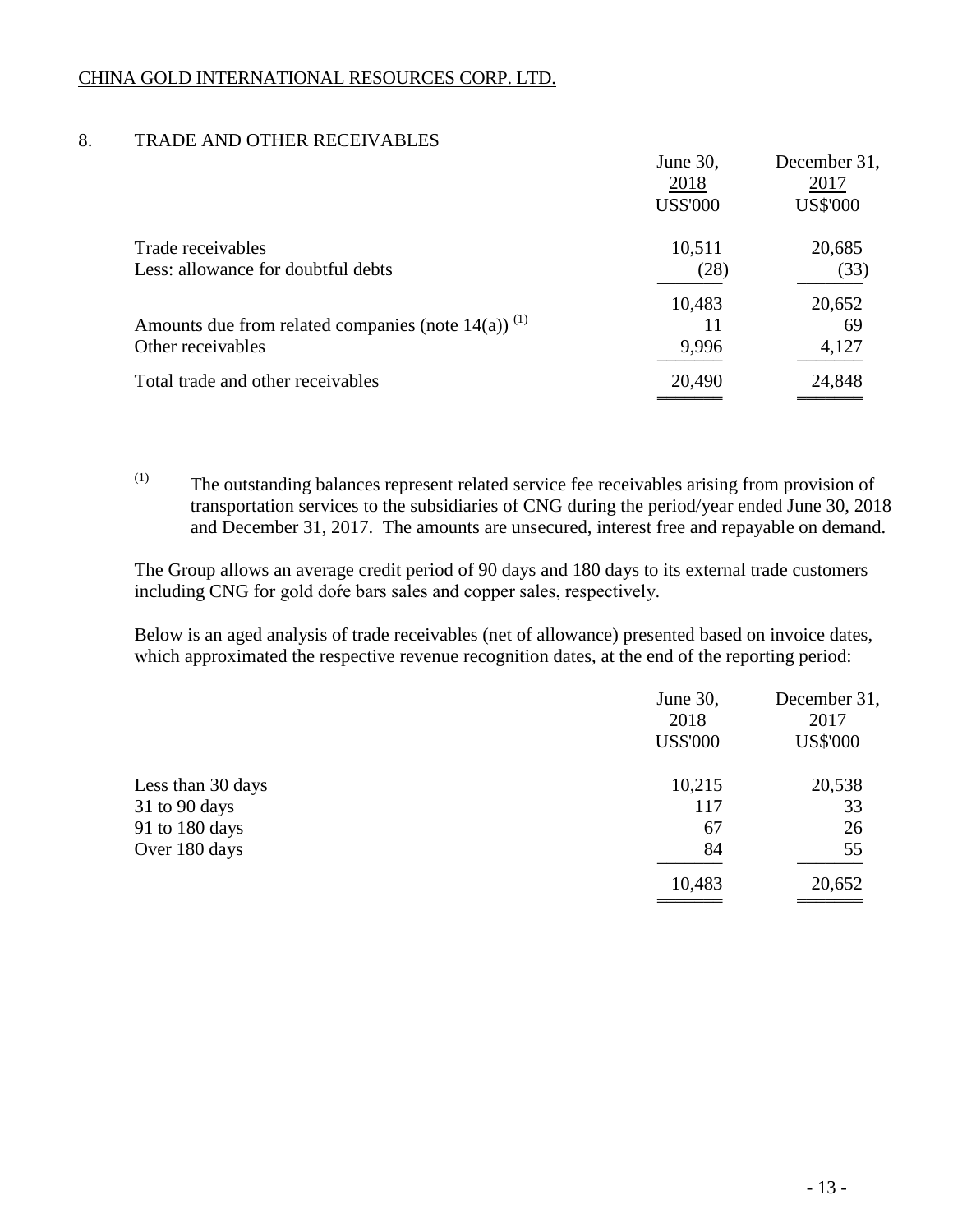### 9. INVENTORIES

|                   | June 30,        | December 31,    |
|-------------------|-----------------|-----------------|
|                   | 2018            | 2017            |
|                   | <b>US\$'000</b> | <b>US\$'000</b> |
| Gold in process   | 218,541         | 196,611         |
| Gold doré bars    | 14,437          | 14,726          |
| Consumables       | 8,587           | 3,812           |
| Copper            | 11,248          | 672             |
| Spare parts       | 9,989           | 8,680           |
| Total inventories | 262,802         | 224,501         |
|                   |                 |                 |

Inventory totalling US\$102 million and US\$198 million for the three and six months ended June 30, 2018 (three and six months ended June 30, 2017: US\$72 million and US\$134 million) was recognised in cost of sales.

# 10. PROPERTY, PLANT AND EQUIPMENT

During the six months ended June 30, 2018, the Group incurred approximately US\$17.4 million on construction in progress (six months ended June 30, 2017: approximately US\$81.8 million) and approximately US\$45.9 million on mineral assets (six months ended June 30, 2017: approximately US\$40.6 million), respectively.

Depreciation of property, plant and equipment was US\$30.8 million and US\$64.6 million for the three and six months ended June 30, 2018, respectively (for the three and six months ended June 30, 2017: US\$20.7 million and US\$40.0 million, respectively). The depreciation amount was partly recognised in cost of sales, general and administrative expenses and partly capitalised in inventory.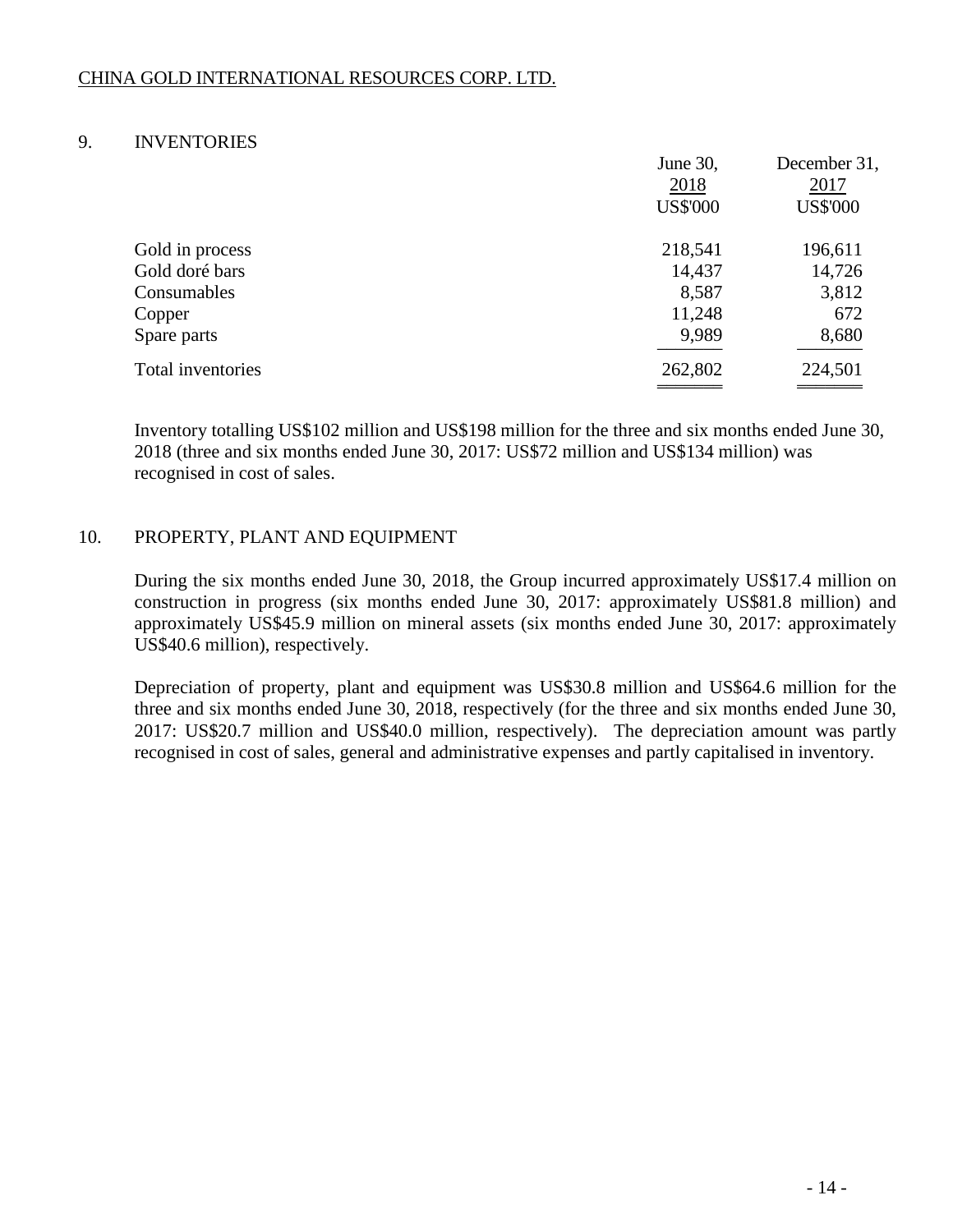# 11. ACCOUNTS AND OTHER PAYABLES AND ACCRUED EXPENSES

Accounts and other payables and accrued expenses comprise the following:

|                                                        | June 30,<br>2018<br><b>US\$'000</b> | December 31,<br>2017<br><b>US\$'000</b> |
|--------------------------------------------------------|-------------------------------------|-----------------------------------------|
| Accounts payable                                       | 30,127                              | 26,191                                  |
| Bills payable                                          | 48,363                              | 67,338                                  |
| Construction cost payables                             | 115,178                             | 112,194                                 |
| Contract liabilities                                   | 5,885                               | 2,724                                   |
| Mining cost accrual                                    | 30,336                              | 1,940                                   |
| Payroll and benefit payables                           | 3,660                               | 4,833                                   |
| Other accruals                                         | 3,466                               | 4,714                                   |
| Other tax payable                                      | 5,125                               | 4,523                                   |
| Other payables                                         | 7,289                               | 2,953                                   |
| Total accounts and other payables and accrued expenses | 249,429                             | 227,410                                 |
|                                                        |                                     |                                         |

The following is an aged analysis of the accounts payable presented based on invoice date at the end of the reporting period:

|                        | June 30,        | December 31,    |
|------------------------|-----------------|-----------------|
|                        | 2018            | 2017            |
|                        | <b>US\$'000</b> | <b>US\$'000</b> |
| Less than 30 days      | 7,227           | 15,838          |
| $31$ to 90 days        | 7,330           | 3,703           |
| 91 to 180 days         | 1,643           | 2,850           |
| Over 180 days          | 13,927          | 3,800           |
| Total accounts payable | 30,127          | 26,191          |
|                        |                 |                 |

The credit period for bills payable is 180 days from the issue date.

The following is an ageing analysis of bills payable, presented based on bills issue date at the end of the reporting period:

|                     | June 30,        | December 31,    |
|---------------------|-----------------|-----------------|
|                     | 2018            | 2017            |
|                     | <b>US\$'000</b> | <b>US\$'000</b> |
| Less than 30 days   | 12,091          | 12,243          |
| $31$ to 60 days     | 6,045           | 6,122           |
| 61 to 90 days       | 6,045           | 12,243          |
| 91 to 180 days      | 24,182          | 36,730          |
| Total bills payable | 48,363          | 67,338          |
|                     |                 |                 |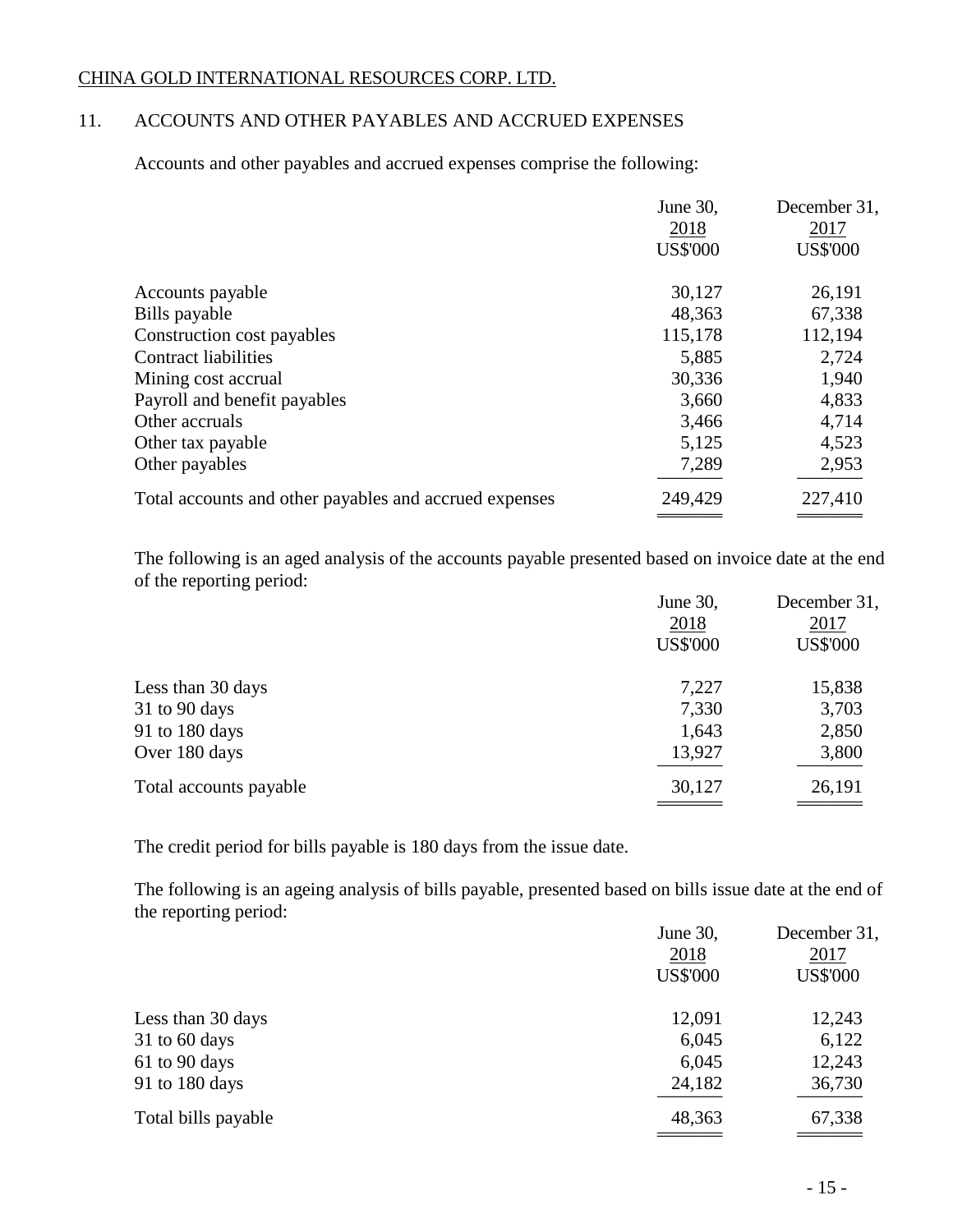# 12. BORROWINGS

The borrowings are repayable as follows:

|                                                    | June 30,        | December 31,    |
|----------------------------------------------------|-----------------|-----------------|
|                                                    | 2018            | 2017            |
|                                                    | <b>US\$'000</b> | <b>US\$'000</b> |
| Carrying amount repayable within one year          | 137,007         | 161,489         |
| Carrying amount repayable within one to two years  | 80,535          | 128,799         |
| Carrying amount repayable within two to five years | 687,918         | 636,478         |
| Carrying amount repayable over five years          | 328,719         | 348,167         |
|                                                    | 1,234,179       | 1,274,933       |
| Less: Amounts due within one year (shown under     |                 |                 |
| current liabilities)                               | (137,007)       | (161, 489)      |
| Amounts shown under non-current liabilities        | 1,097,172       | 1,113,444       |
| Analysed as:                                       |                 |                 |
|                                                    |                 |                 |
| Secured                                            | 528,217         | 534,878         |
| Unsecured                                          | 705,962         | 740,055         |
|                                                    | 1,234,179       | 1,274,933       |
|                                                    |                 |                 |

The carrying values of the pledged assets to secure borrowings by the Group are as follows:

|               | June 30,<br>2018<br><b>US\$'000</b> | December 31,<br>2017<br><b>US\$'000</b> |
|---------------|-------------------------------------|-----------------------------------------|
| Mining rights | 936,828                             | 947,254                                 |

Borrowings carry interest at effective interest rates ranging from 2.35% to 4.35% (December 31, 2017: 2.35% to 4.35%) per annum.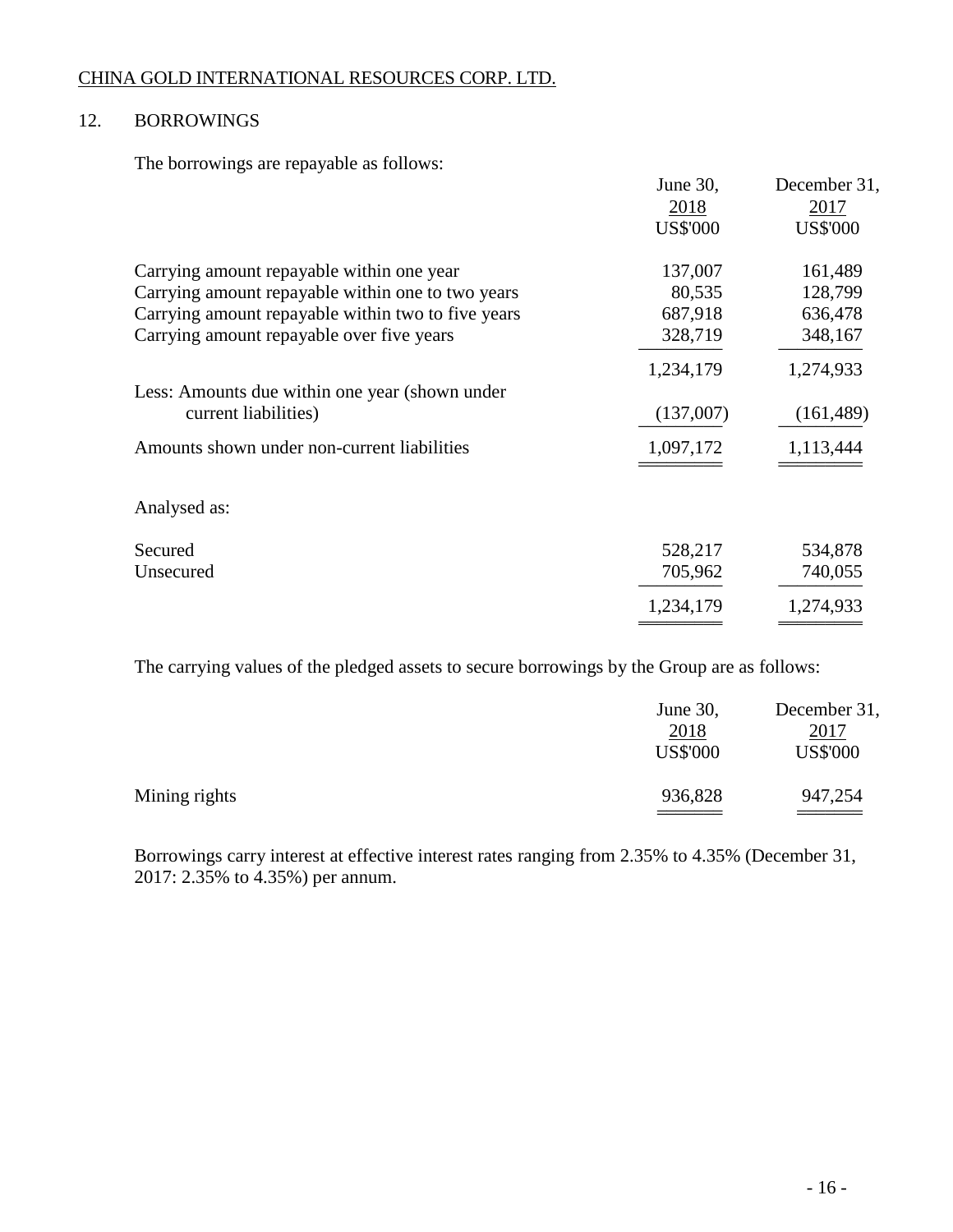# 13. SHARE CAPITAL AND OPTIONS

Common shares

- (i) Authorized Unlimited common shares without par value
- (ii) Issued and outstanding

|                                           | Number<br>of shares | Amount          |
|-------------------------------------------|---------------------|-----------------|
| Issued and fully paid:                    |                     | <b>US\$'000</b> |
| At January 1, 2017, December 31, 2017 and |                     |                 |
| June 30, 2018                             | 396,413,753         | 1,229,061       |
|                                           |                     |                 |

 $\lambda x = 1$ 

# 14. RELATED PARTY TRANSACTIONS

The Group operates in an economic environment currently predominated by enterprises directly or indirectly owned or controlled or significantly influenced by the PRC government (hereinafter collectively referred to as "Government-related entities"). In addition, the Group itself is a Government-related entity. CNG, a substantial shareholder with significant influence over the Group, is a state owned company registered in Beijing, PRC, which is controlled by State-owned Assets Supervision and Administration Commission of the State Council of the PRC.

During the period/year, except as disclosed below, the Group did not have any individually significant transactions with other Government-related entities in its ordinary and usual course of business.

Name and relationship with related parties during the period/year is as follows: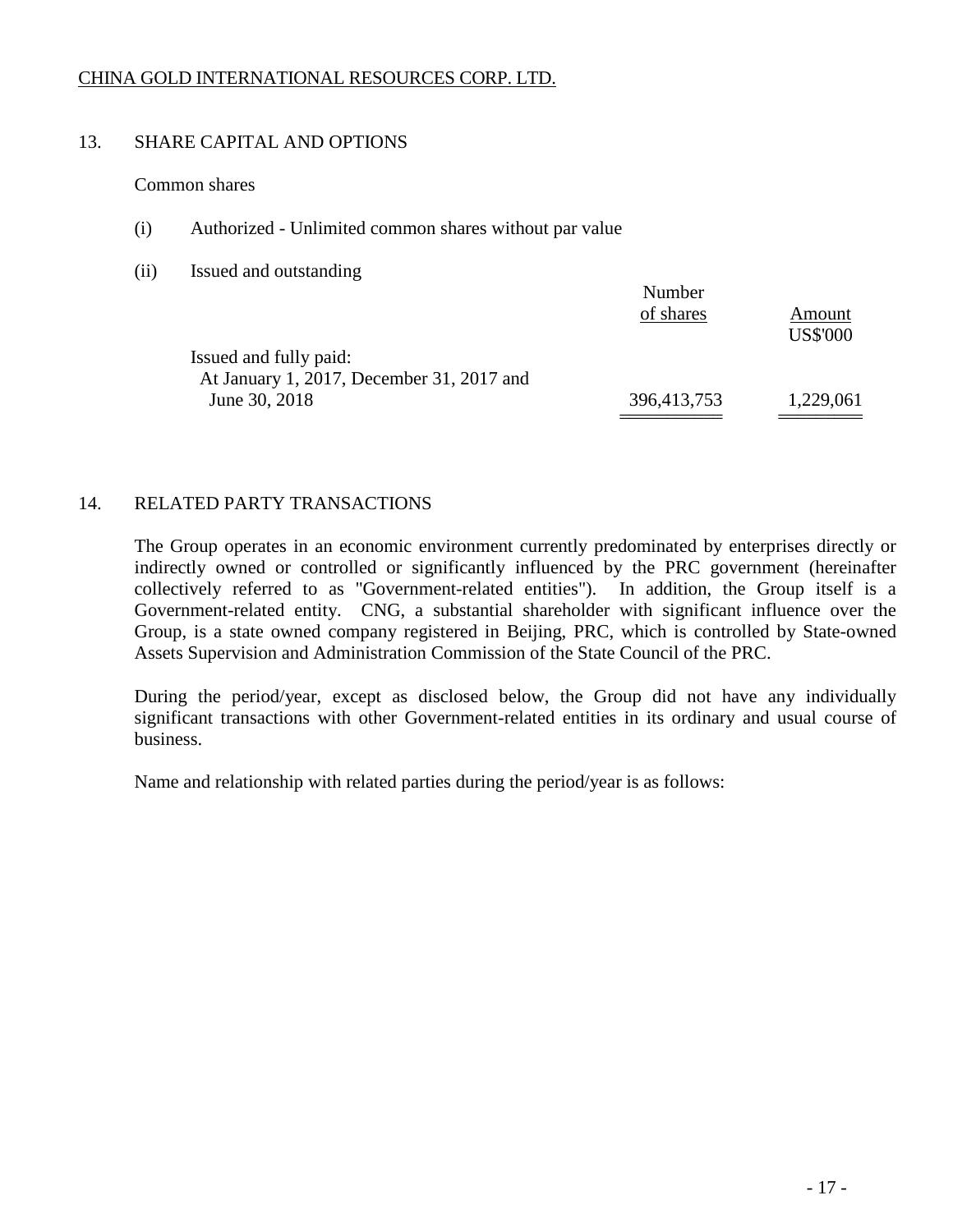# 14. RELATED PARTY TRANSACTIONS - continued

CNG owned the following percentages of outstanding common shares of the Company:

|            | June 30,<br>2018<br>$\%$ | December 31,<br>2017<br>$\%$ |
|------------|--------------------------|------------------------------|
| <b>CNG</b> | 39.3                     | 39.3                         |

# (a) Transactions/balances with Government-related entities in the PRC

### (i) Transactions/balances with CNG and its subsidiaries

The Group had the following significant transactions with CNG and CNG's subsidiaries:

|                                                                        | Three months ended June 30, |                         | Six months ended June 30, |                         |
|------------------------------------------------------------------------|-----------------------------|-------------------------|---------------------------|-------------------------|
|                                                                        | 2018<br><b>US\$'000</b>     | 2017<br><b>US\$'000</b> | 2018<br><b>US\$'000</b>   | 2017<br><b>US\$'000</b> |
| Gold doré sales by the Group                                           | 45,035                      | 58,665                  | 94,693                    | 103,862                 |
| Copper and other product<br>sales by the Group                         | 45,071                      | 8,954                   | 78,439                    | 32,408                  |
| Provision of transportation<br>services by the Group                   | 68                          | 191                     | 551                       | 408                     |
| Construction, stripping<br>and mining service<br>provided to the Group | 5,842                       | 11,803                  | 6,821                     | 14,273                  |
| Office lease to the Group                                              | 1,034                       | 278                     | 2,070                     | 550                     |
| Interest income                                                        | 3                           | 1,672                   | 39                        | 3,354                   |
| Interest expenses                                                      | 798                         | 761                     | 1,582                     | 1,399                   |
| Loans provided to the Group                                            |                             |                         |                           | 7,247                   |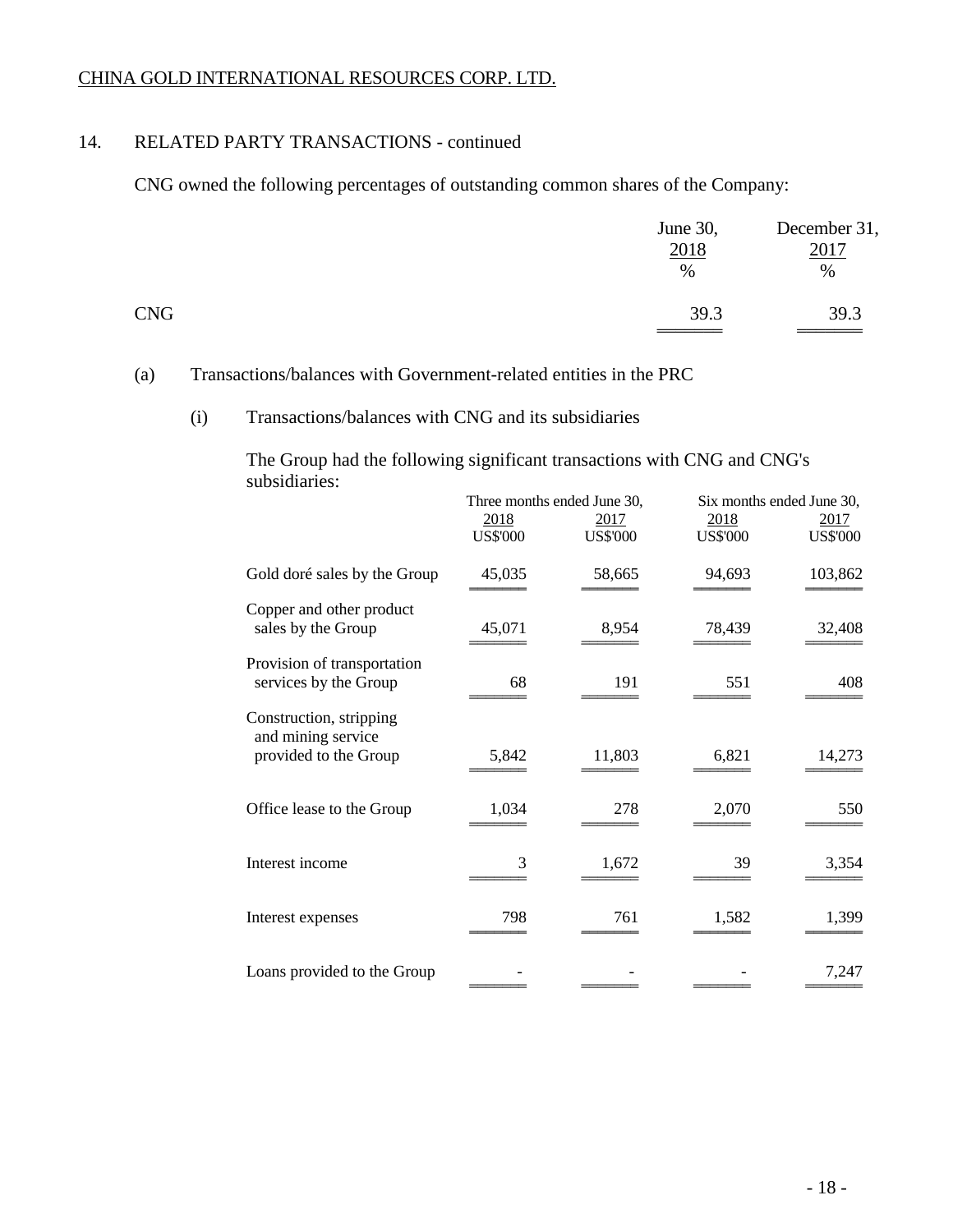# 14. RELATED PARTY TRANSACTIONS - continued

- (a) Transactions/balances with Government-related entities in the PRC continued
	- (i) Transactions/balances with CNG and its subsidiaries continued

The Group has the following significant balances with CNG and its subsidiaries at the end of each reporting period:

|                                                  | June 30,        | December 31,    |
|--------------------------------------------------|-----------------|-----------------|
|                                                  | 2018            | 2017            |
|                                                  | <b>US\$'000</b> | <b>US\$'000</b> |
| Assets                                           |                 |                 |
| Amounts due from related companies (note 8)      | 11              | 65              |
| Cash and cash equivalents held by a CNG          |                 |                 |
| subsidiary                                       | 15,112          | 96,337          |
| Trade receivables from CNG subsidiaries (note 8) | 10,111          | 19,721          |
| Prepaid expenses and deposits                    | 999             | 81              |
| Total amounts due from CNG and its subsidiaries  | 26,233          | 116,204         |
|                                                  |                 |                 |

|                                                  | June 30,        | December 31,    |
|--------------------------------------------------|-----------------|-----------------|
|                                                  | 2018            | 2017            |
|                                                  | <b>US\$'000</b> | <b>US\$'000</b> |
| Liabilities                                      |                 |                 |
| Loans payable to a CNG subsidiary                | 52,897          | 53,564          |
| Entrusted loan payable                           | 30,227          | 30,608          |
| Construction cost payables to CNG's subsidiaries | 21,261          | 22,852          |
| Trade payable to CNG subsidiaries                | 857             | 722             |
| Contract liabilities with CNG's subsidiaries     | 35              | 35              |
| Total amounts due to CNG's subsidiaries          | 105,277         | 107,781         |
|                                                  |                 |                 |

The loans payable to a CNG subsidiary, which are included in borrowings, carry fixed interest rates of 4.35% (December 31, 2017: 4.35%) per annum and are unsecured and repayable within one year. With the exception of the entrusted loan payable to CNG and loans payable to a CNG's subsidiary, the amounts due to CNG and its subsidiaries which are included in other payables and contraction costs payable, are non-interest bearing, unsecured and have no fixed terms of repayments.